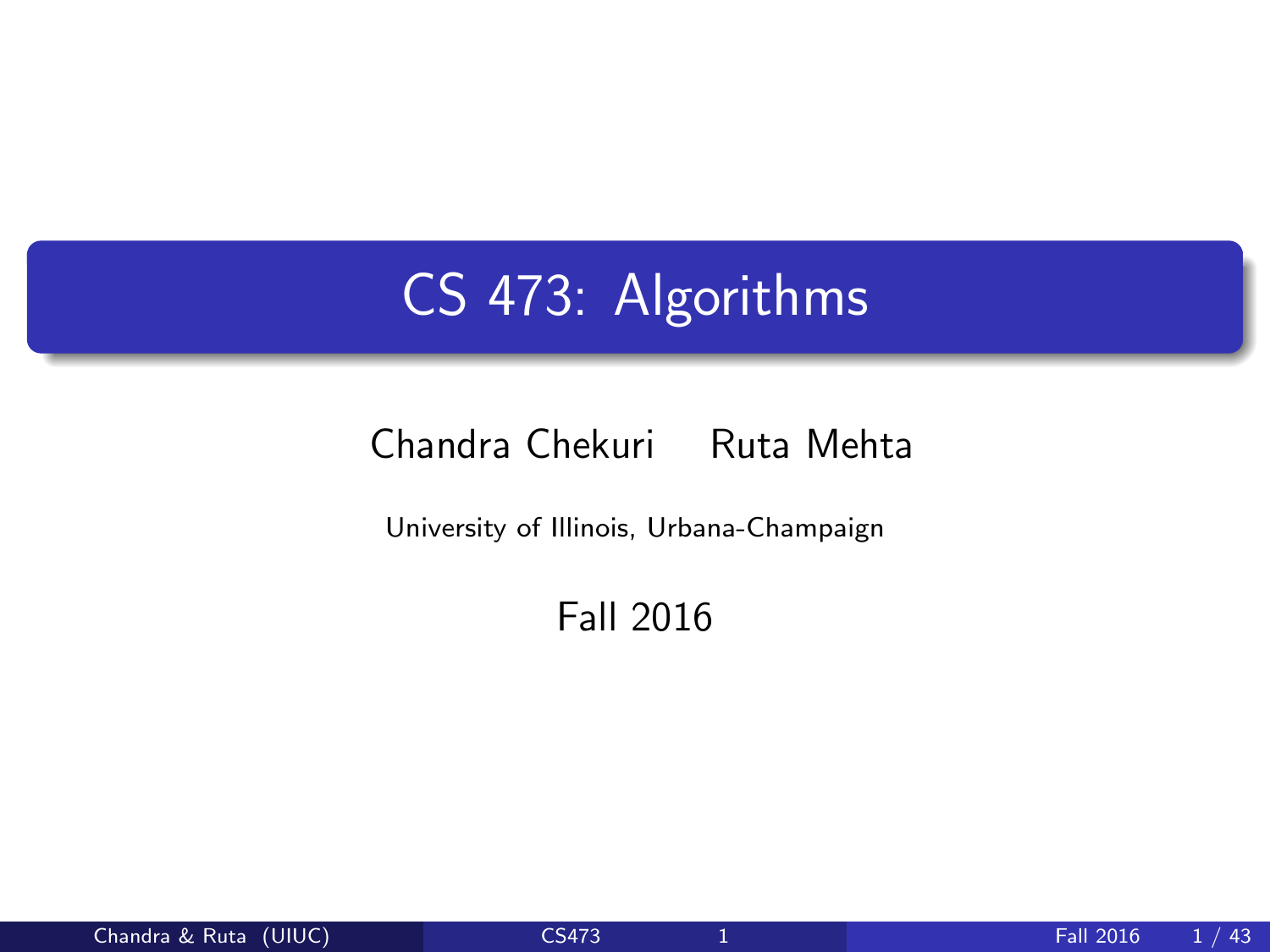## CS 473: Algorithms, Fall 2016

# Introduction to Linear Programming

Lecture 18 October 26, 2016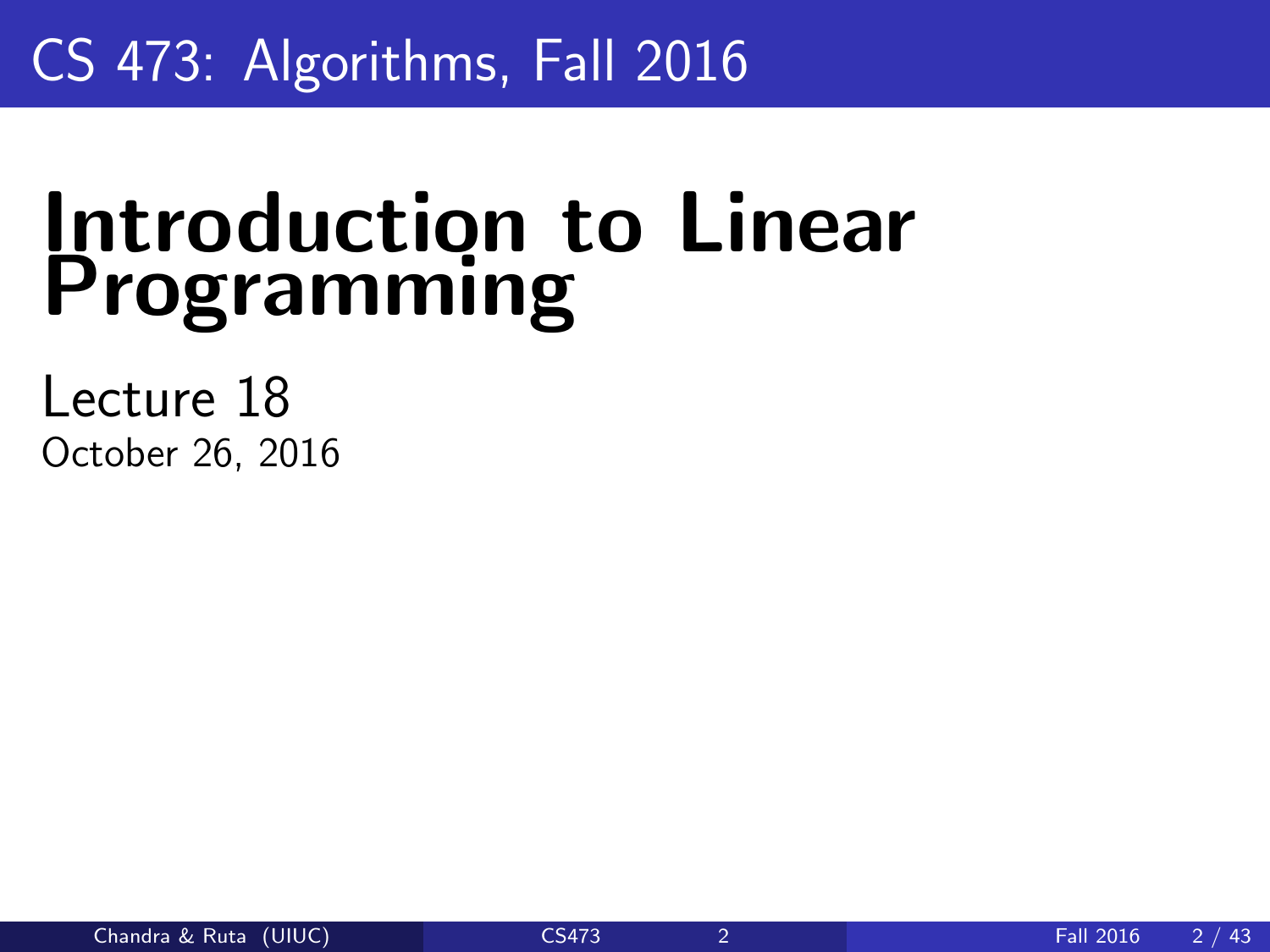# <span id="page-2-0"></span>Part I

# [Introduction to Linear Programming](#page-2-0)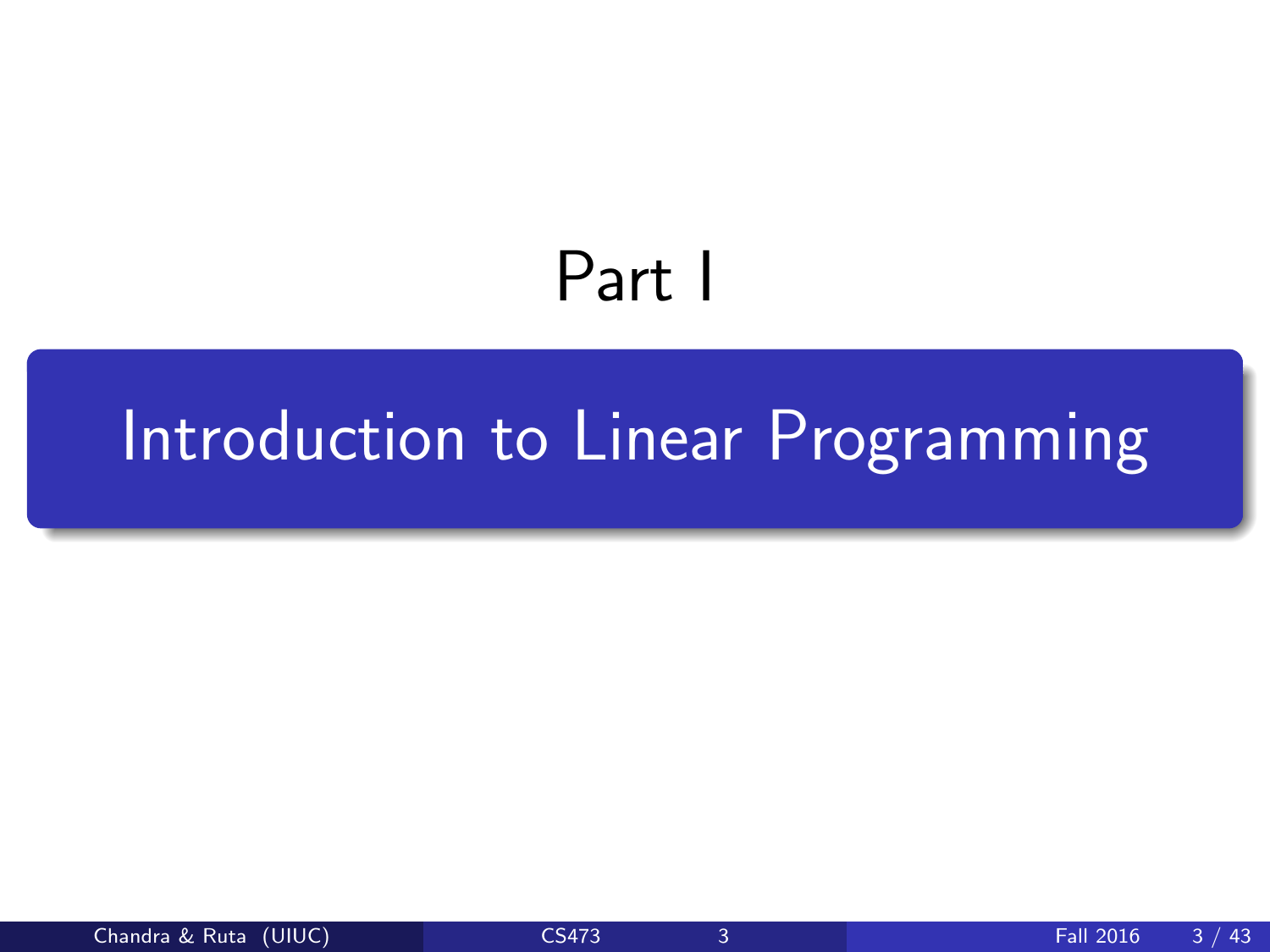### Problem

Suppose a factory produces two products  $1$  and  $2$  using resources A, B, C.

- $\bullet$  Making a unit of 1 requires a unit each of **A** and **C**.
- **2** A unit of 2 requires one unit of **B** and **C**.
- $\bullet$  We have 200 units of **A**, 300 units of **B**, and 400 units of **C**.
- **4** Product 1 can be sold for **\$1** and product 2 for **\$6**.

How many units of product  $1$  and product  $2$  should the factory manufacture to maximize profit?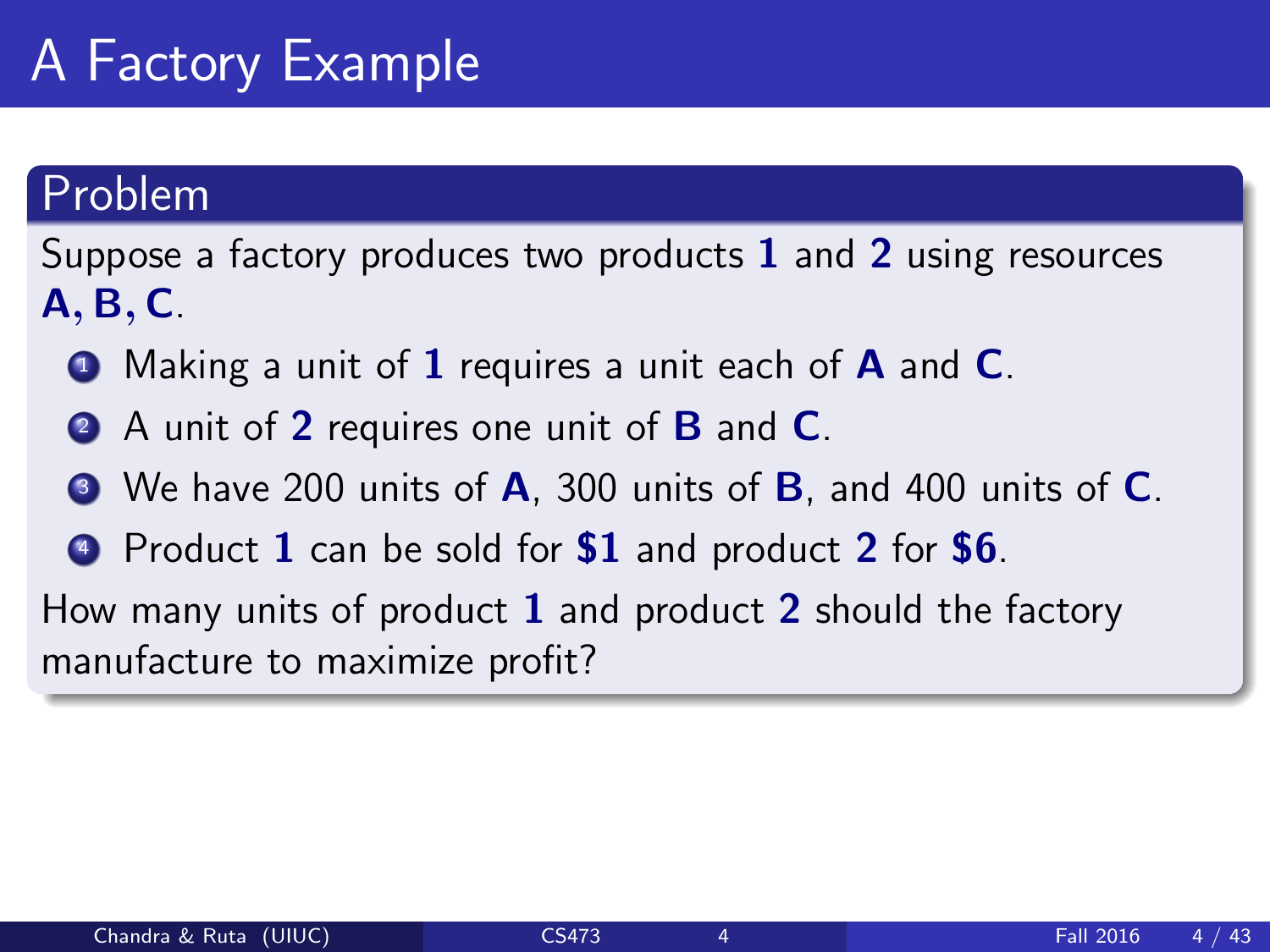### Problem

Suppose a factory produces two products  $1$  and  $2$  using resources A, B, C.

- $\bullet$  Making a unit of 1 requires a unit each of **A** and **C**.
- **2** A unit of 2 requires one unit of **B** and **C**.
- $\bullet$  We have 200 units of **A**, 300 units of **B**, and 400 units of **C**.
- **4** Product 1 can be sold for **\$1** and product 2 for **\$6**.

How many units of product  $1$  and product  $2$  should the factory manufacture to maximize profit?

### Solution: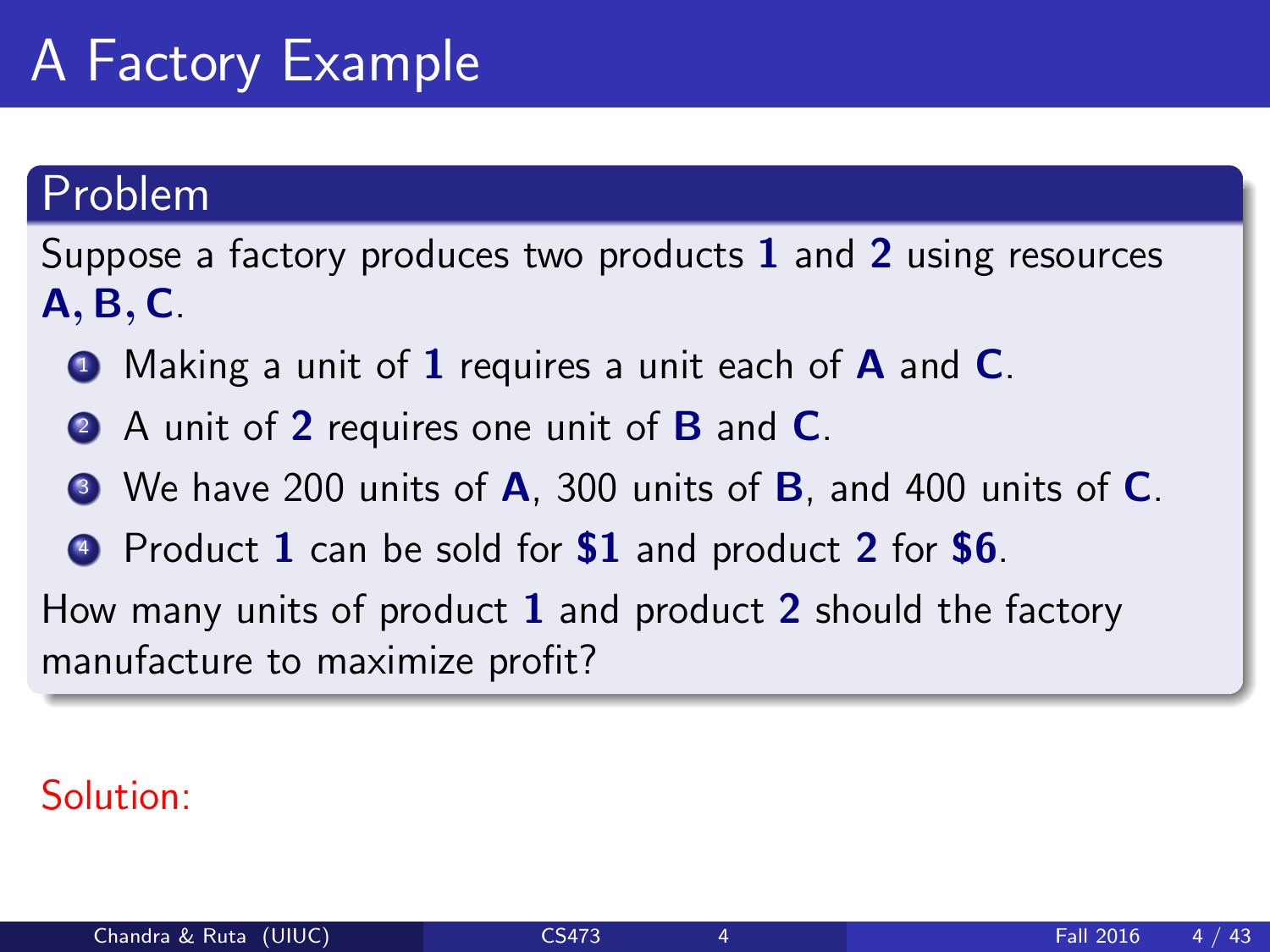### Problem

Suppose a factory produces two products  $1$  and  $2$  using resources A, B, C.

- $\bullet$  Making a unit of 1 requires a unit each of **A** and **C**.
- **2** A unit of 2 requires one unit of **B** and **C**.
- $\bullet$  We have 200 units of **A**, 300 units of **B**, and 400 units of **C**.
- **4** Product 1 can be sold for **\$1** and product 2 for **\$6**.

How many units of product  $1$  and product  $2$  should the factory manufacture to maximize profit?

#### Solution: Formulate as a linear program.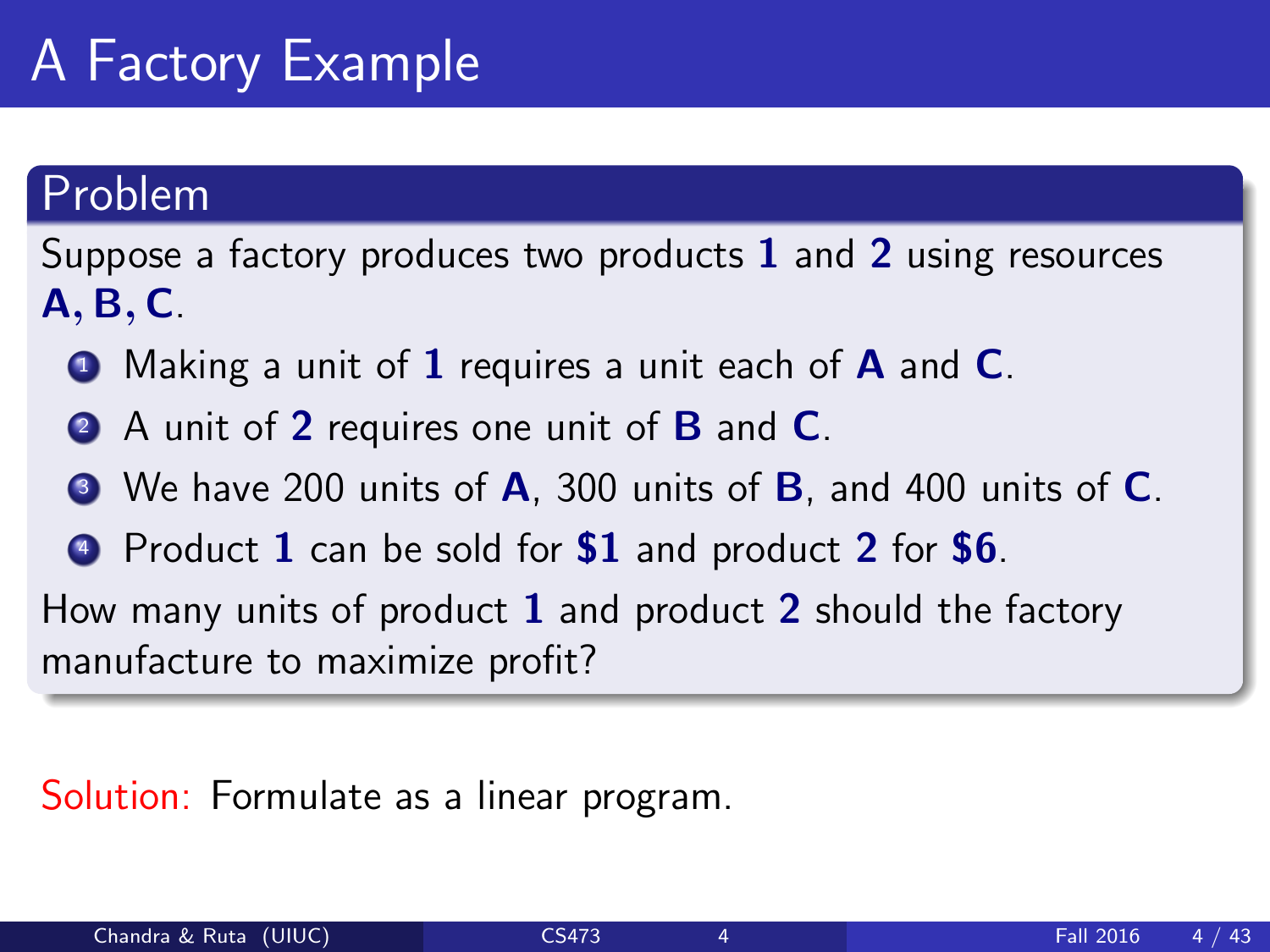### Problem

Suppose a factory produces two products 1 and 2, using resources A, B, C.

- $\bullet$  Making a unit of 1: Req. one unit of A, C.
- **2** Making unit of 2: Req. one unit of  $B, C$ .
- **3** Have **A**: 200, **B**: 300, and  $C: 400.$
- <sup>4</sup> Price of 1: \$1, and 2: \$6.

How many units of  $1$  and  $2$  to manufacture to max profit?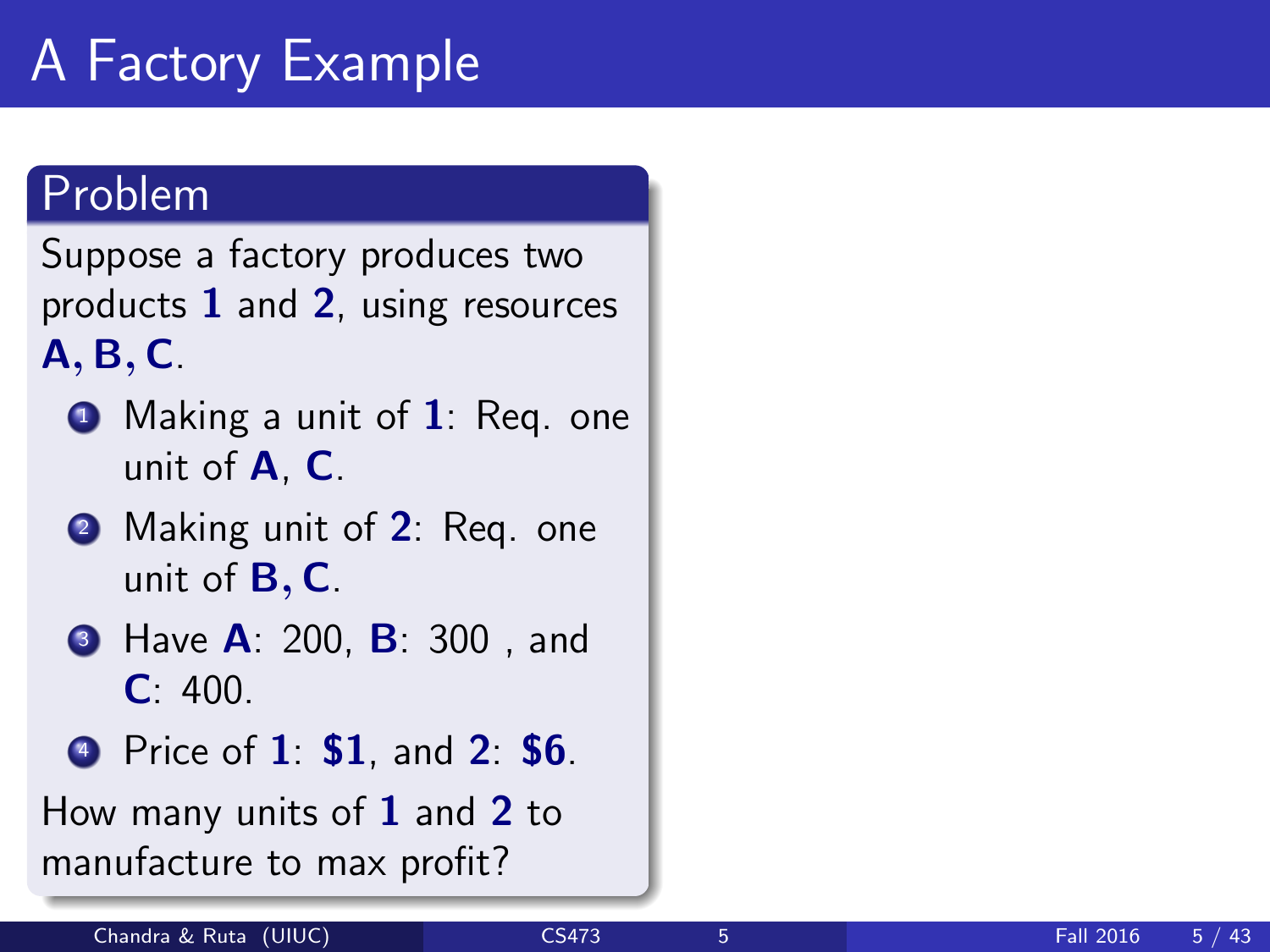### Problem

Suppose a factory produces two products 1 and 2, using resources A, B, C.

- $\bullet$  Making a unit of 1: Req. one unit of A, C.
- **2** Making unit of 2: Req. one unit of  $B, C$ .
- **3** Have **A**: 200, **B**: 300, and  $C: 400.$
- <sup>4</sup> Price of 1: \$1, and 2: \$6.

How many units of  $1$  and  $2$  to manufacture to max profit?

max  $x_1 + 6x_2$ s.t.  $x_1 < 200$  (A)  $x_2 \le 300$  (B)  $x_1 + x_2 < 400$  (C)  $x_1 > 0$  $x_2 > 0$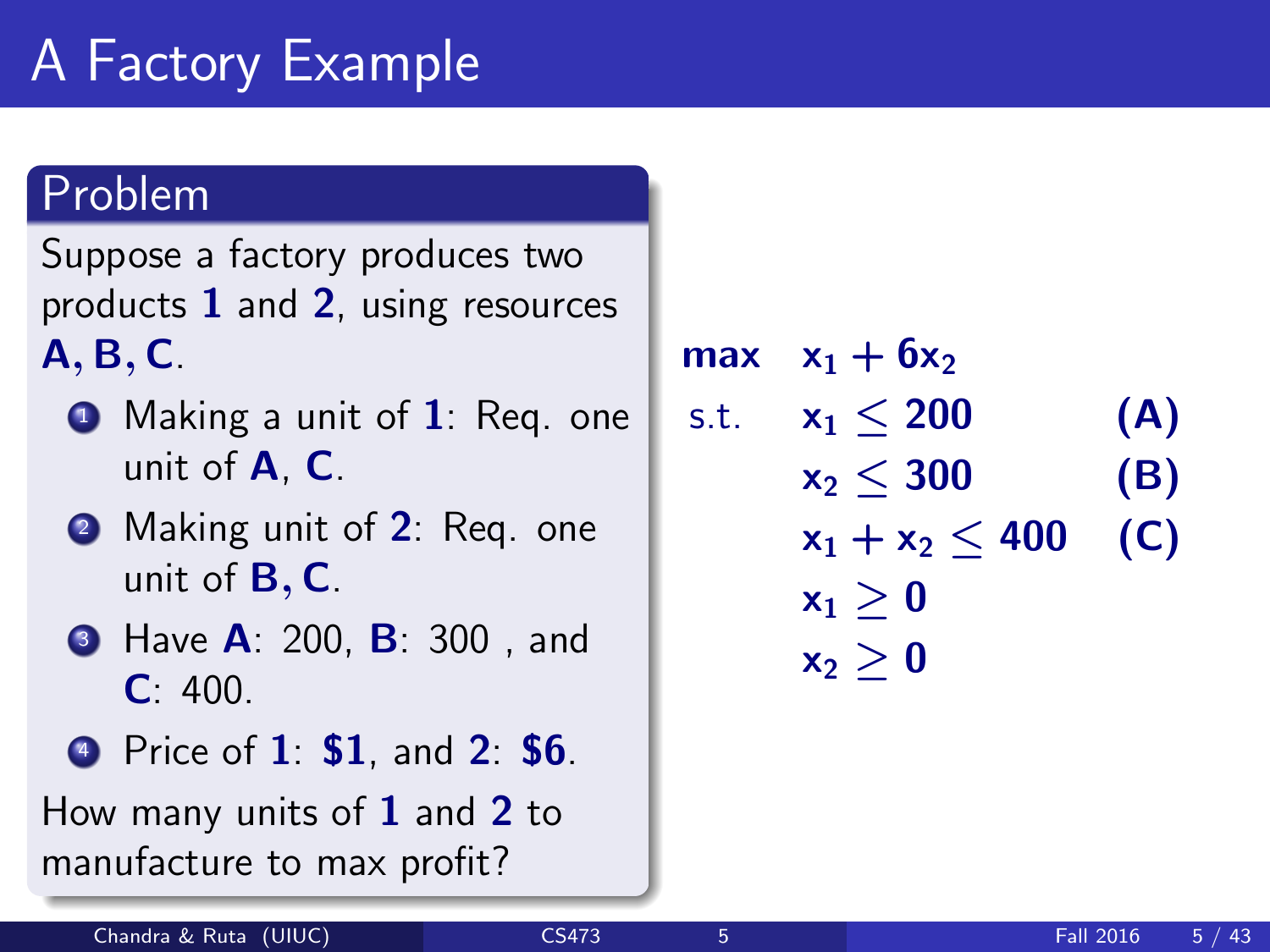## Linear Programming Formulation

Let us produce  $x_1$  units of product 1 and  $x_2$  units of product 2. Our profit can be computed by solving

> maximize  $x_1 + 6x_2$ subject to  $x_1 < 200$   $x_2 < 300$   $x_1 + x_2 < 400$  $x_1, x_2 > 0$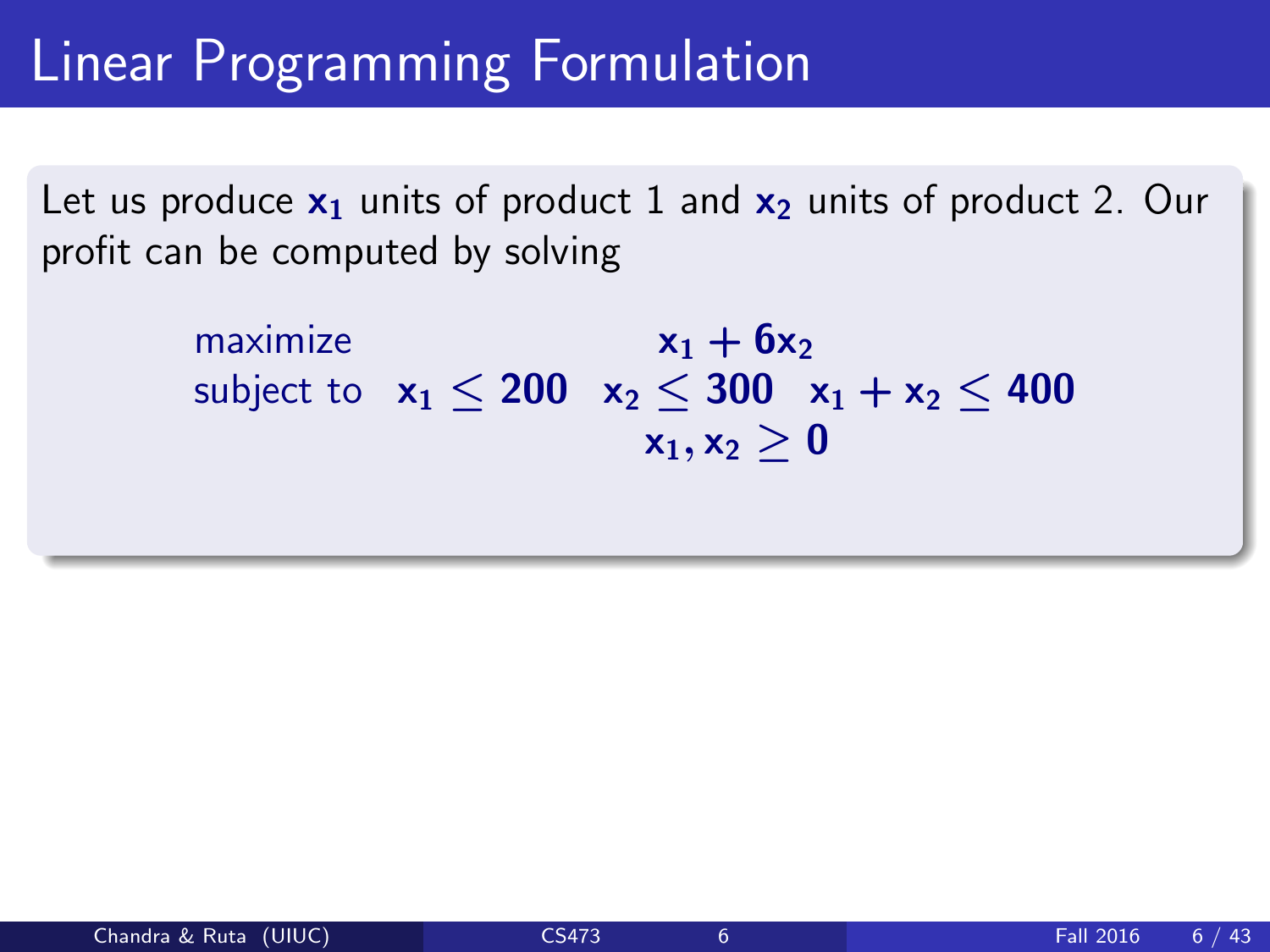## Linear Programming Formulation

Let us produce  $x_1$  units of product 1 and  $x_2$  units of product 2. Our profit can be computed by solving

> maximize  $x_1 + 6x_2$ subject to  $x_1 < 200$   $x_2 < 300$   $x_1 + x_2 < 400$  $x_1, x_2 > 0$

What is the solution?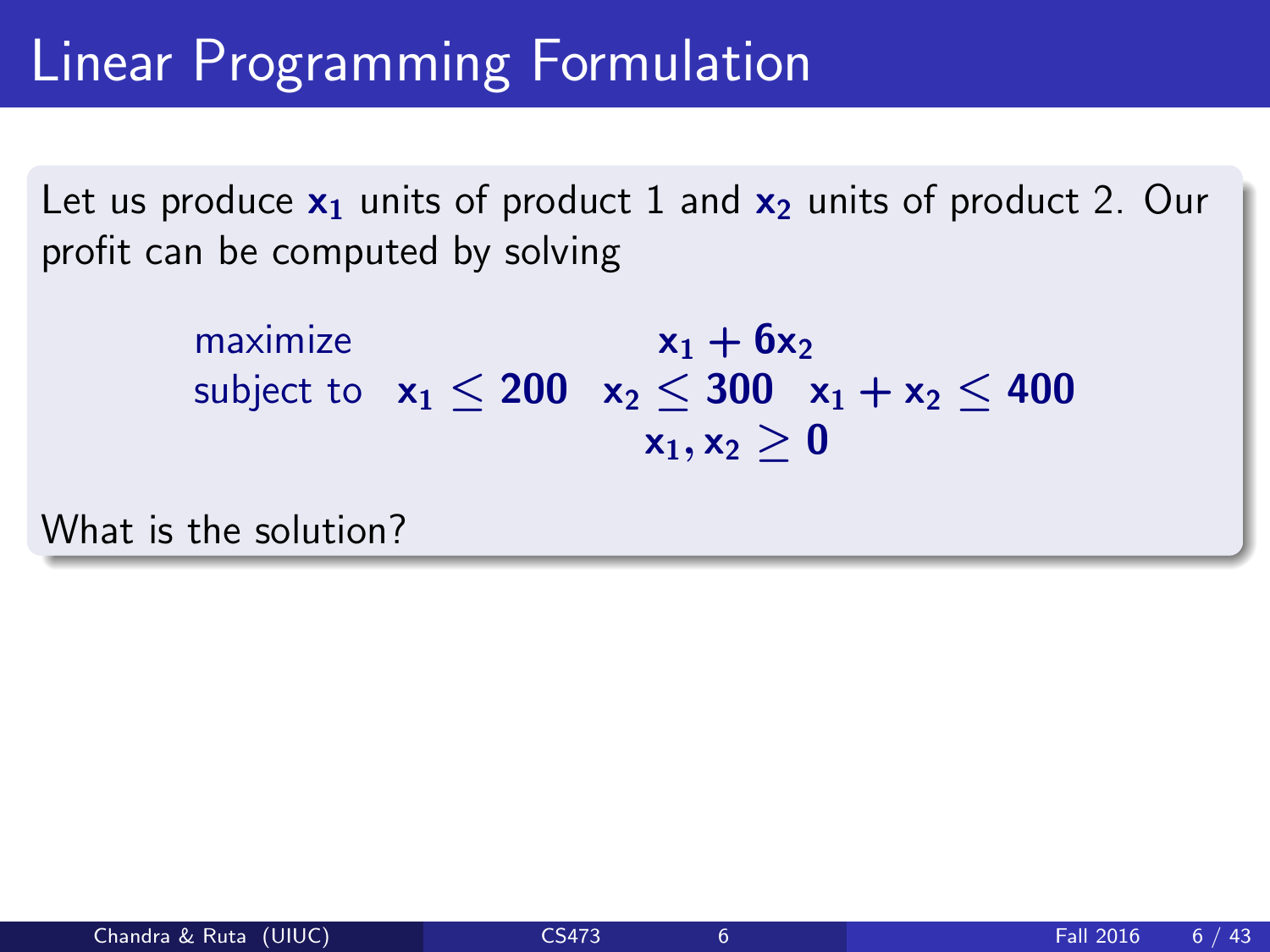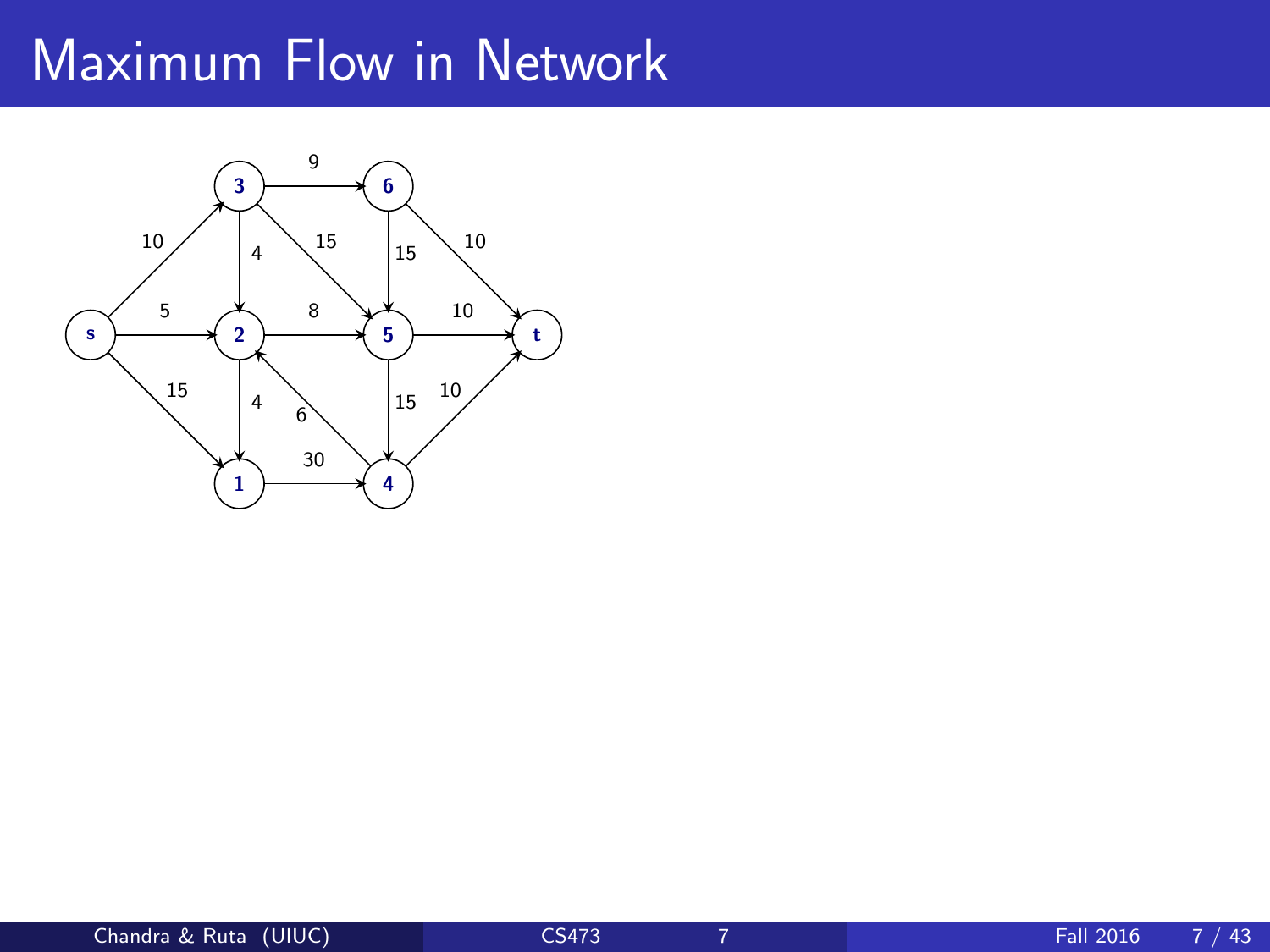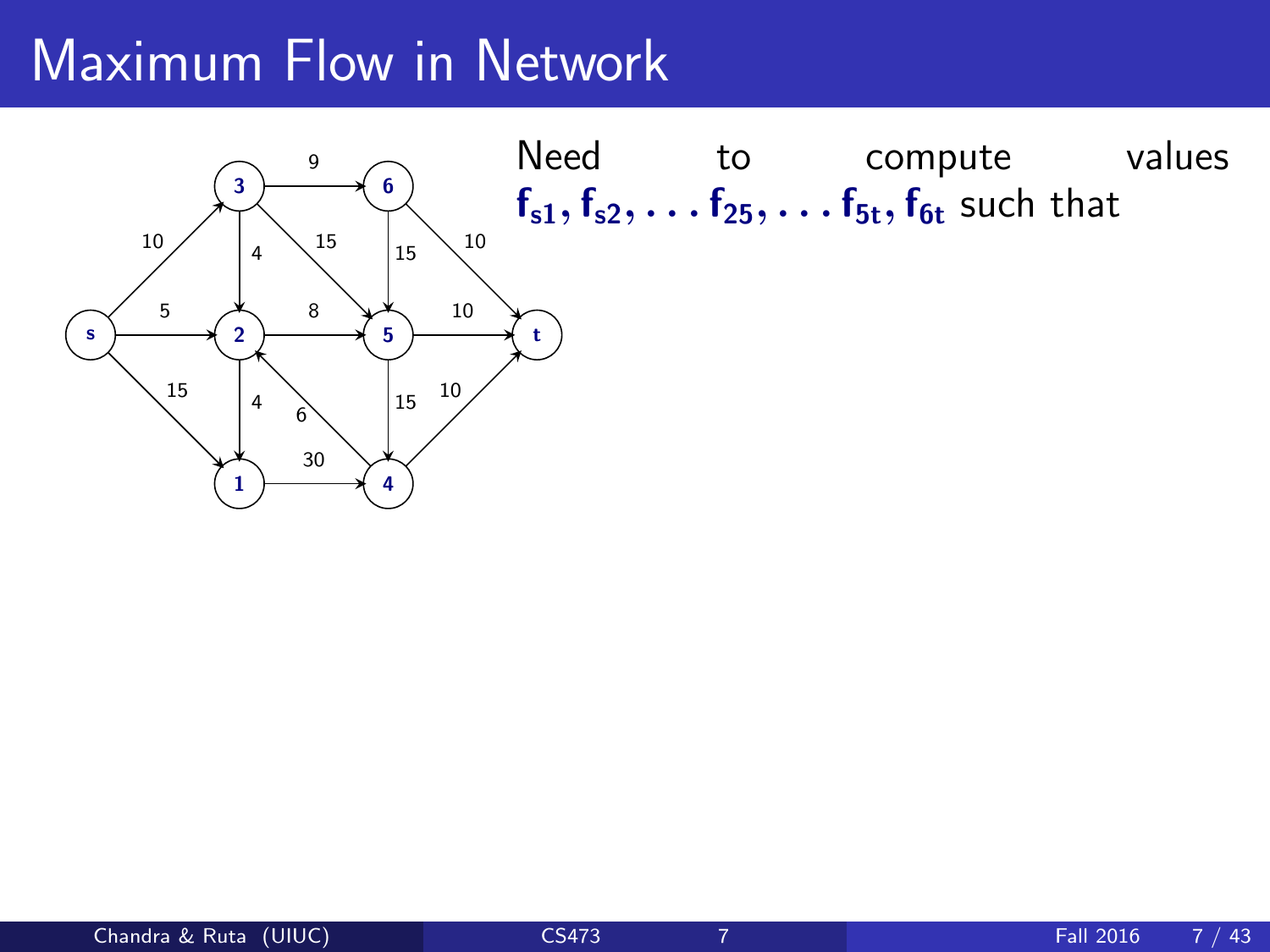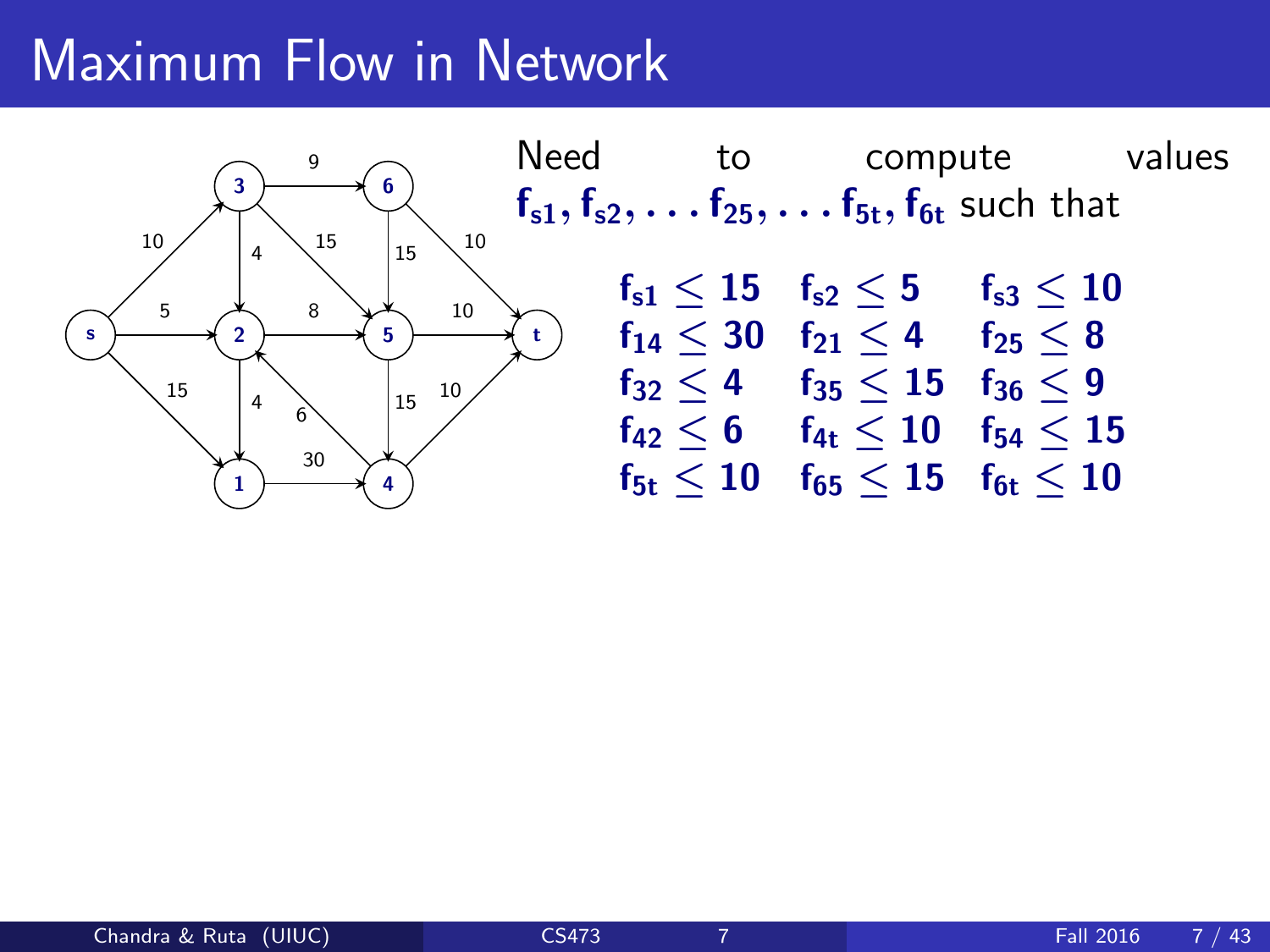

and

 $f_{51} + f_{21} = f_{14}$   $f_{52} + f_{32} = f_{21} + f_{25}$   $f_{53} = f_{32} + f_{35} + f_{36}$  $f_{14} + f_{54} = f_{42} + f_{41}$   $f_{25} + f_{35} + f_{65} = f_{54} + f_{51}$   $f_{36} = f_{65} + f_{61}$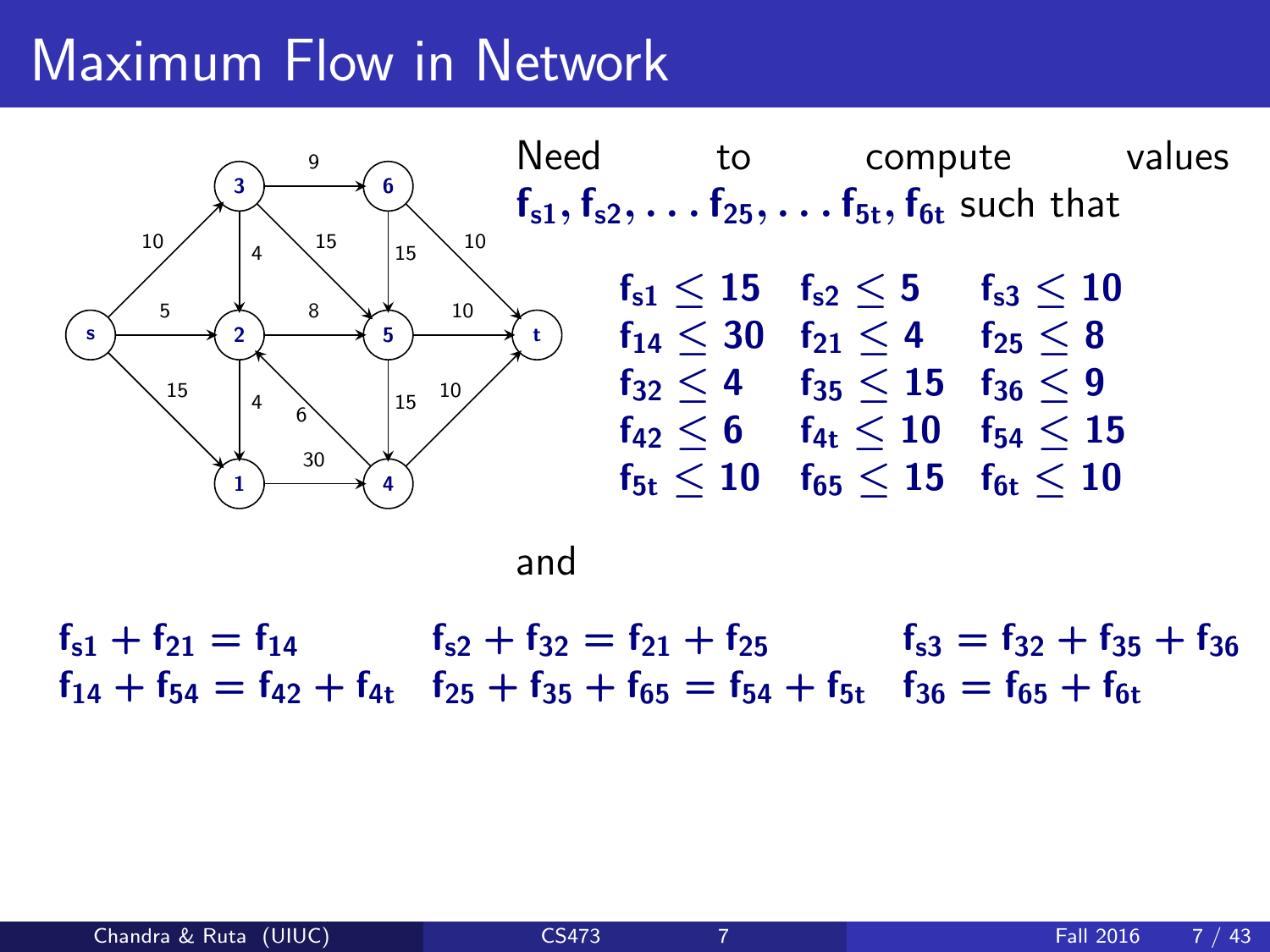

and

 $f_{51} + f_{21} = f_{14}$   $f_{52} + f_{32} = f_{21} + f_{25}$   $f_{53} = f_{32} + f_{35} + f_{36}$  $f_{14} + f_{54} = f_{42} + f_{41}$   $f_{25} + f_{35} + f_{65} = f_{54} + f_{51}$   $f_{36} = f_{65} + f_{61}$  $f_{s1} > 0$   $f_{s2} > 0$   $f_{s3} > 0$   $\cdots$   $f_{4t} > 0$   $f_{5t} > 0$   $f_{6t} > 0$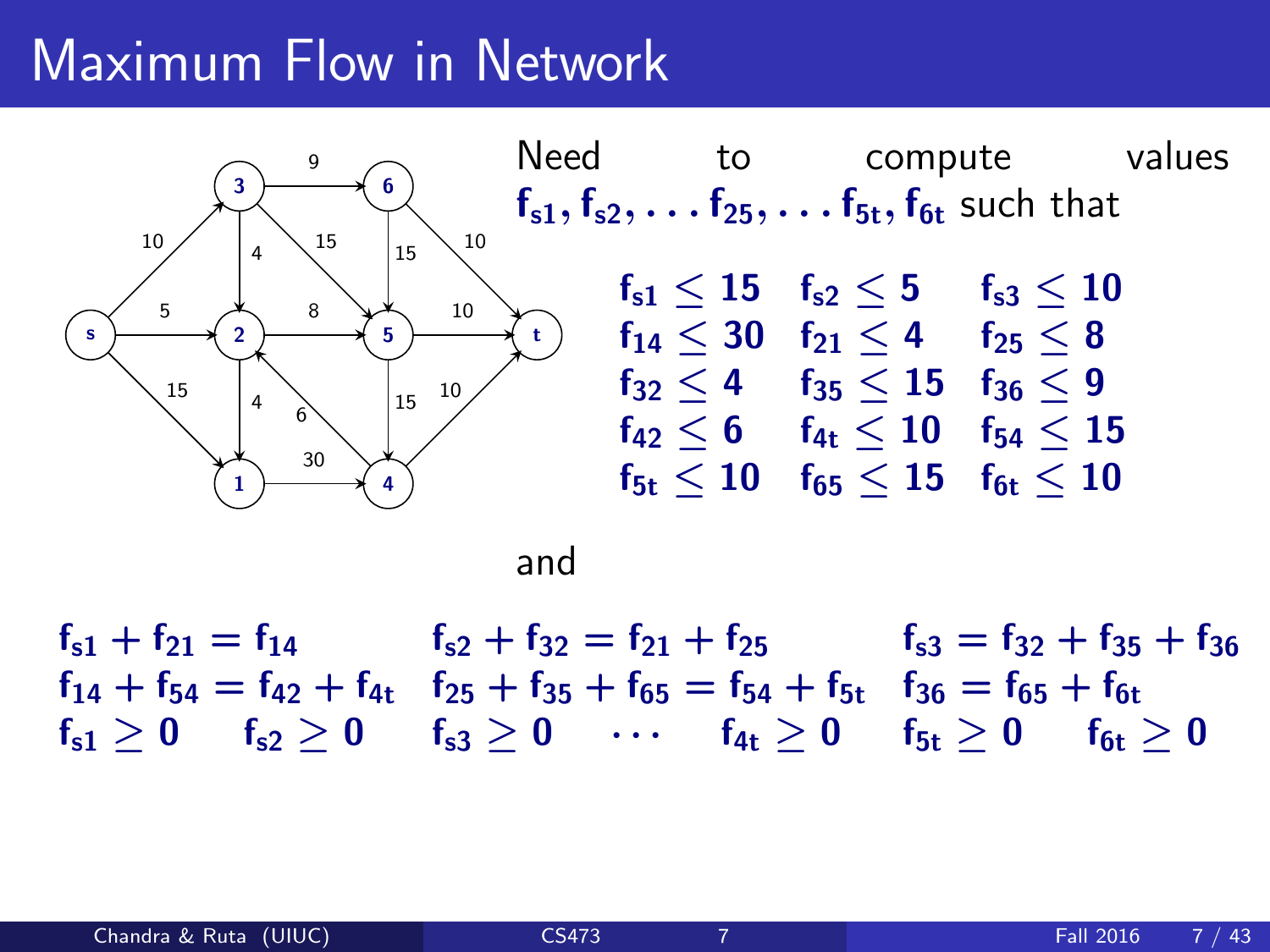

and

 $f_{51} + f_{21} = f_{14}$   $f_{52} + f_{32} = f_{21} + f_{25}$   $f_{53} = f_{32} + f_{35} + f_{36}$  $f_{14} + f_{54} = f_{42} + f_{41}$   $f_{25} + f_{35} + f_{65} = f_{54} + f_{51}$   $f_{36} = f_{65} + f_{61}$  $f_{s1} > 0$   $f_{s2} > 0$   $f_{s3} > 0$   $\cdots$   $f_{4t} > 0$   $f_{5t} > 0$   $f_{6t} > 0$ 

and  $f_{s1} + f_{s2} + f_{s3}$  is maximized.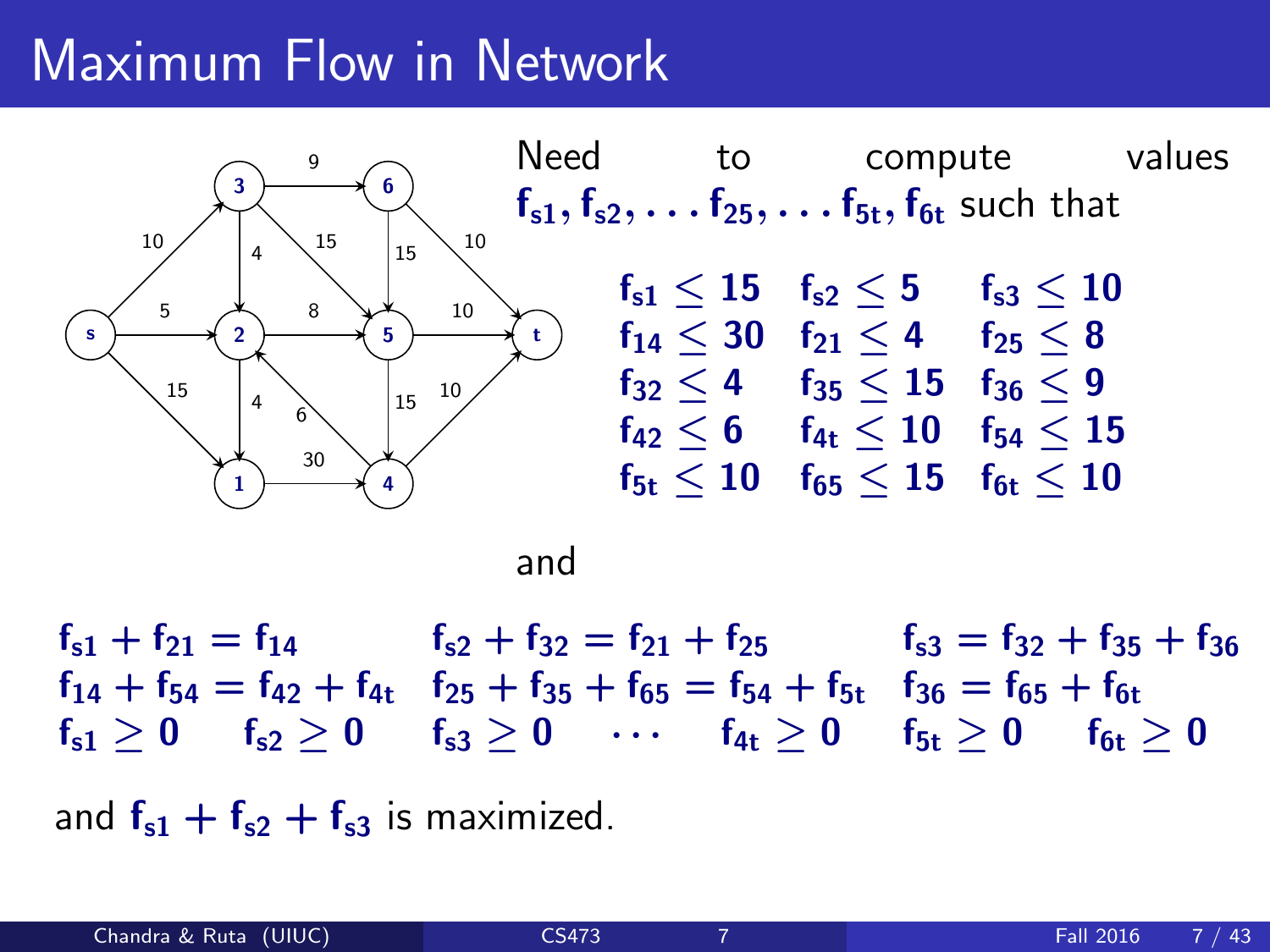### Maximum Flow as a Linear Program

For a general flow network  $G = (V, E)$  with capacities  $c_e$  on edge  $e \in E$ , we have variables  $f_e$  indicating flow on edge e

$$
\begin{array}{llll} \text{Maximize} & \displaystyle\sum_{e \text{ out of } s} f_e \\ \text{subject to} & f_e \leq c_e & \text{for each } e \in E \\ & \displaystyle\sum_{e \text{ out of } v} f_e - \sum_{e \text{ into } v} f_e = 0 & \forall v \in V \setminus \{s, t\} \\ & f_e \geq 0 & \text{for each } e \in E. \end{array}
$$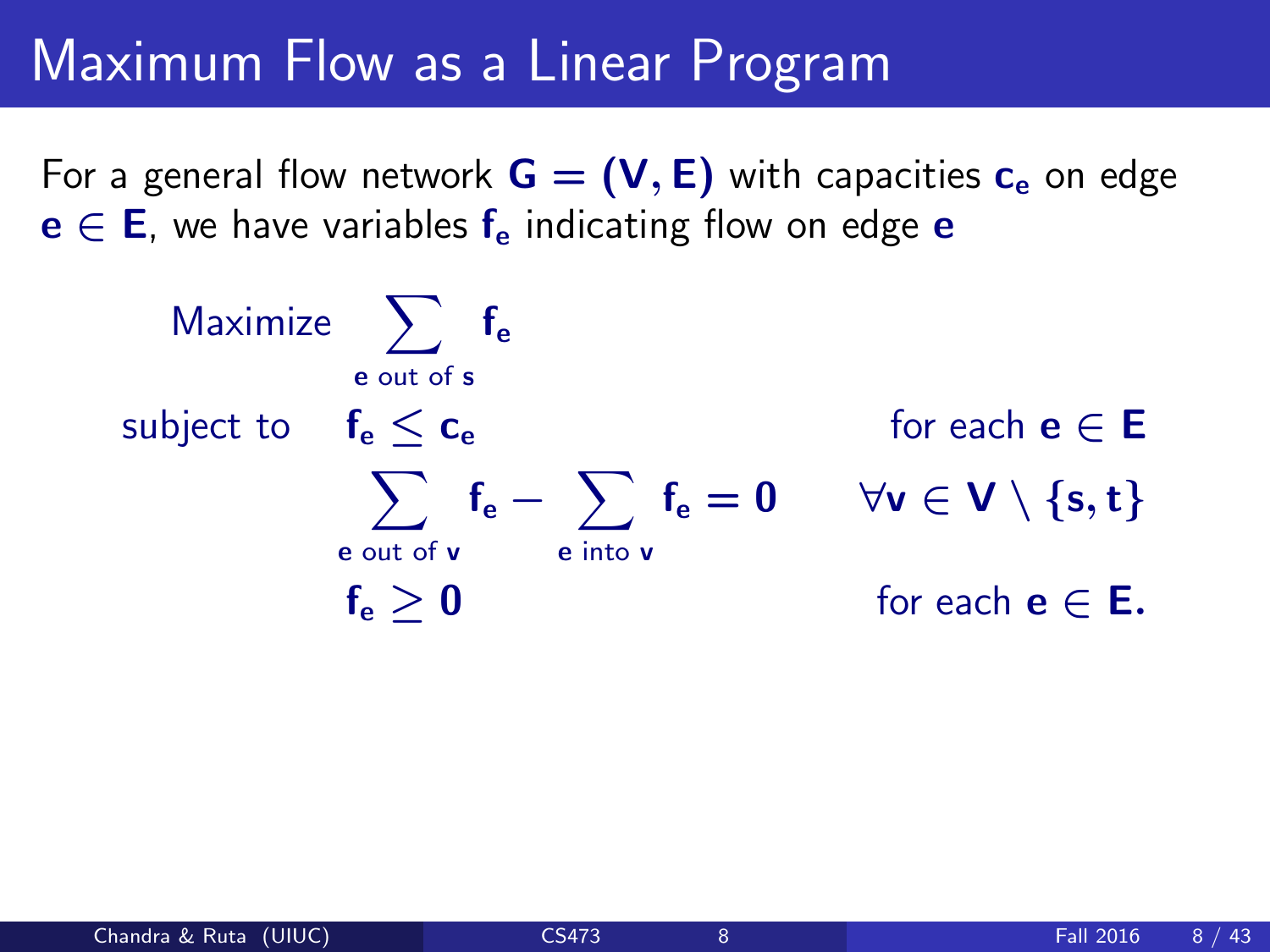### Maximum Flow as a Linear Program

For a general flow network  $G = (V, E)$  with capacities  $c_e$  on edge  $e \in E$ , we have variables  $f_e$  indicating flow on edge e

$$
\begin{array}{llll} \text{Maximize} & \displaystyle\sum_{e \text{ out of } s} f_e \\ \text{subject to} & f_e \leq c_e & \text{for each } e \in E \\ & \displaystyle\sum_{e \text{ out of } v} f_e - \sum_{e \text{ into } v} f_e = 0 & \forall v \in V \setminus \{s, t\} \\ & f_e \geq 0 & \text{for each } e \in E. \end{array}
$$

Number of variables: **m**, one for each edge. Number of constraints:  $m + n - 2 + m$ .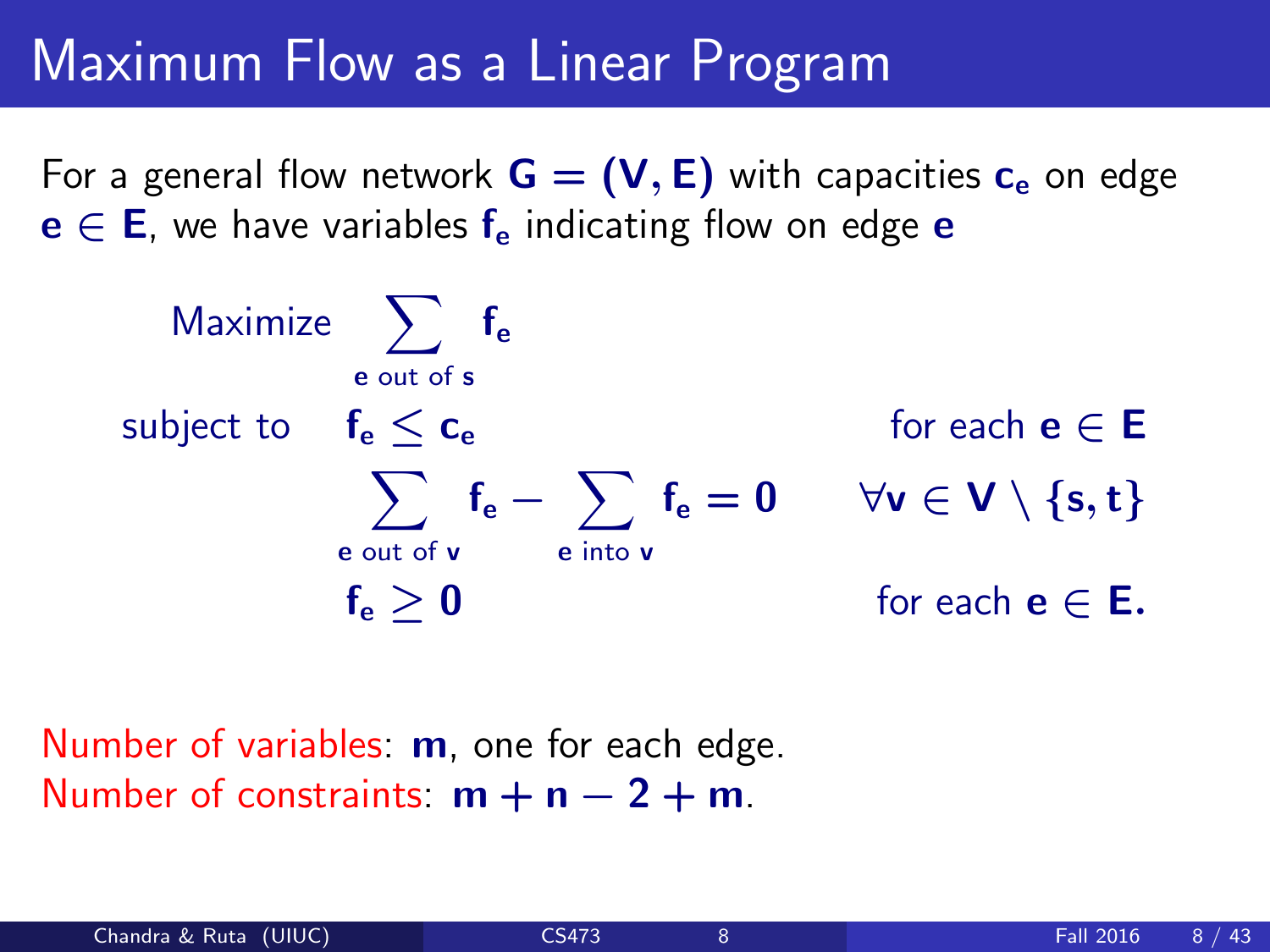### Minimum Cost Flow with Lower Bounds ... as a Linear Program

For a general flow network  $G = (V, E)$  with capacities  $c_{e}$ , lower bounds  $\ell_{\rm e}$ , and costs  $w_{\rm e}$ , we have variables  $f_{\rm e}$  indicating flow on edge e. Suppose we want a min-cost flow of value at least v.

$$
\begin{array}{llll} \text{Minimize} & \displaystyle\sum_{e\;\in\; E} w_e f_e \\ \text{subject to} & \displaystyle\sum_{e\;\text{out of}\;s} f_e \geq v \\ & & \displaystyle f_e \leq c_e \hspace{0.5cm} f_e \geq \ell_e \hspace{1cm} \text{for each}\; e\in E \\ & & \displaystyle\sum_{e\;\text{out of}\; v} f_e - \sum_{e\;\text{into}\; v} f_e = 0 \hspace{0.5cm} \text{for each}\; v\in V-\{s,t\} \\ & & \displaystyle f_e \geq 0 \hspace{1cm} \text{for each}\; e\in E. \end{array}
$$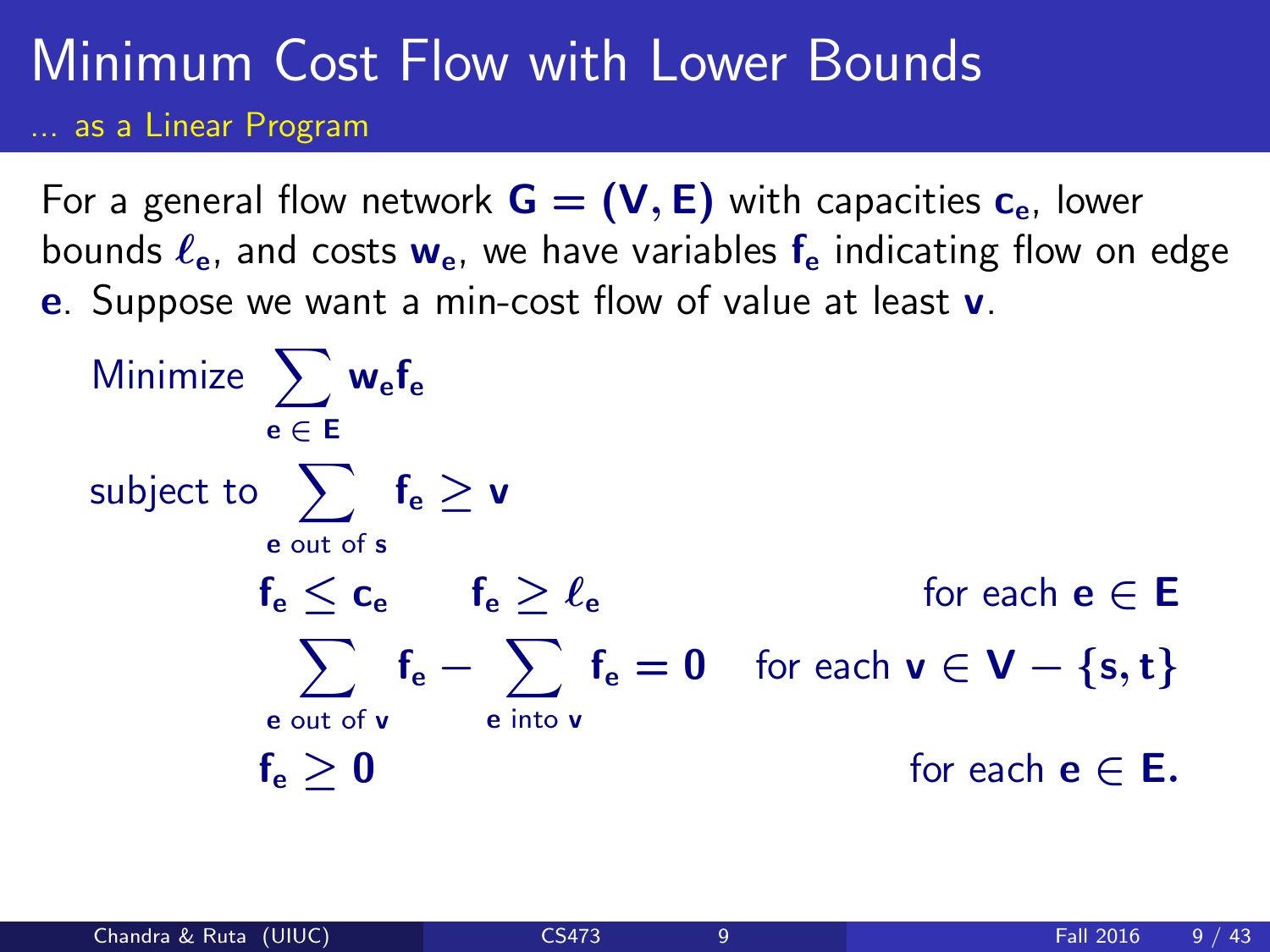### Minimum Cost Flow with Lower Bounds ... as a Linear Program

For a general flow network  $G = (V, E)$  with capacities  $c_{e}$ , lower bounds  $\ell_{\rm e}$ , and costs  $w_{\rm e}$ , we have variables  $f_{\rm e}$  indicating flow on edge e. Suppose we want a min-cost flow of value at least v.

$$
\begin{array}{ll}\text{Minimize} & \sum_{e \in E} w_e f_e\\ \text{subject to} & \sum_{e \text{ out of } s} f_e \geq v\\ & f_e \leq c_e \qquad f_e \geq \ell_e \qquad \qquad \text{for each } e \in E\\ & \sum_{e \text{ out of } v} f_e - \sum_{e \text{ into } v} f_e = 0 \quad \text{for each } v \in V - \{s, t\}\\ & f_e \geq 0 \qquad \qquad \text{for each } e \in E.\\ \text{Number of variables: } \text{m, one for each edge}\end{array}
$$

Number of constraints:  $1 + m + m + n - 2 + m = 3m + n - 1$ .

Chandra & Ruta (UIUC) [CS473](#page-0-0) 9 Fall 2016 9 / 43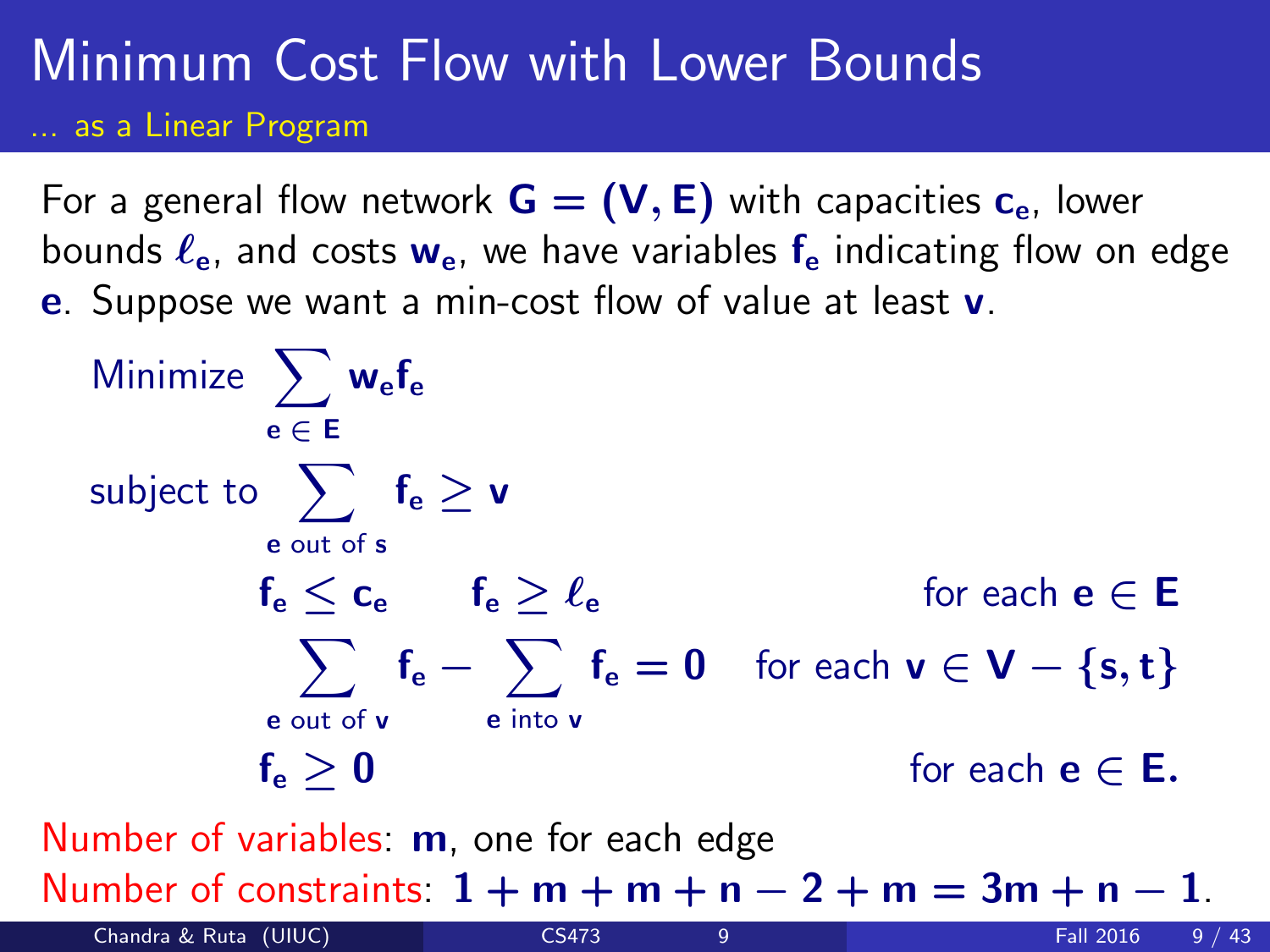## Linear Programs

### Problem

### Find a vector  $\mathbf{x} \in \mathbb{R}^{\mathbf{d}}$  that

 $maximize/min$ subject to

$$
\begin{array}{l}\sum_{j=1}^d c_j x_j\\\sum_{j=1}^d a_{ij} x_j\leq b_i\quad\text{for $i=1\ldots p$}\\ \sum_{j=1}^d a_{ij} x_j=b_i\quad\text{for $i=p+1\ldots q$}\\ \sum_{j=1}^d a_{ij} x_j\geq b_i\quad\text{for $i=q+1\ldots n$}\end{array}
$$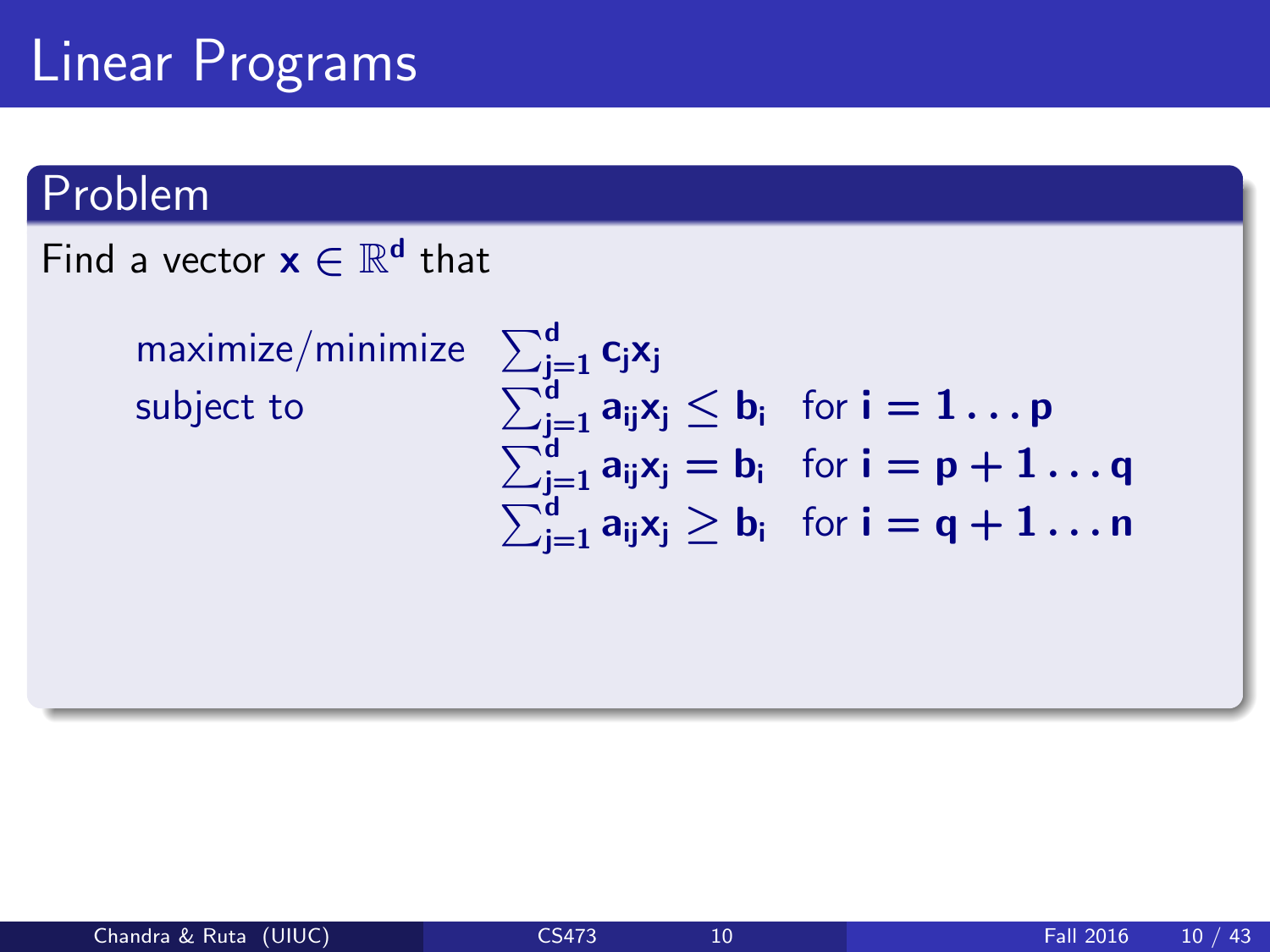## Linear Programs

#### Problem

Find a vector  $\mathbf{x} \in \mathbb{R}^{\mathbf{d}}$  that

 $maximize/min$ subject to

$$
\begin{array}{l}\sum_{j=1}^d c_j x_j\\\sum_{j=1}^d a_{ij} x_j\leq b_i\quad \text{for $i=1\ldots p$}\\ \sum_{j=1}^d a_{ij} x_j=b_i\quad \text{for $i=p+1\ldots q$}\\ \sum_{j=1}^d a_{ij} x_j\geq b_i\quad \text{for $i=q+1\ldots n$}\end{array}
$$

Input is matrix  $\mathbf{A} = (\mathbf{a}_{ij}) \in \mathbb{R}^{n \times d}$ , column vector  $\mathbf{b} = (\mathbf{b}_{i}) \in \mathbb{R}^{n}$ , and row vector  $\mathbf{c}=(\mathbf{c_j})\in\mathbb{R}^{\mathsf{d}}$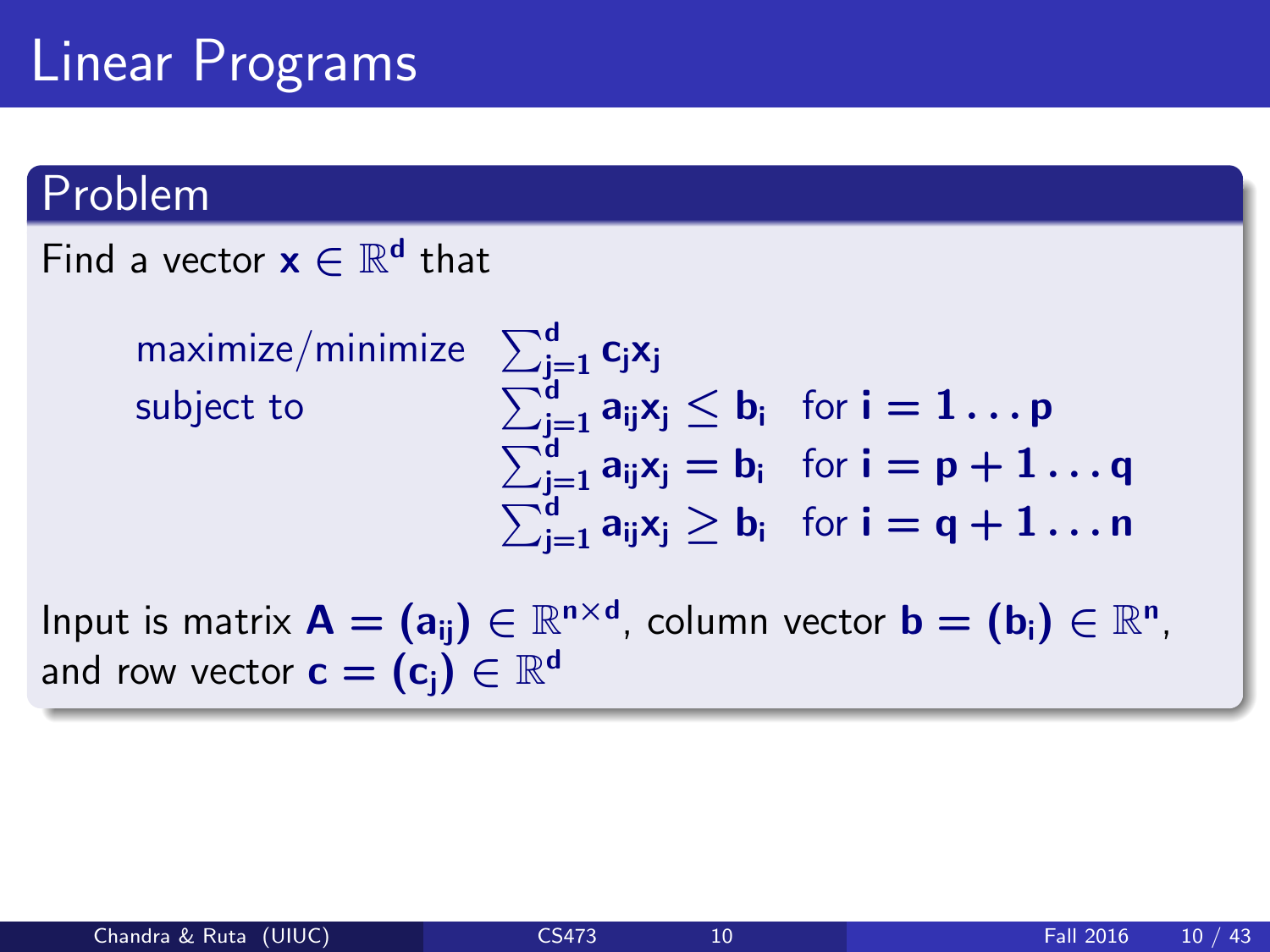### Canonical Form of Linear Programs

### Canonical Form

A linear program is in canonical form if it has the following structure

$$
\begin{array}{ll}\text{maximize} & \sum_{j=1}^d c_j x_j\\ \text{subject to} & \sum_{j=1}^d a_{ij} x_j \leq b_i \quad \text{for } i = 1 \dots n \end{array}
$$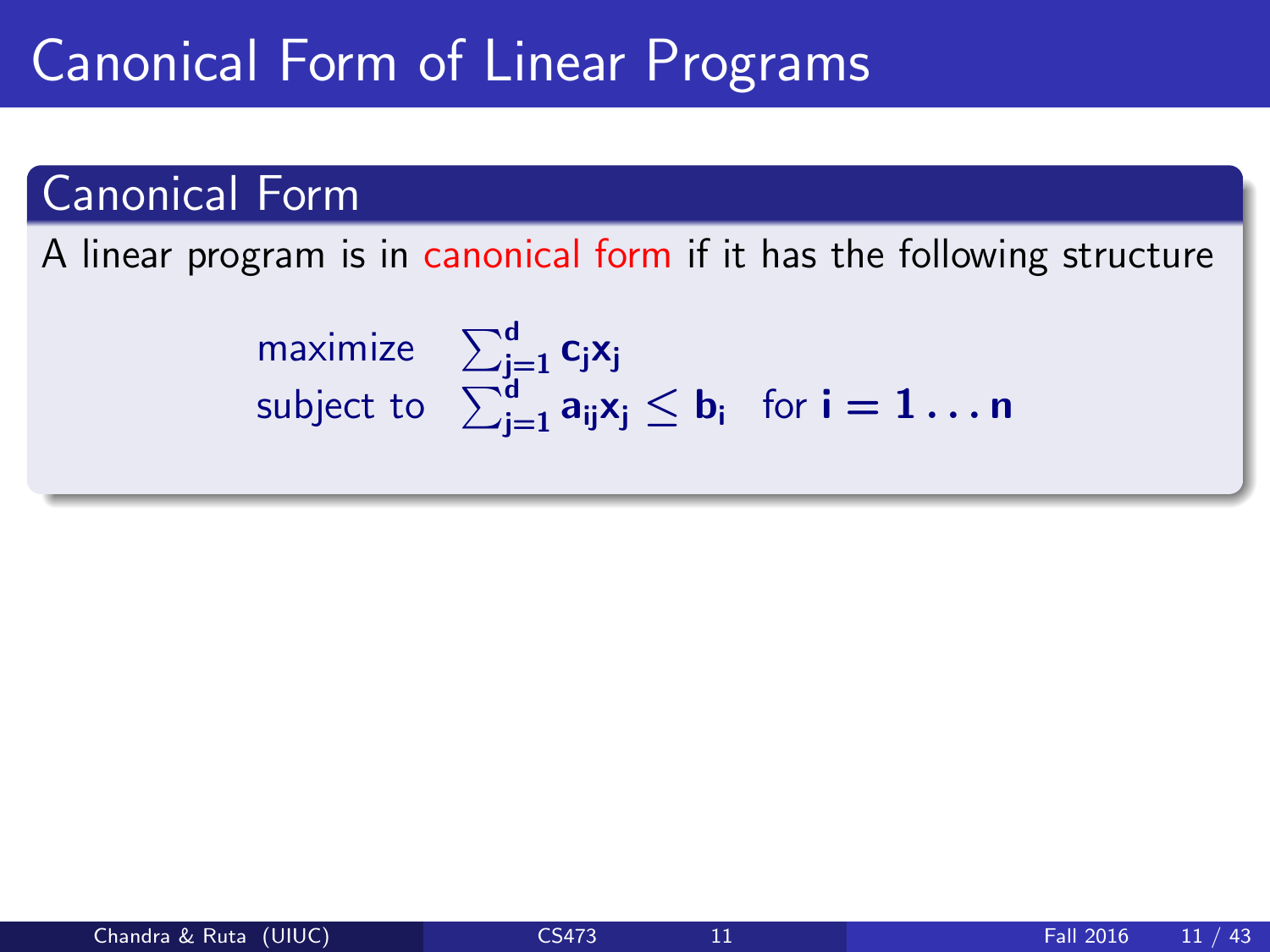### Canonical Form of Linear Programs

### Canonical Form

A linear program is in canonical form if it has the following structure

$$
\begin{array}{ll}\text{maximize} & \sum_{j=1}^d c_j x_j\\ \text{subject to} & \sum_{j=1}^d a_{ij} x_j \leq b_i \quad \text{for } i = 1 \dots n \end{array}
$$

#### Conversion to Canonical Form

- ${\bf D}$  Replace  $\sum_{\bf j} {\bf a}_{\bf ij} {\bf x}_{\bf j} = {\bf b}_{\bf i}$  by  $\sum_{\bf j} {\bf a}_{\bf ij} {\bf x}_{\bf j} \leq {\bf b}_{\bf i}$  and  $-\sum_{\bf j} {\bf a}_{\bf ij} {\bf x}_{\bf j} \leq -{\bf b}_{\bf ij}$
- $\texttt{2} \ \ \text{Replace} \ \sum_\mathbf{j} \mathbf{a}_{\mathbf{ij}} \mathbf{x}_\mathbf{j} \geq \mathbf{b}_{\mathbf{i}} \ \mathsf{by} \sum_\mathbf{j} \mathbf{a}_{\mathbf{ij}} \mathbf{x}_\mathbf{j} \leq -\mathbf{b}_{\mathbf{i}}$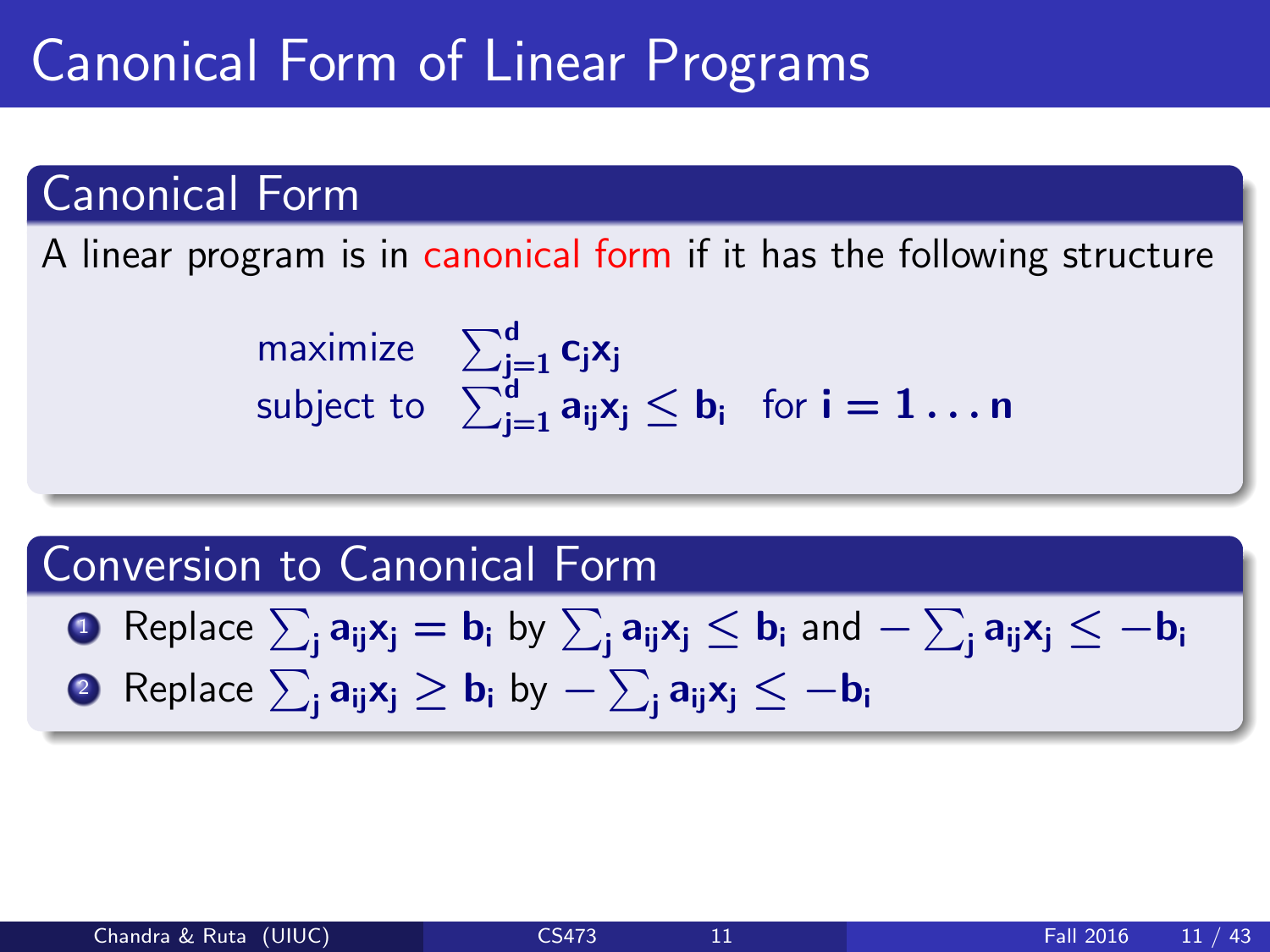### Matrix Representation of Linear Programs

A linear program in canonical form can be written as

maximize  $c \cdot x$ subject to  $Ax < b$ 

where  $\mathsf{A}=(\mathsf{a}_{\mathsf{i}\mathsf{j}})\in\mathbb{R}^{\mathsf{n}\times\mathsf{d}}$ , column vector  $\mathsf{b}=(\mathsf{b}_{\mathsf{i}})\in\mathbb{R}^\mathsf{n}$ , row vector  $\mathbf{c}=(\mathbf{c}_\mathbf{j})\in\mathbb{R}^d$ , and column vector  $\mathbf{x}=(\mathbf{x}_\mathbf{j})\in\mathbb{R}^d$ 

- **1** Number of variable is **d**
- 2 Number of constraints is **n**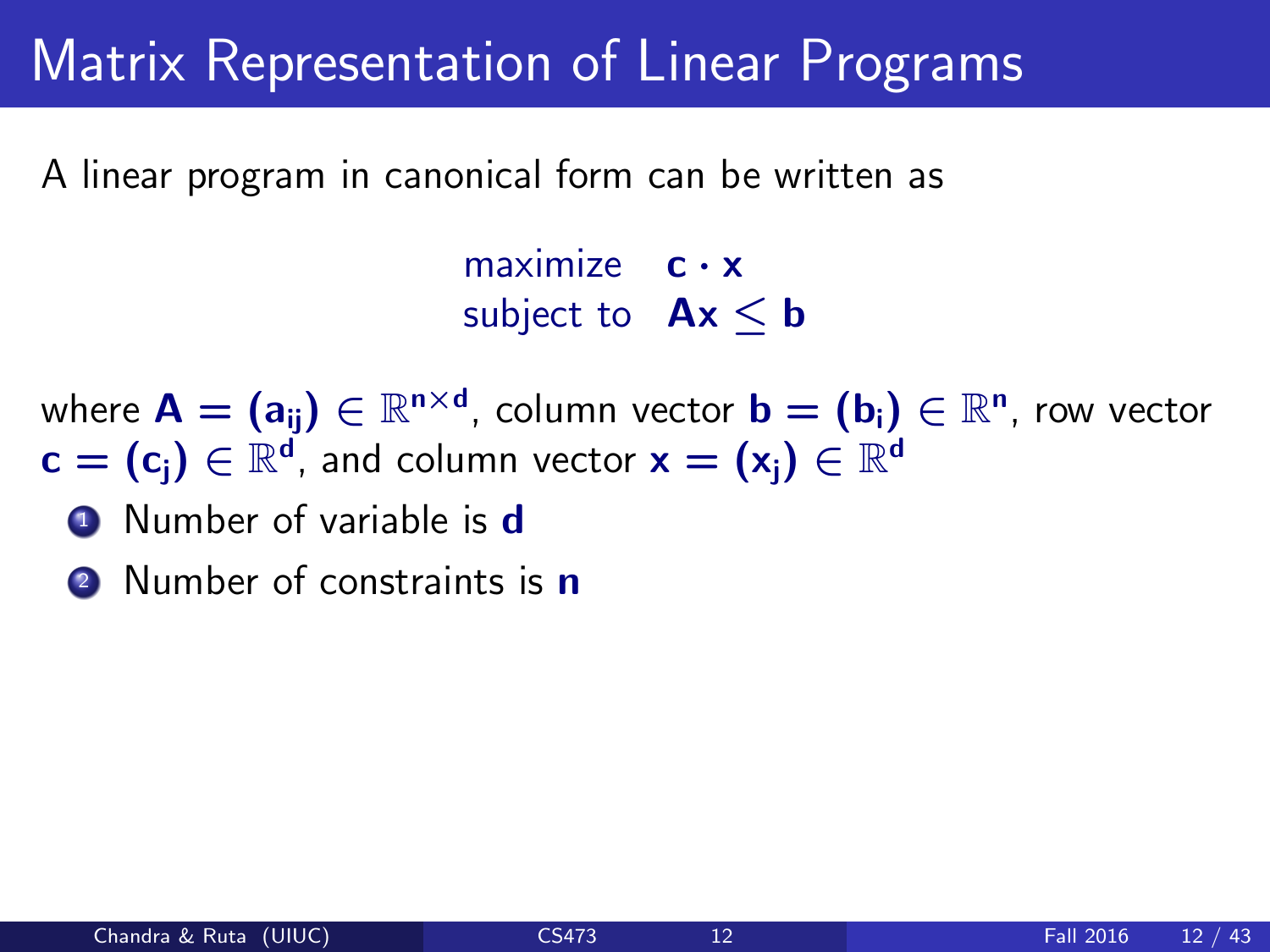### Other Standard Forms for Linear Programs

maximize  $c \cdot x$ subject to  $Ax \leq b$  $x > 0$ 

minimize  $c \cdot x$ subject to  $Ax \ge b$  $x > 0$ 

minimize  $c \cdot x$ subject to  $Ax = b$  $x > 0$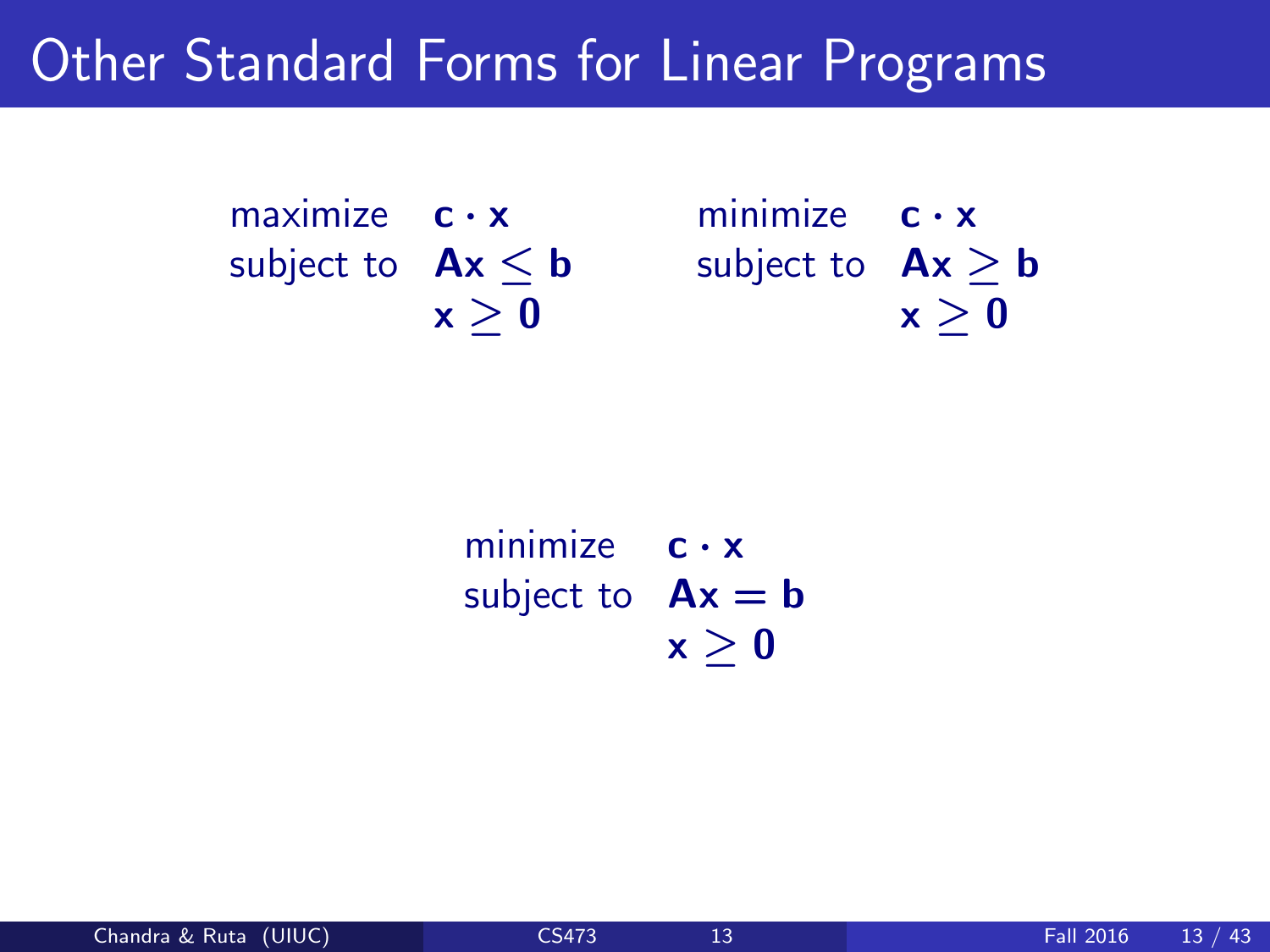## Linear Programming: A History

- **1** First formal application to problems in economics by Leonid Kantorovich in the 1930s
	- **1** However, work was ignored behind the Iron Curtain and unknown in the West
- **2** Rediscovered by Tjalling Koopmans in the 1940s, along with applications to economics
- <sup>3</sup> First algorithm (Simplex) to solve linear programs by George Dantzig in 1947
- **4** Kantorovich and Koopmans receive Nobel Prize for economics in 1975 ; Dantzig, however, was ignored
	- **Koopmans contemplated refusing the Nobel Prize to protest** Dantzig's exclusion, but Kantorovich saw it as a vindication for using mathematics in economics, which had been written off as "a means for apologists of capitalism"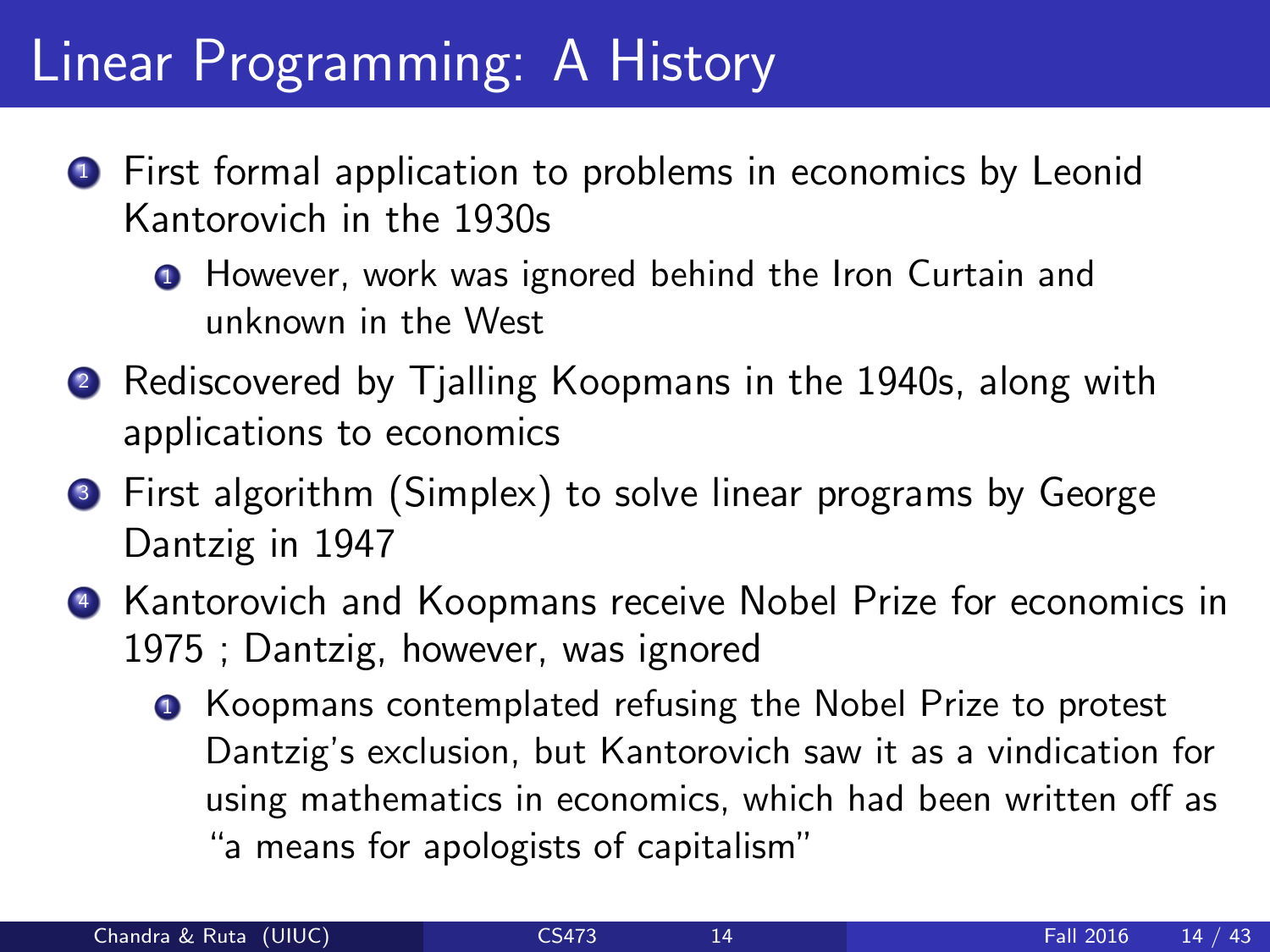Produce  $x_1$  units of product 1 and  $x_2$  units of product 2. Our profit can be computed by solving

> maximize  $x_1 + 6x_2$ subject to  $x_1 < 200$   $x_2 < 300$   $x_1 + x_2 < 400$  $x_1, x_2 > 0$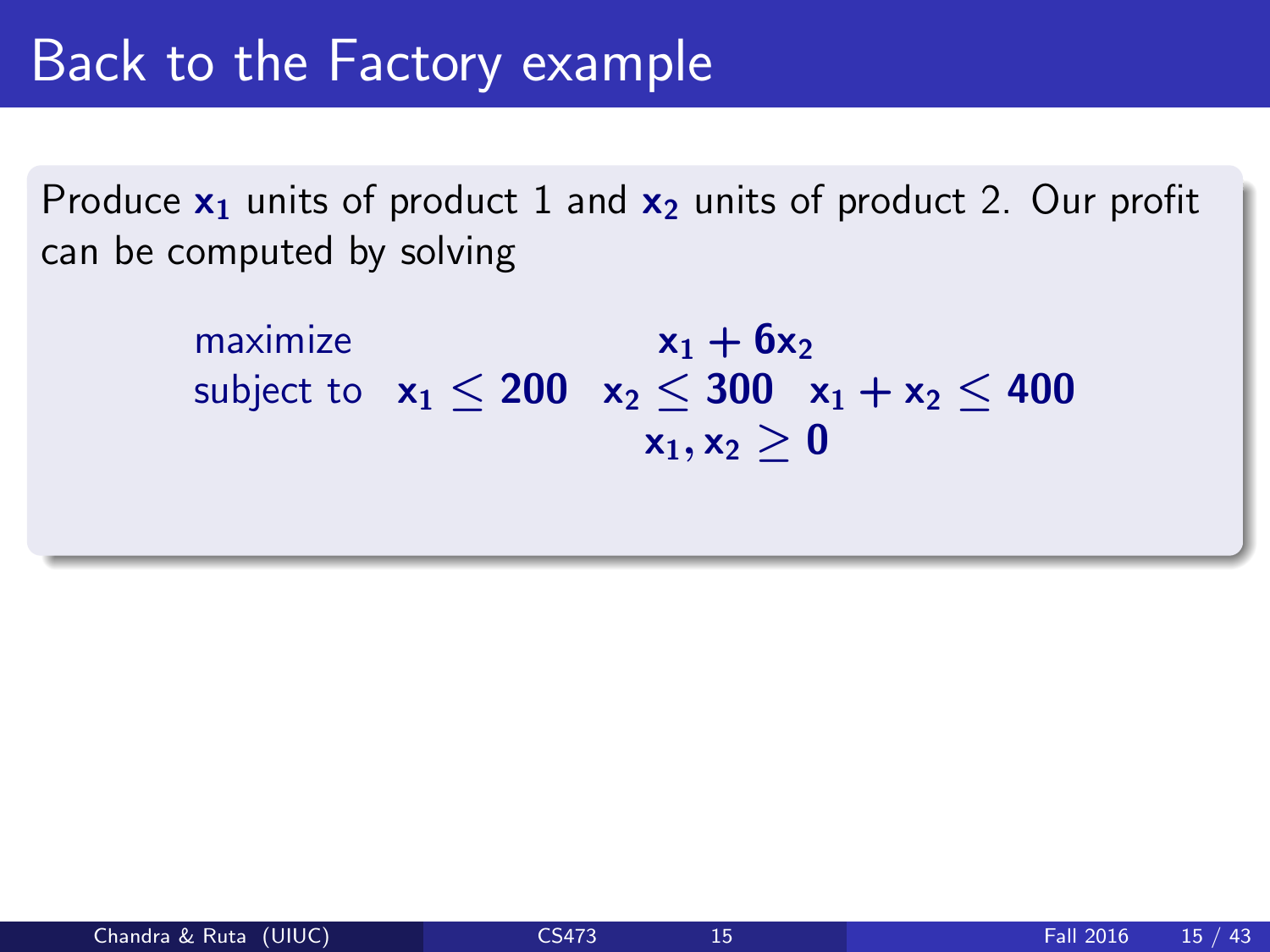Produce  $x_1$  units of product 1 and  $x_2$  units of product 2. Our profit can be computed by solving

> maximize  $x_1 + 6x_2$ subject to  $x_1 < 200$   $x_2 < 300$   $x_1 + x_2 < 400$  $x_1, x_2 > 0$

What is the solution?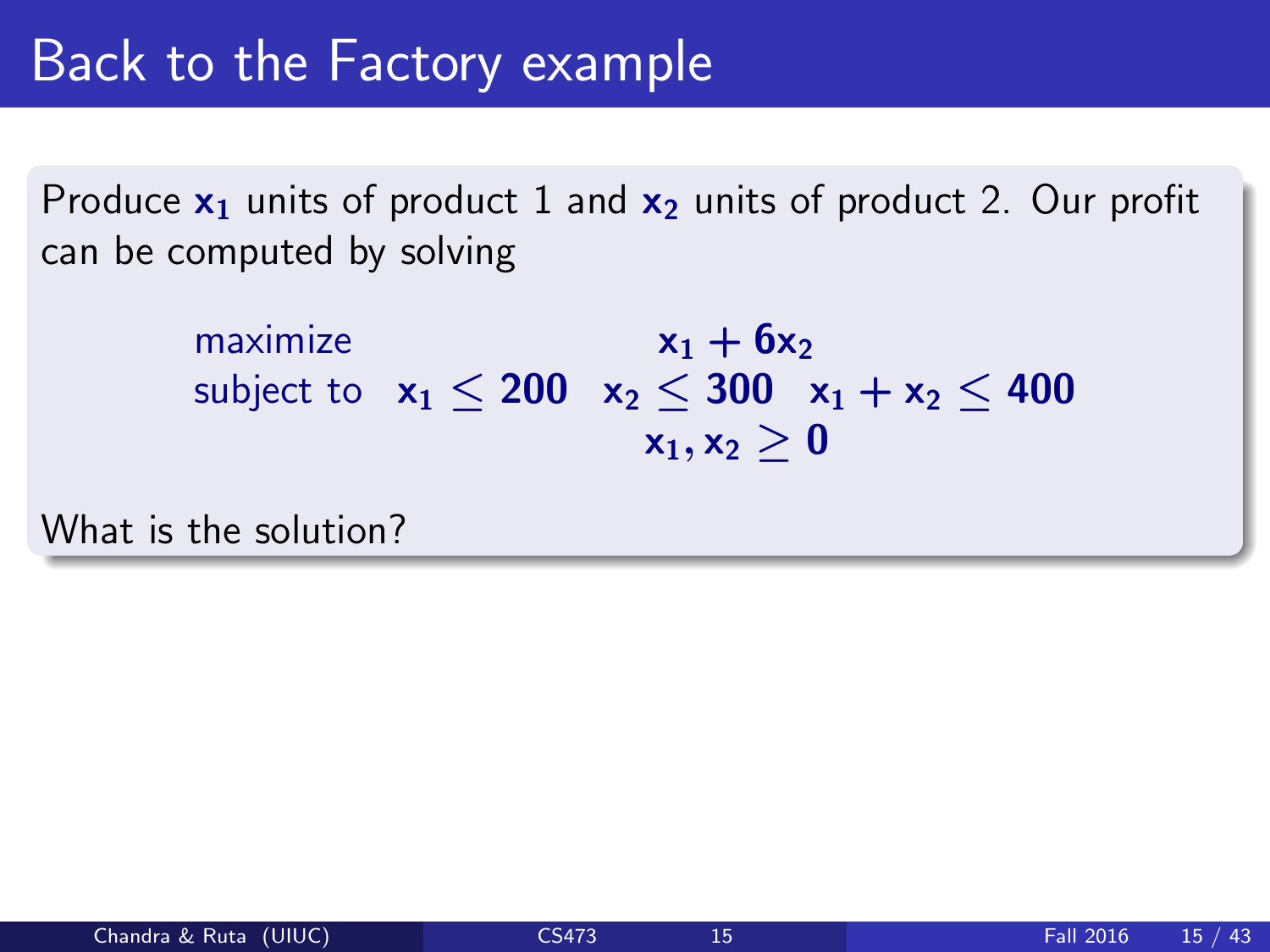## Solving the Factory Example



maximize  $x_1 + 6x_2$ subject to  $x_1 < 200$   $x_2 < 300$   $x_1 + x_2 < 400$  $x_1, x_2 \geq 0$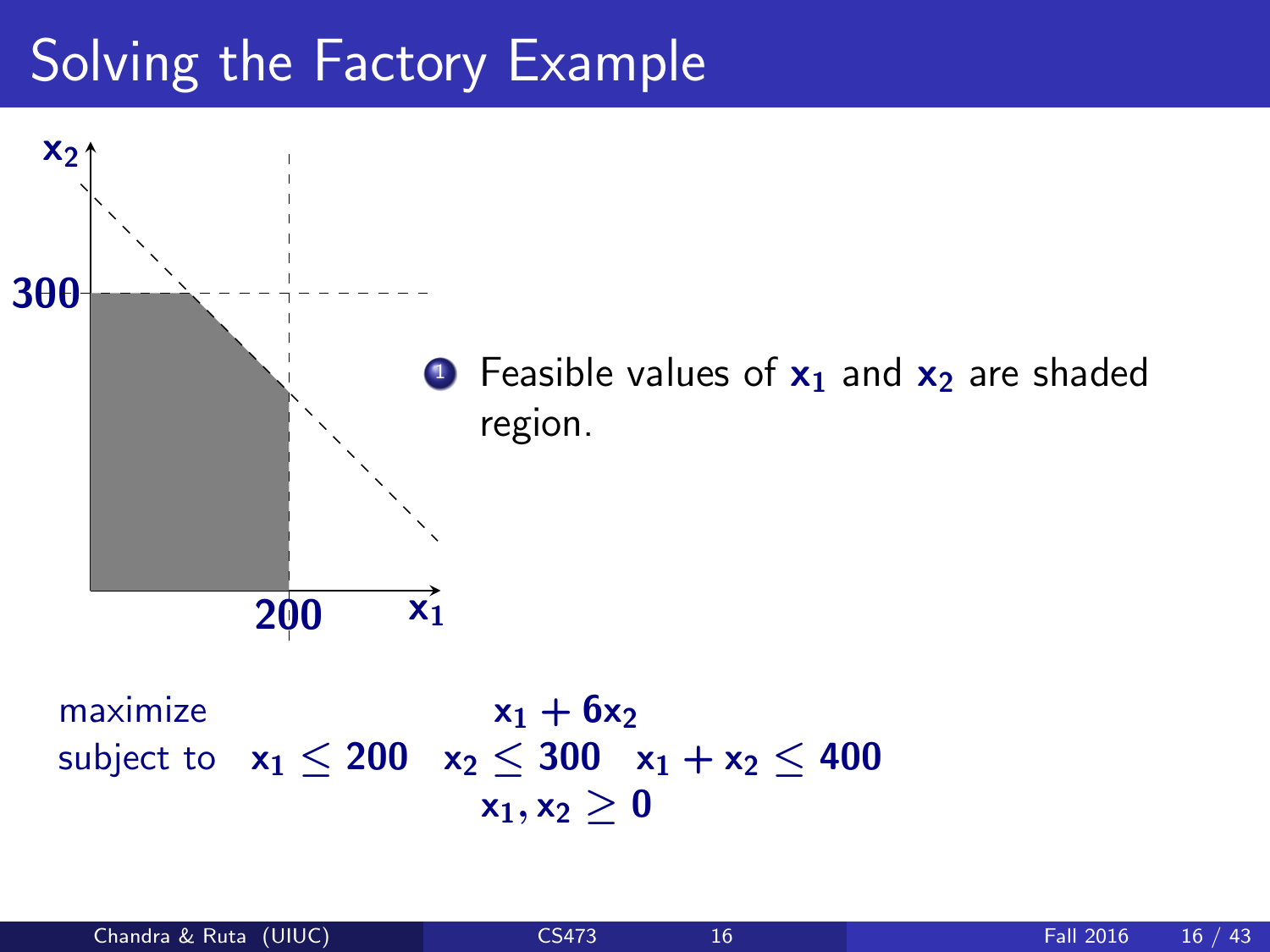## Solving the Factory Example



maximize  $x_1 + 6x_2$ subject to  $x_1 < 200$   $x_2 < 300$   $x_1 + x_2 < 400$  $x_1, x_2 > 0$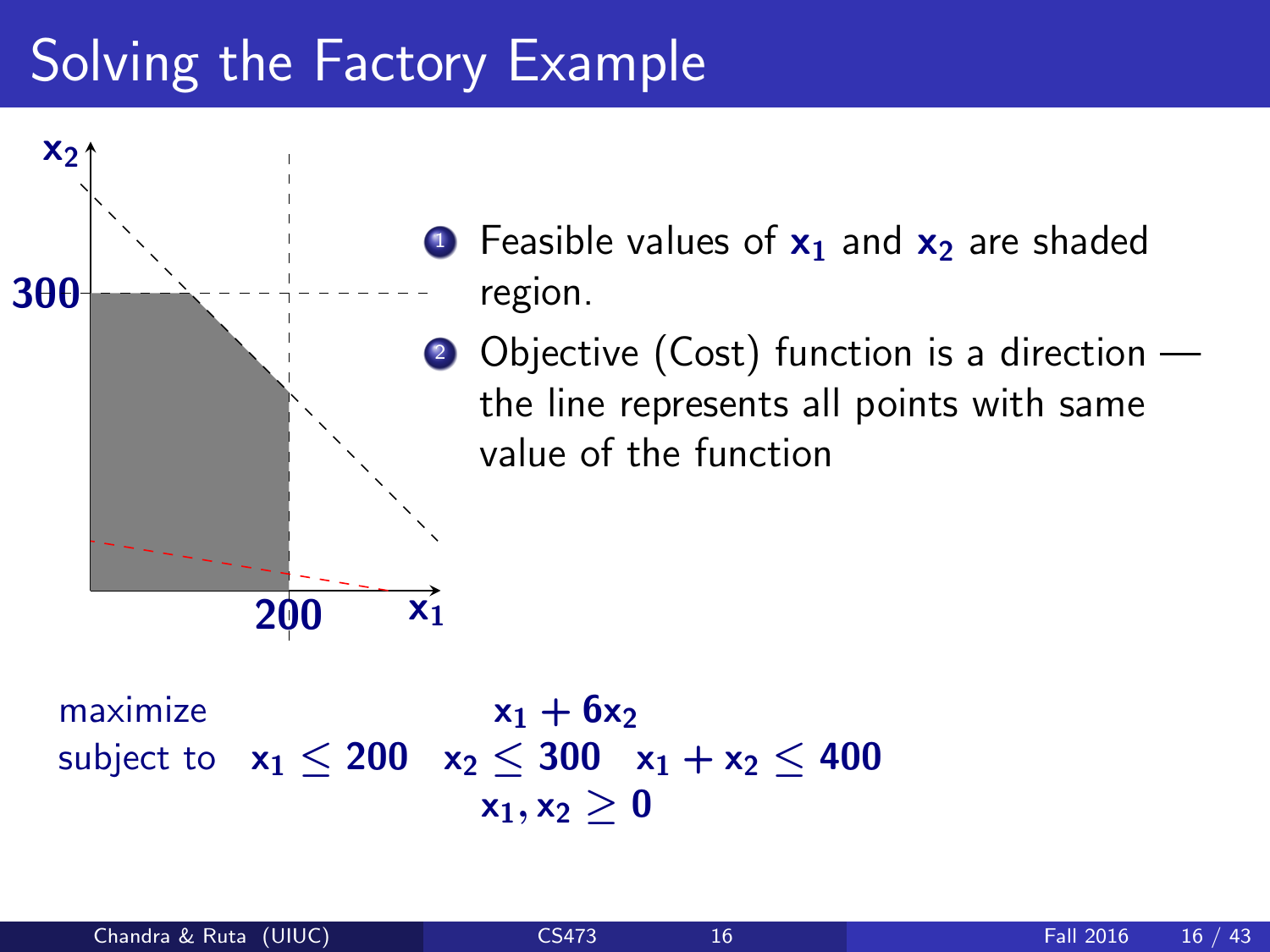## Solving the Factory Example



- **1** Feasible values of  $x_1$  and  $x_2$  are shaded region.
- 2 Objective (Cost) function is a direction the line represents all points with same value of the function; moving the line until it just leaves the feasible region, gives optimal values.

maximize  $x_1 + 6x_2$ subject to  $x_1 < 200$   $x_2 < 300$   $x_1 + x_2 < 400$  $x_1, x_2 > 0$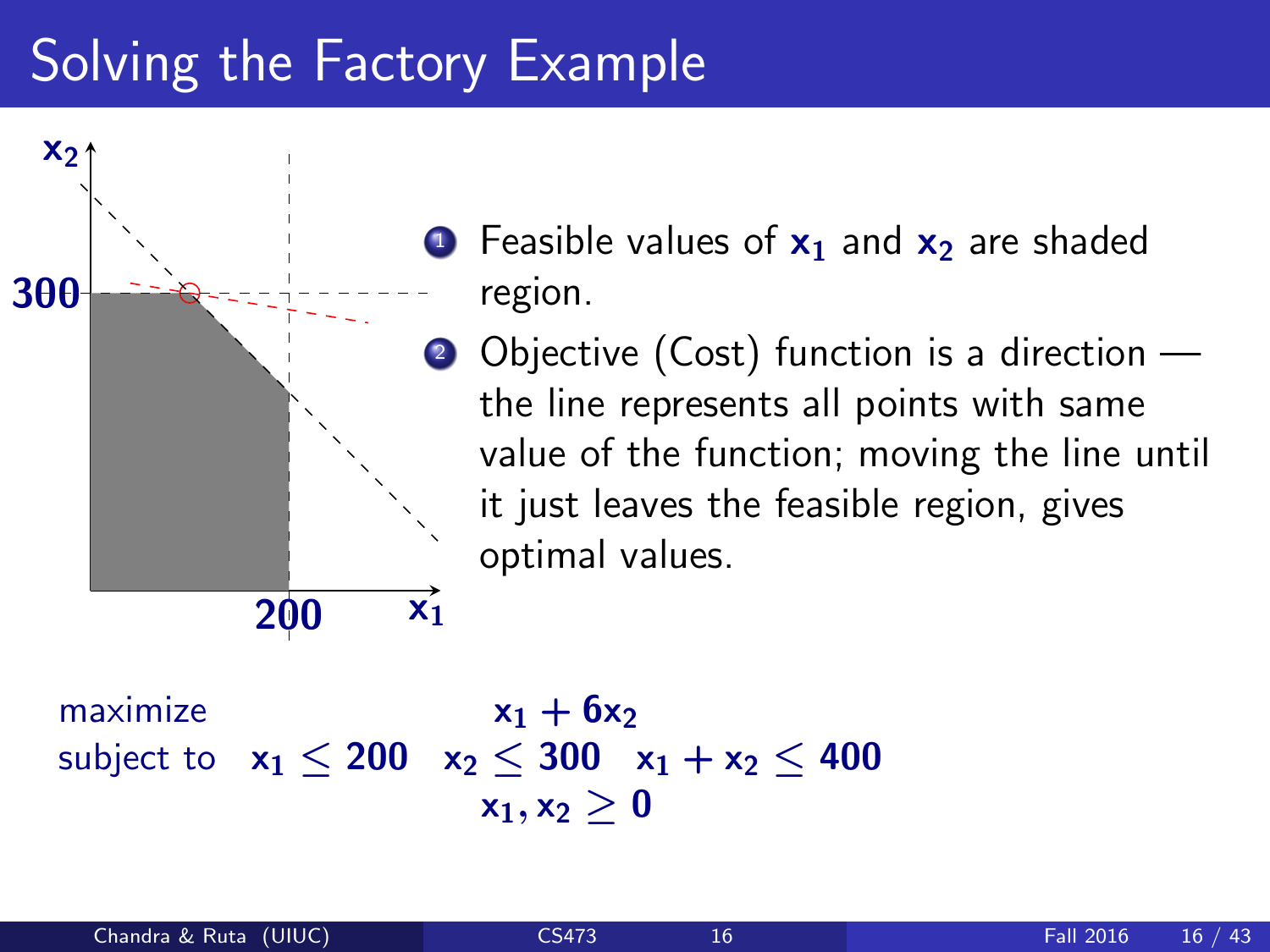## Linear Programming in 2-d

- **1** Each constraint a half plane
- **2** Feasible region is intersection of finitely many half planes it forms a polygon
- <sup>3</sup> For a fixed value of objective function, we get a line. Parallel lines correspond to different values for objective function.
- **4** Optimum achieved when objective function line just leaves the feasible region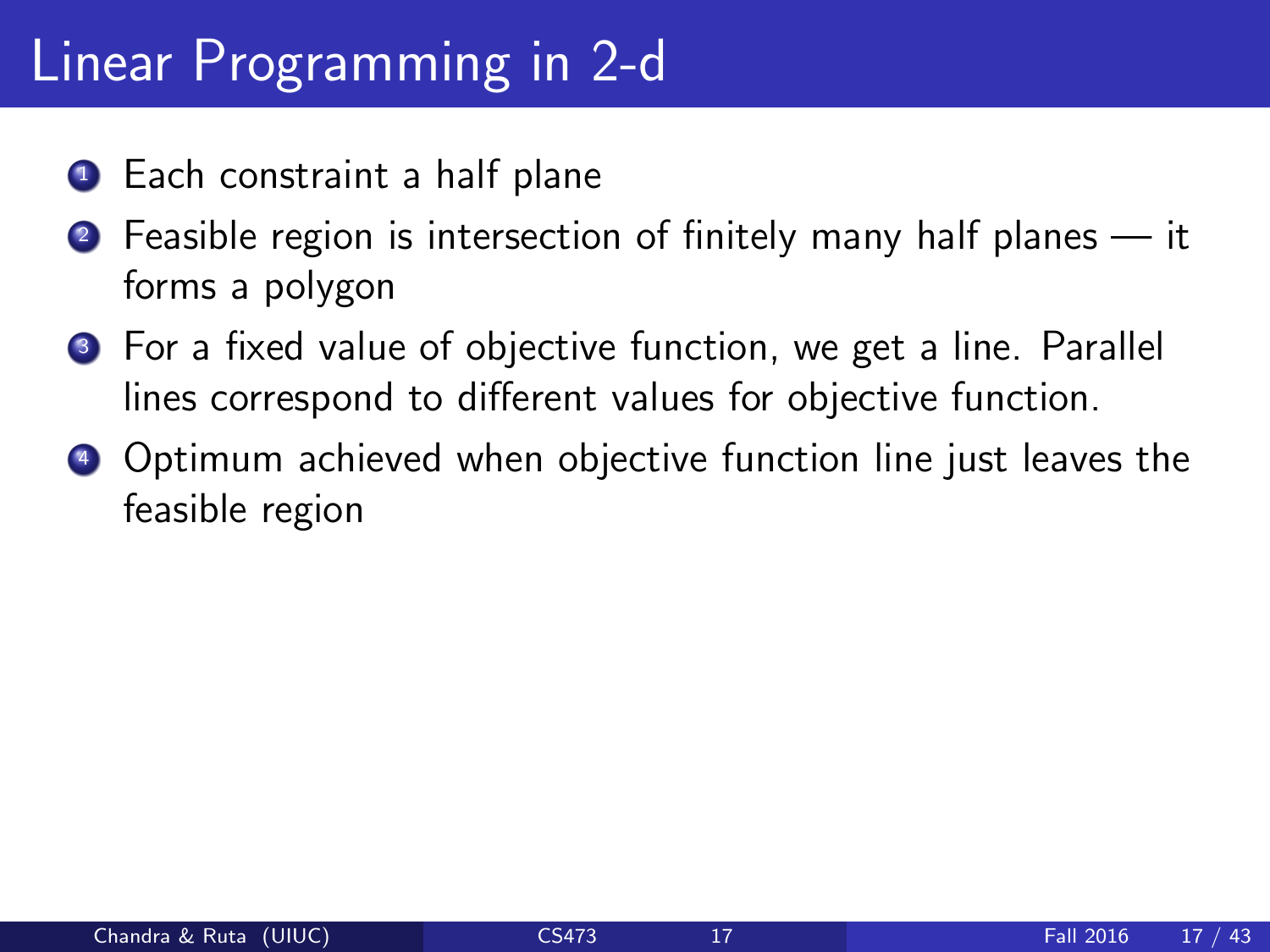## An Example in 3-d $\blacksquare$



max  $x_1 + 6x_2 + 13x_3$  $x_1 \le 200$  (1)<br>  $x_2 \le 300$  (2)<br>  $x_3 \le 400$  (3)  $x_2 \leq 300$  $x_1 + x_2 + x_3 \le 400$  (3)<br> $x_2 + 3x_3 \le 600$  (4)  $x_2 + 3x_3 \le 600$  (4)<br>  $x_1 \ge 0$  (5)<br>  $x_2 \ge 0$  (6)  $x_1 \geq 0$  $x_2 \ge 0$  (6)<br>  $x_3 \ge 0$  (7)  $x_3 \geq 0$ 

Figure from Dasgupta etal book.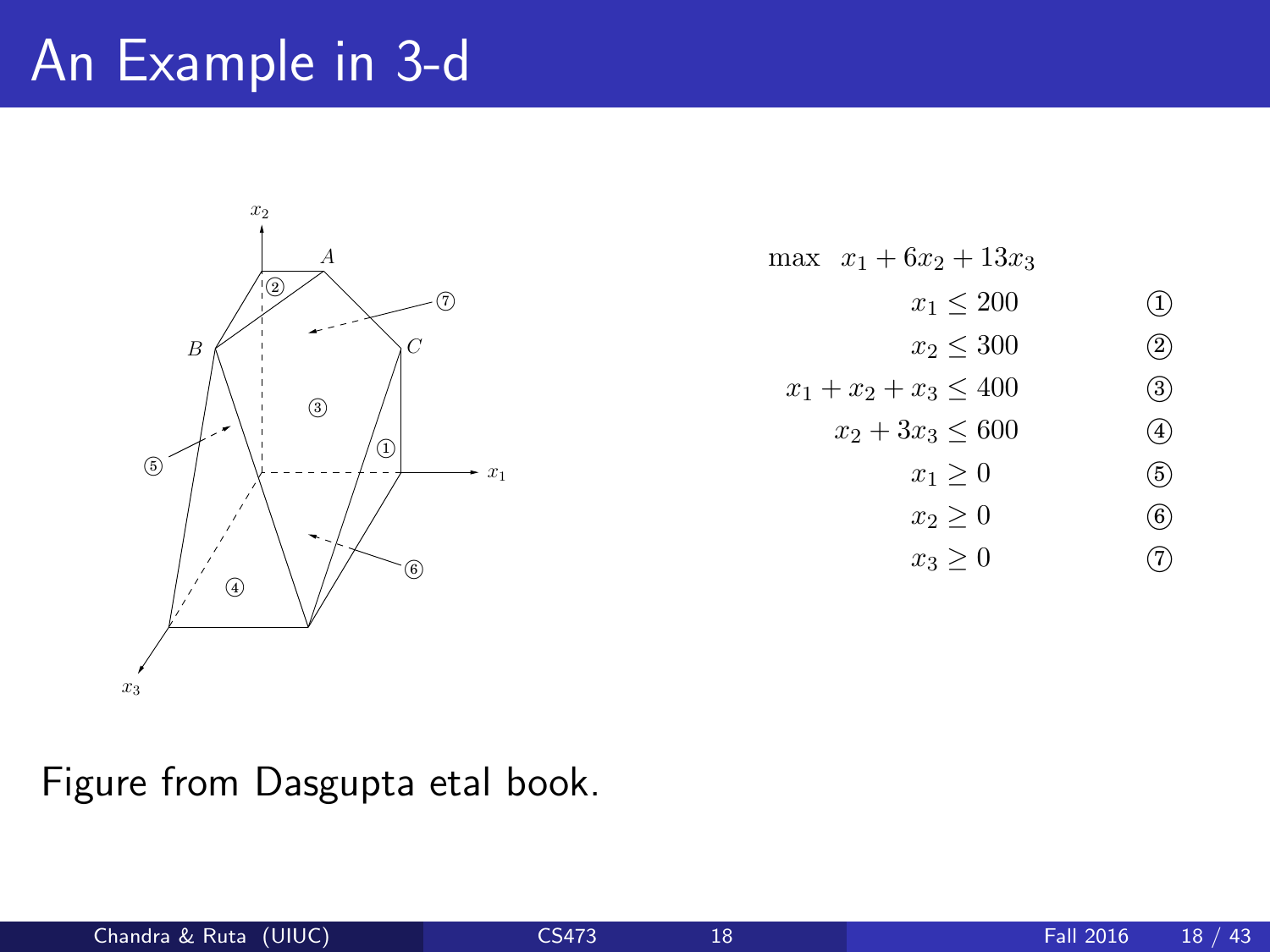### Factory Example: Alternate View

### Original Problem

Recall we have,

maximize  $x_1 + 6x_2$ subject to  $x_1 < 200$   $x_2 < 300$   $x_1 + x_2 < 400$  $x_1, x_2 > 0$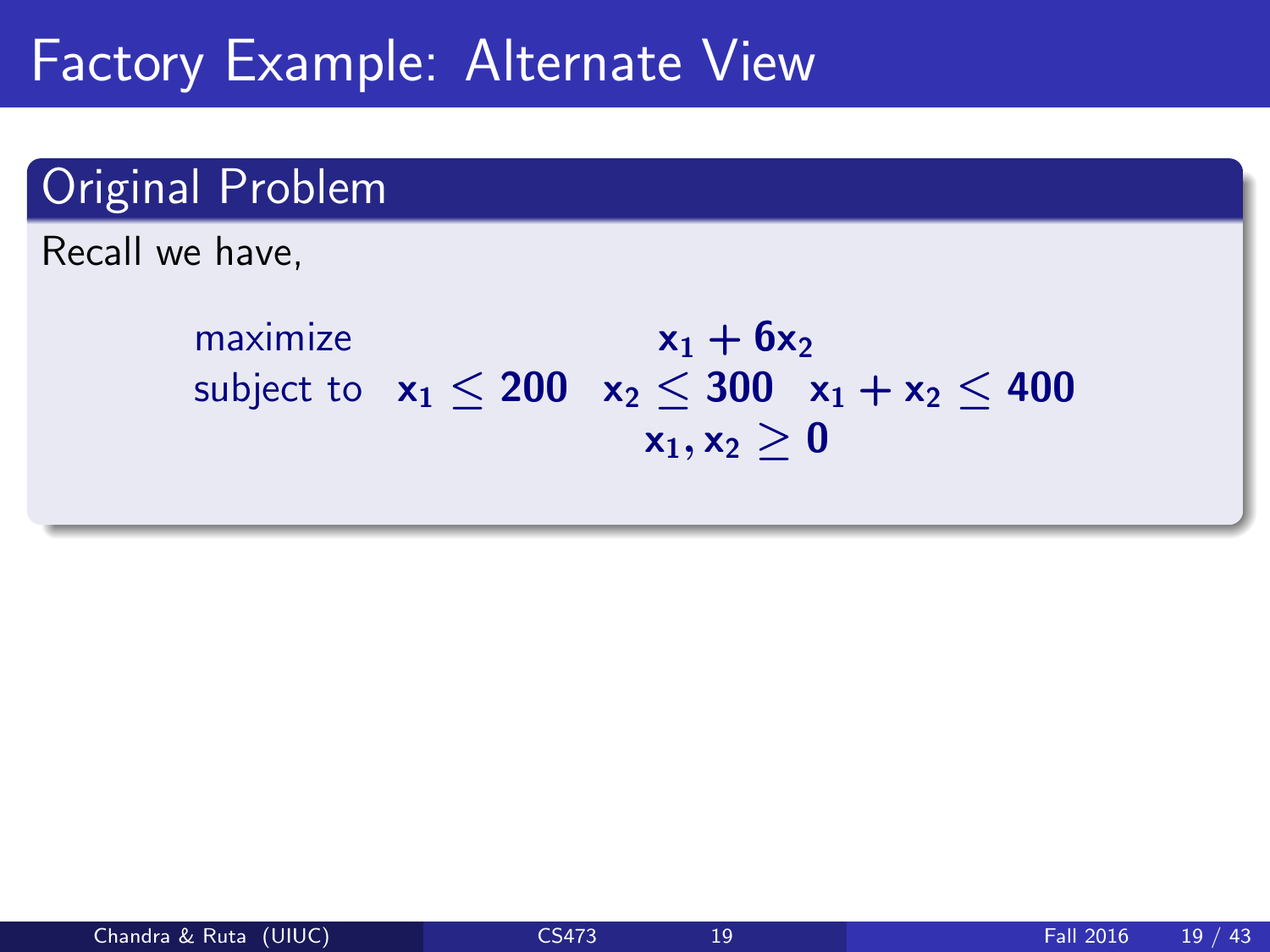### Factory Example: Alternate View

### Original Problem

Recall we have,

maximize  $x_1 + 6x_2$ subject to  $x_1 < 200$   $x_2 < 300$   $x_1 + x_2 < 400$  $x_1, x_2 > 0$ 

### **Transformation**

Consider new variable  $z_1$  and  $z_2$ , such that  $z_1 = x_1 + 6x_2$  and  $z_2 = x_2$ . Then  $x_1 = z_1 - 6z_2$ . In terms of the new variables we have

maximize  $z_1$ subject to  $z_1 - 6z_2 < 200$   $z_2 < 300$   $z_1 - 5z_2 < 400$  $z_1 - 6z_2 > 0$   $z_2 > 0$ Chandra & Ruta (UIUC) [CS473](#page-0-0) 19 Fall 2016 19 / 43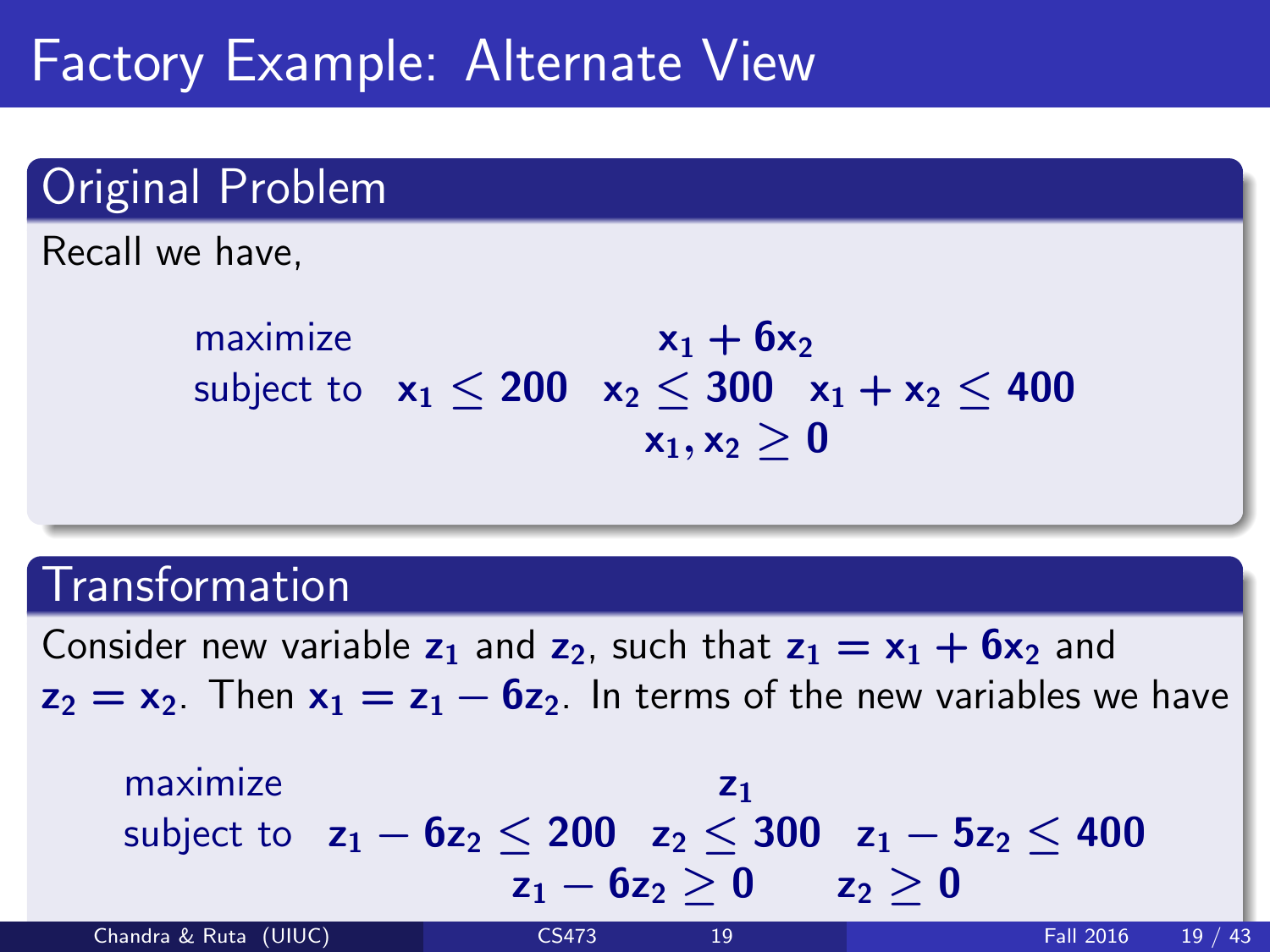# Transformed Picture



Feasible region rotated, and optimal value at the right-most point on polygon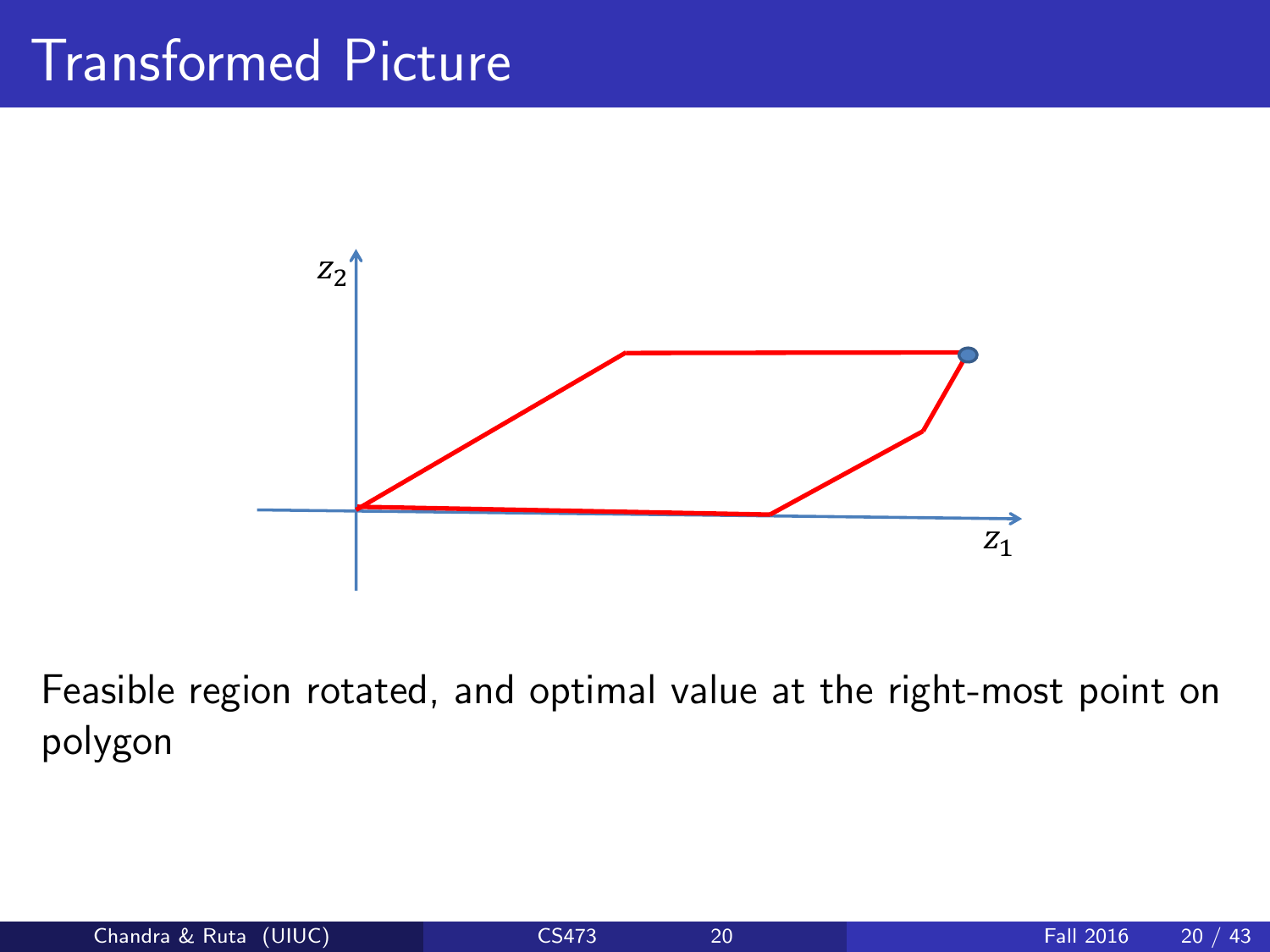# Observations about the Transformation

### Observations

- **1** Linear program can always be transformed to get a linear program where the optimal value is achieved at the point in the feasible region with highest x-coordinate
- 2 Optimum value attained at a vertex of the polygon
- **3** Since feasible region is convex, and objective function linear, every local optimum is a global optimum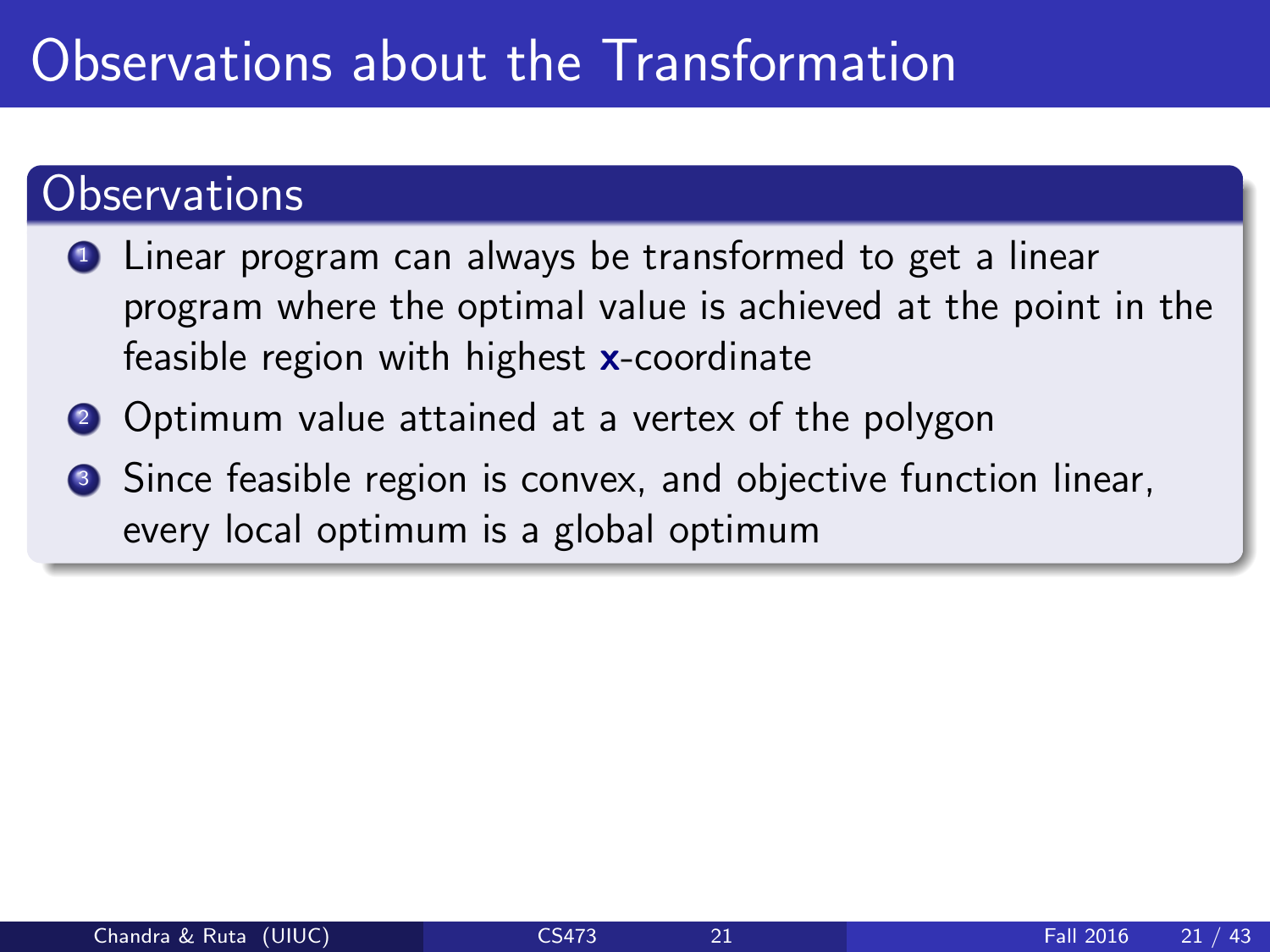# A Simple Algorithm in 2-d

- <sup>1</sup> optimum solution is at a vertex of the feasible region
- 2 a vertex is defined by the intersection of two lines (constraints)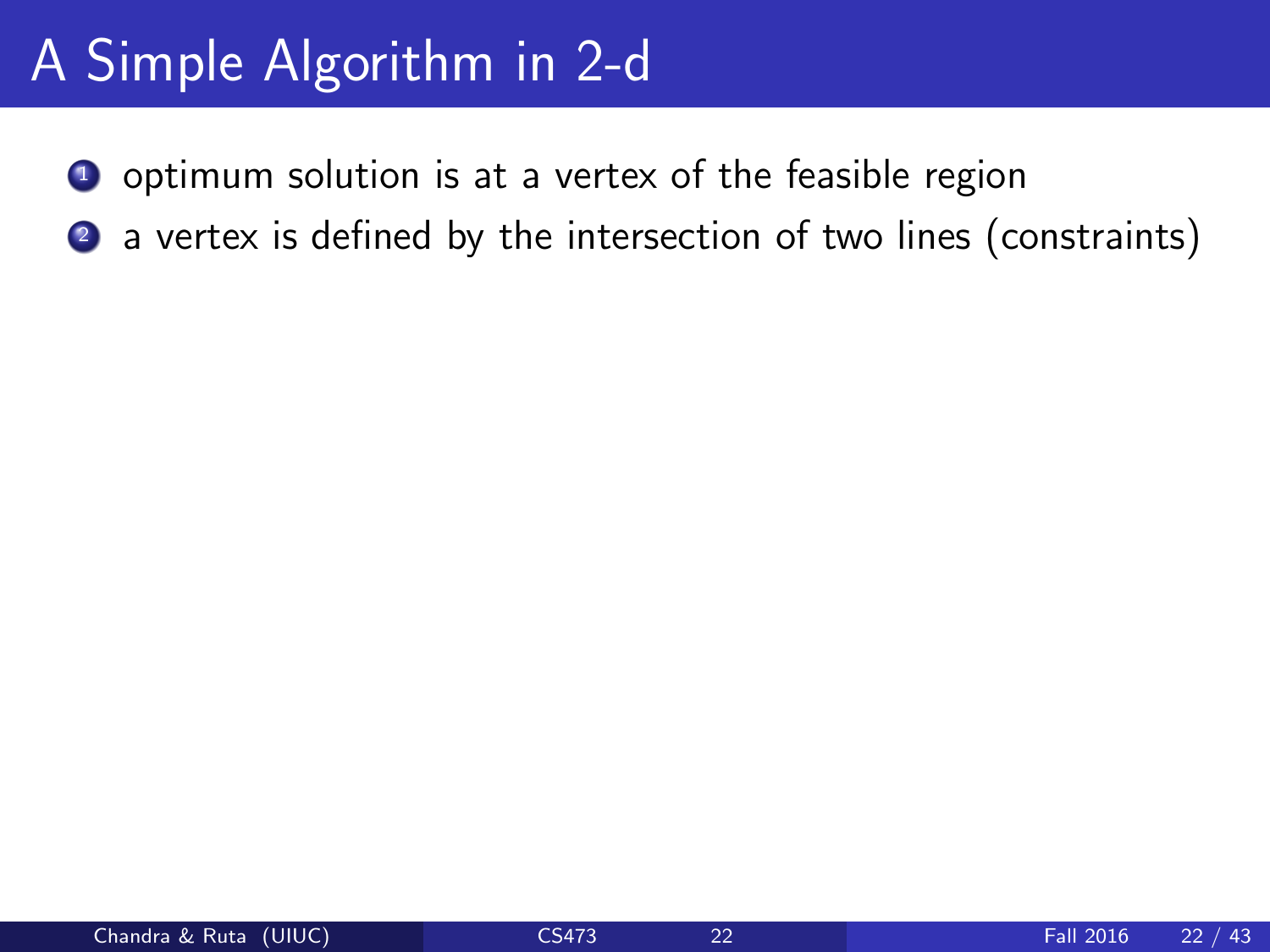# A Simple Algorithm in 2-d

- **1** optimum solution is at a vertex of the feasible region
- 2 a vertex is defined by the intersection of two lines (constraints)

### Algorithm:

- $\mathbf 1$  find all intersections between the  $\mathbf n$  lines  $\mathbf n^2$  points
- 2 for each intersection point  $p = (p_1, p_2)$ 
	- $\bullet$  check if **p** is in feasible region (how?) **2** if **p** is feasible evaluate objective function at **p**:  $val(p) = c_1p_1 + c_2p_2$
- **3** Output the feasible point with the largest value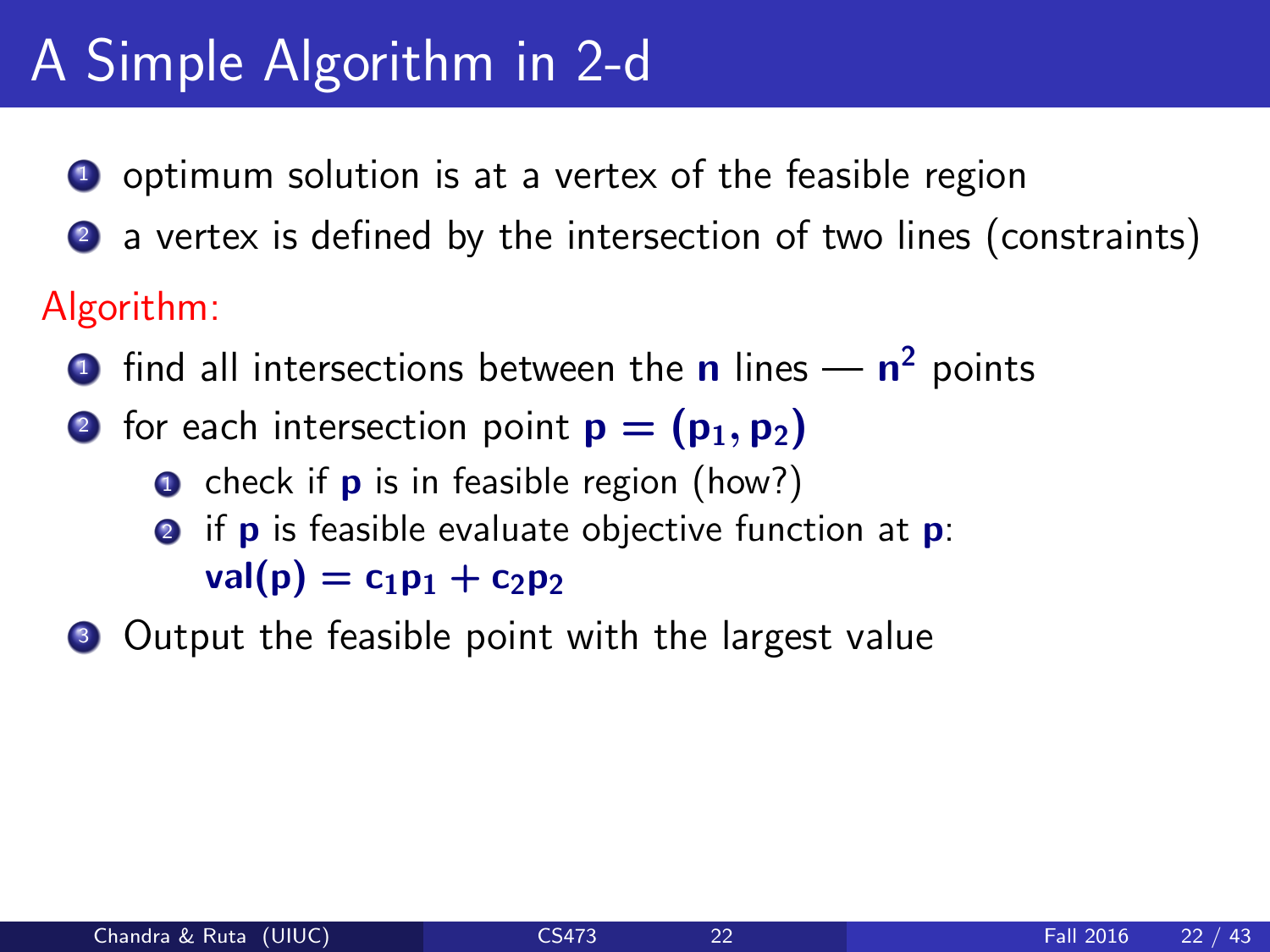# A Simple Algorithm in 2-d

- **1** optimum solution is at a vertex of the feasible region
- 2 a vertex is defined by the intersection of two lines (constraints)

### Algorithm:

- $\mathbf 1$  find all intersections between the  $\mathbf n$  lines  $\mathbf n^2$  points
- 2 for each intersection point  $p = (p_1, p_2)$ 
	- $\bullet$  check if **p** is in feasible region (how?) **2** if **p** is feasible evaluate objective function at **p**:
		- $val(p) = c_1p_1 + c_2p_2$

### **3** Output the feasible point with the largest value Running time:  $O(n^3)$ .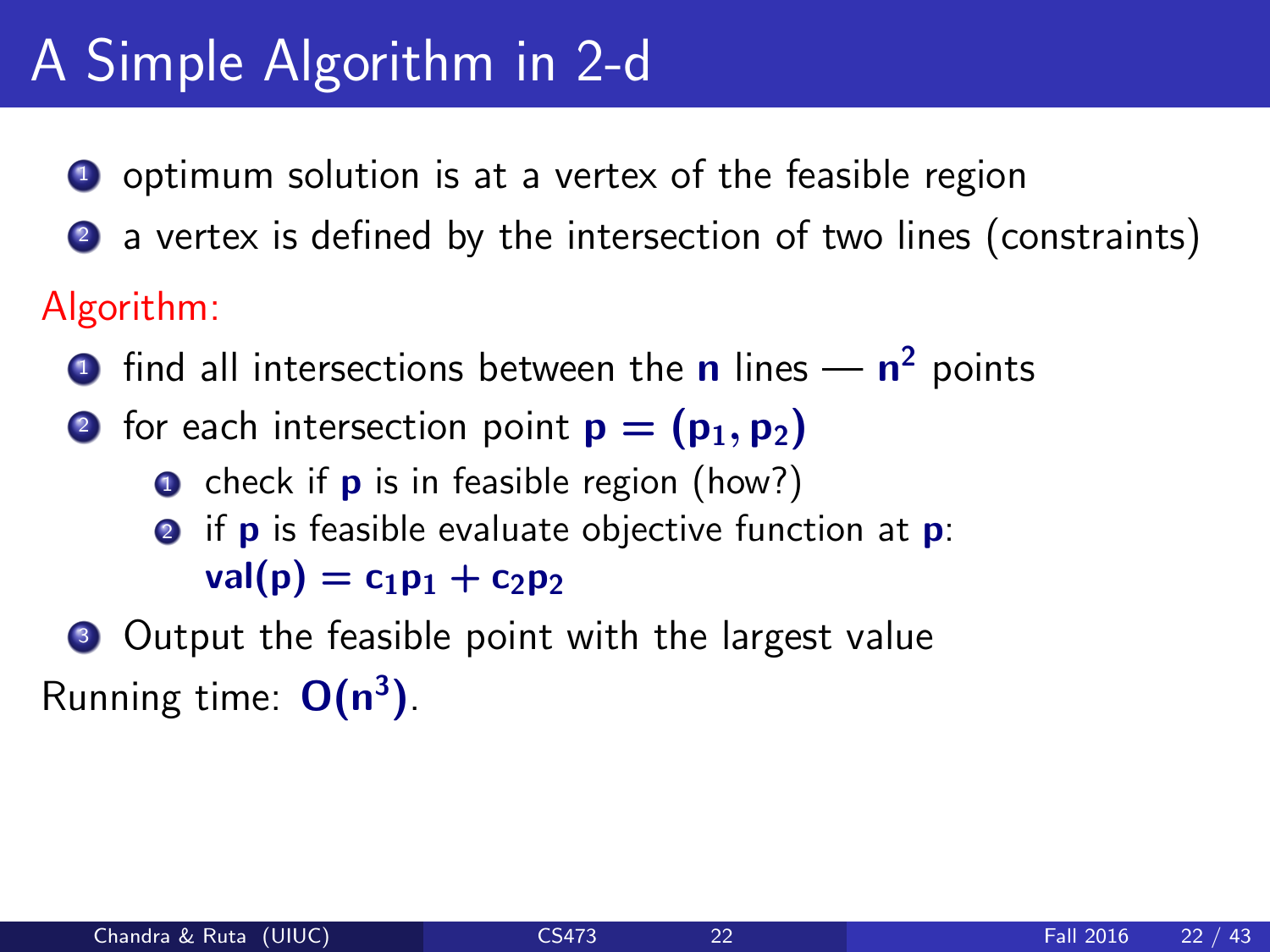# Simple Algorithm in d Dimensions

Real problem: d-dimensions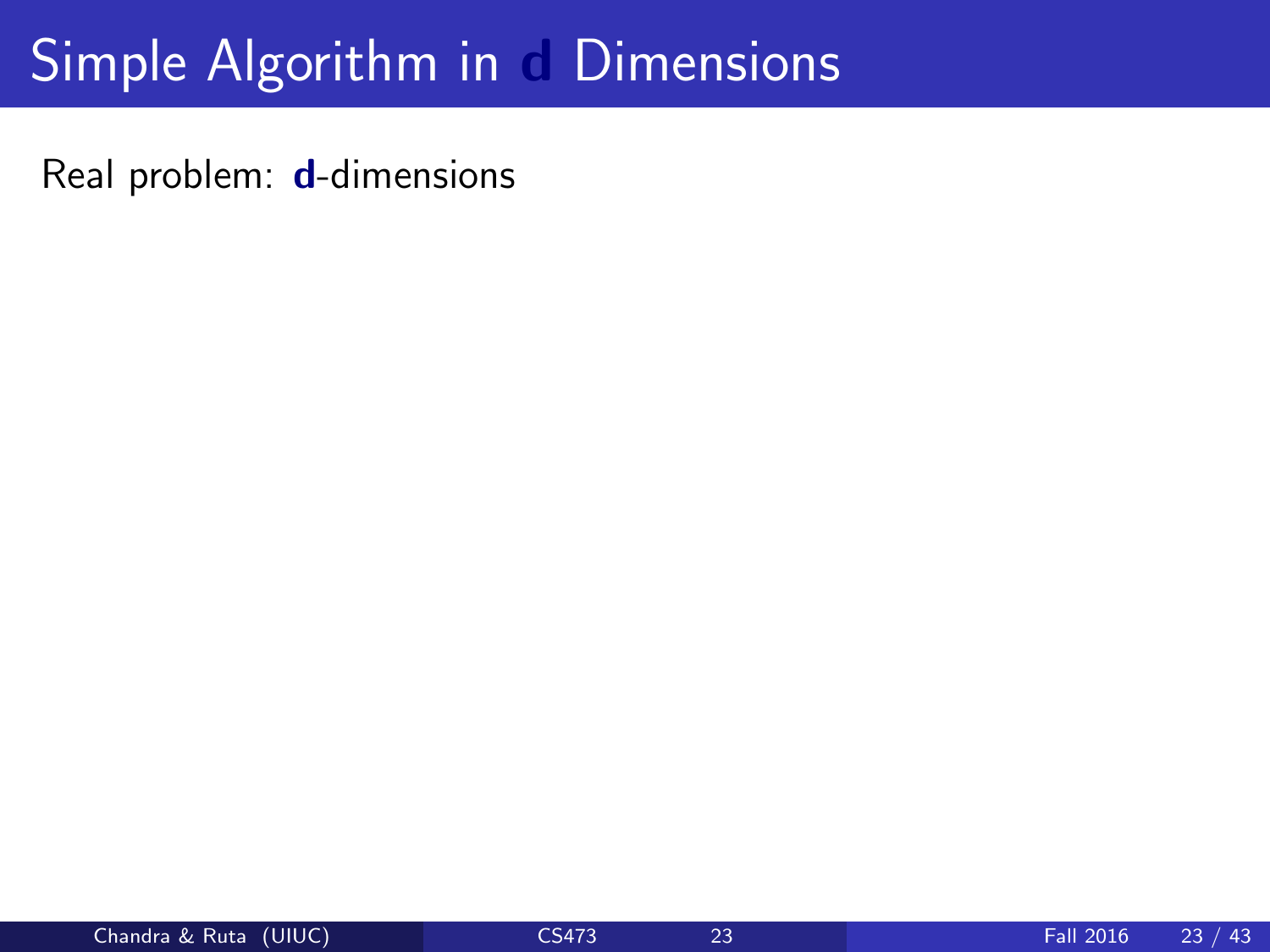# Simple Algorithm in Dimensions

#### Real problem: d-dimensions

- **1** optimum solution is at a vertex of the feasible region
- 2 a vertex is defined by the intersection of **d** hyperplanes
- $\bullet$  number of vertices can be  $\Omega(\mathsf{n}^\mathsf{d})$

Running time:  $O(n^{d+1})$  which is not polynomial since problem size is at least nd. Also not practical.

How do we find the intersection point of **d** hyperplanes in  $\mathbb{R}^d$ ?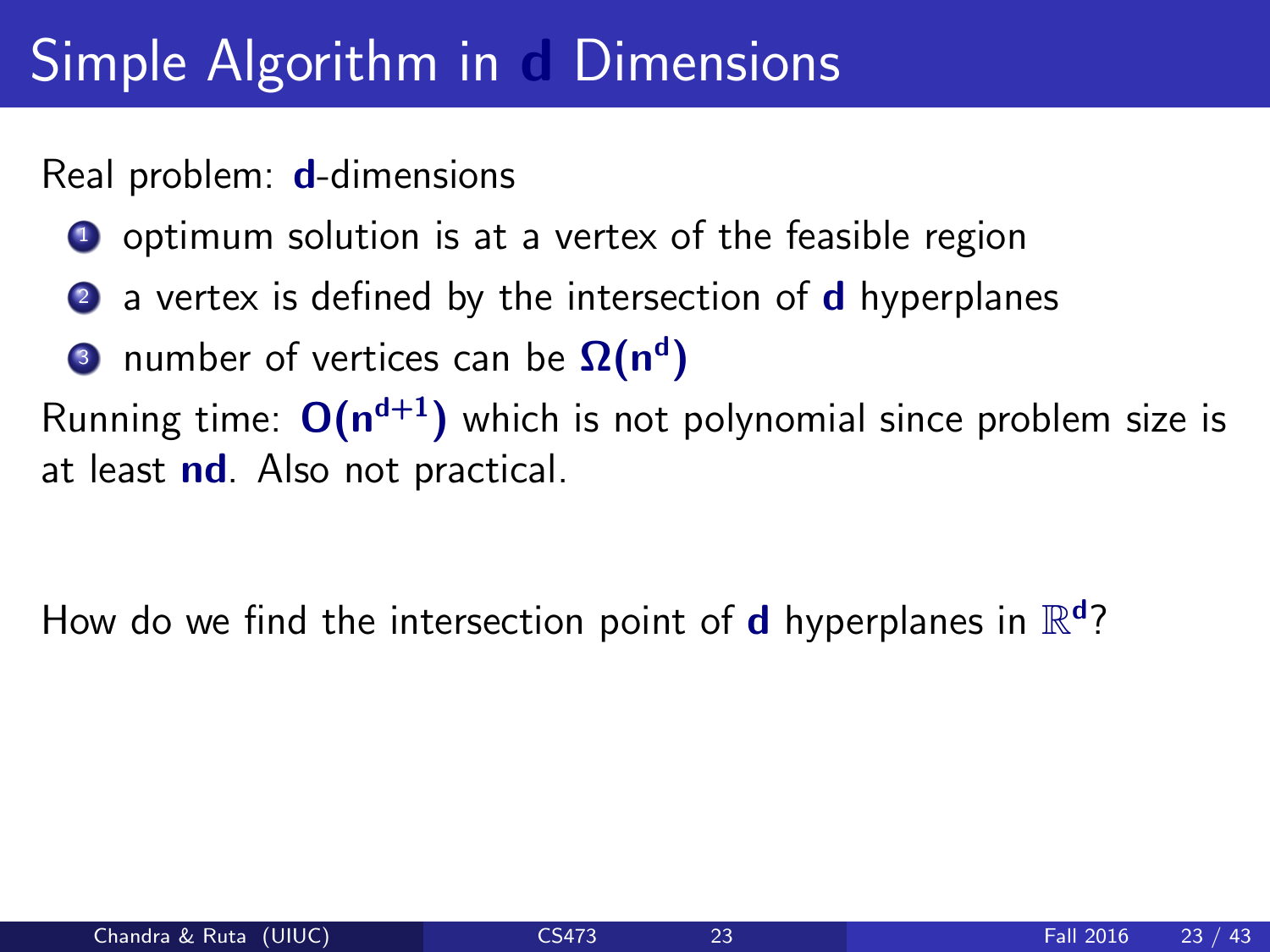# Simple Algorithm in Dimensions

#### Real problem: d-dimensions

- **1** optimum solution is at a vertex of the feasible region
- 2 a vertex is defined by the intersection of **d** hyperplanes
- $\bullet$  number of vertices can be  $\Omega(\mathsf{n}^\mathsf{d})$

Running time:  $O(n^{d+1})$  which is not polynomial since problem size is at least nd. Also not practical.

How do we find the intersection point of **d** hyperplanes in  $\mathbb{R}^d$ ? Using Gaussian elimination to solve  $Ax = b$  where A is a  $d \times d$  matrix and **b** is a  $d \times 1$  matrix.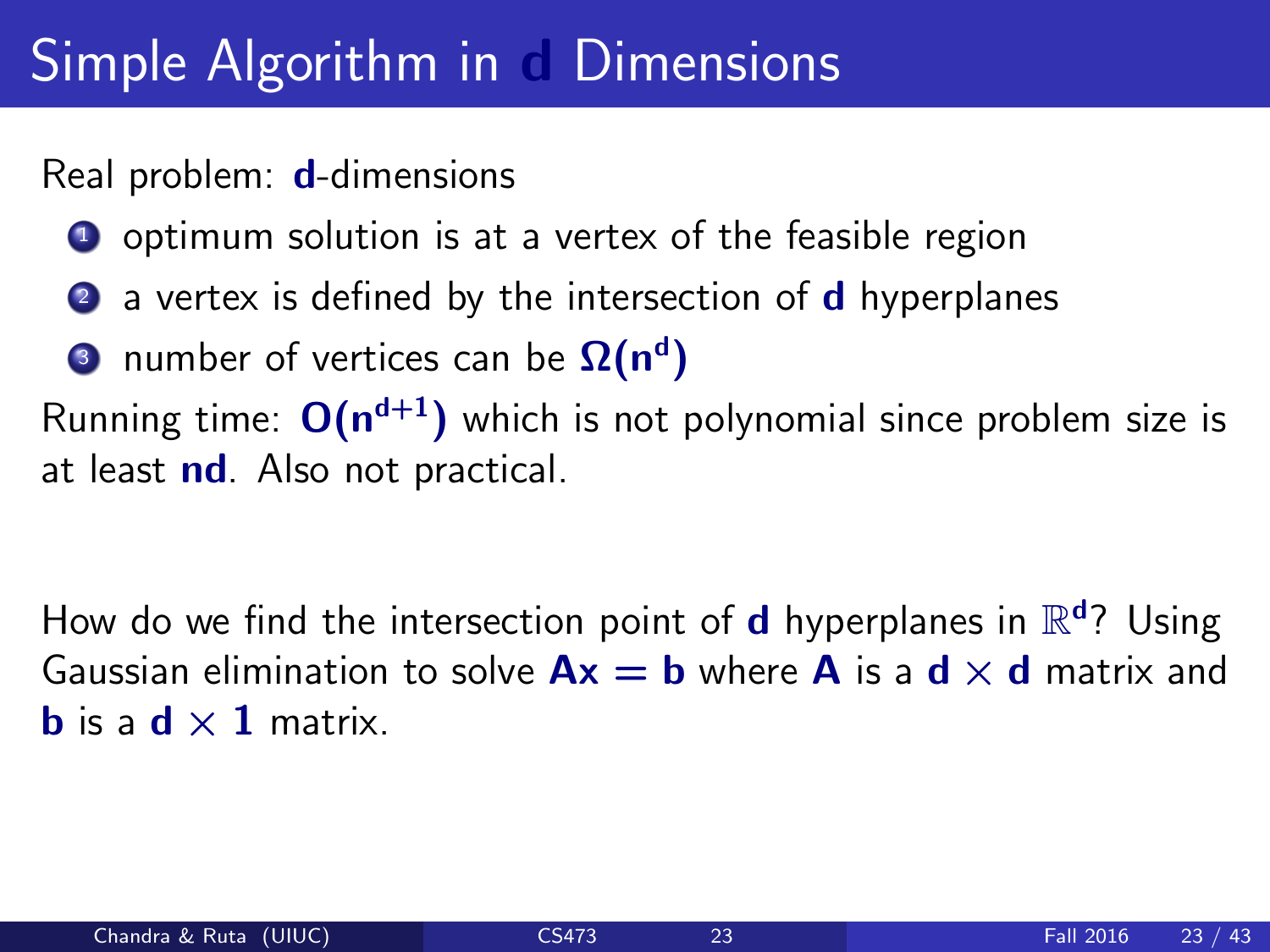# Linear Programming in d-dimensions

- **1** Each linear constraint defines a **halfspace**.
- <sup>2</sup> Feasible region, which is an intersection of halfspaces, is a convex polyhedron.
- **3** Every local optimum is a global optimum.
- <sup>4</sup> Optimal value attained at a vertex of the polyhedron.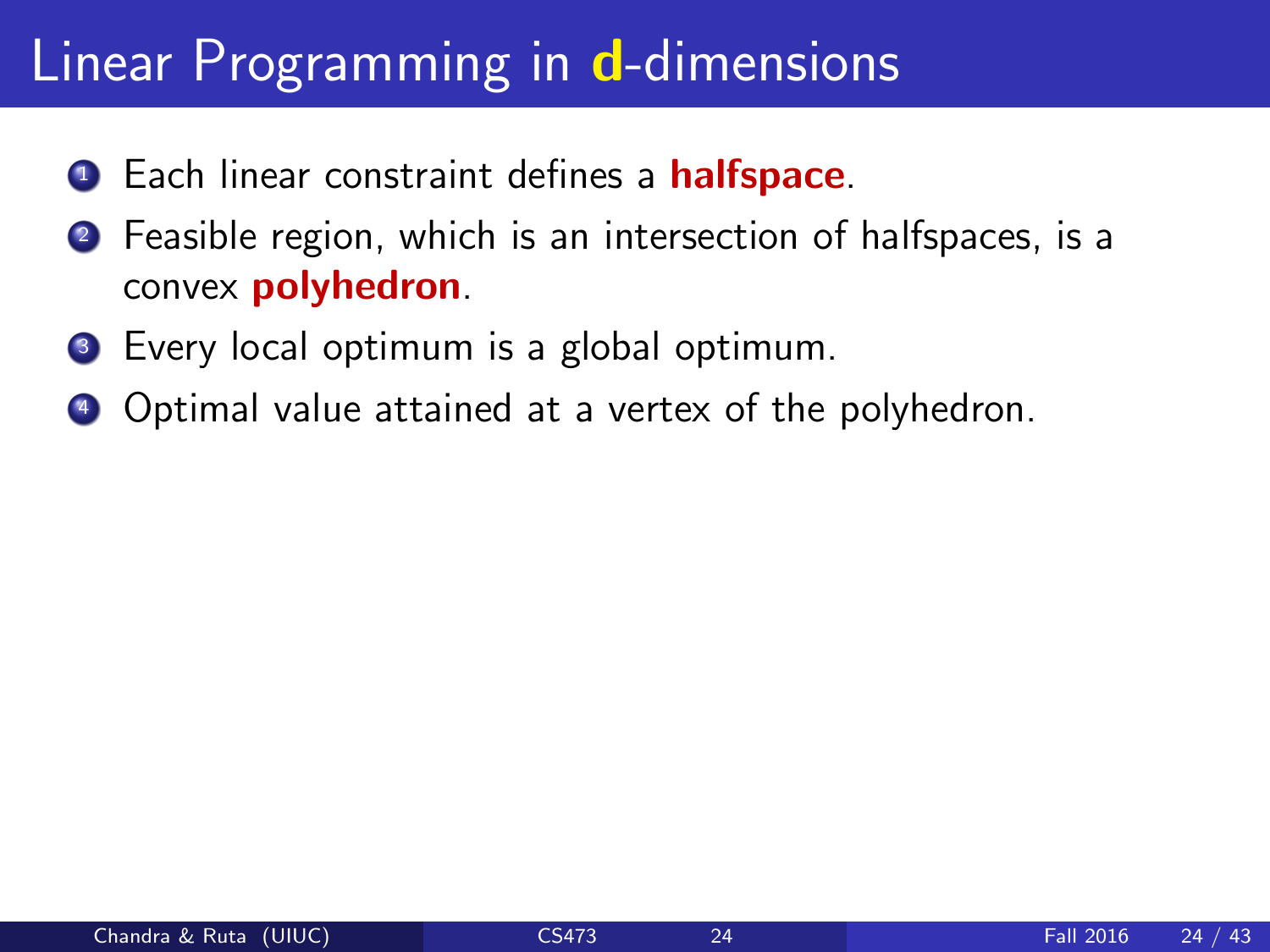# Simplex Algorithm

Simplex: Vertex hoping algorithm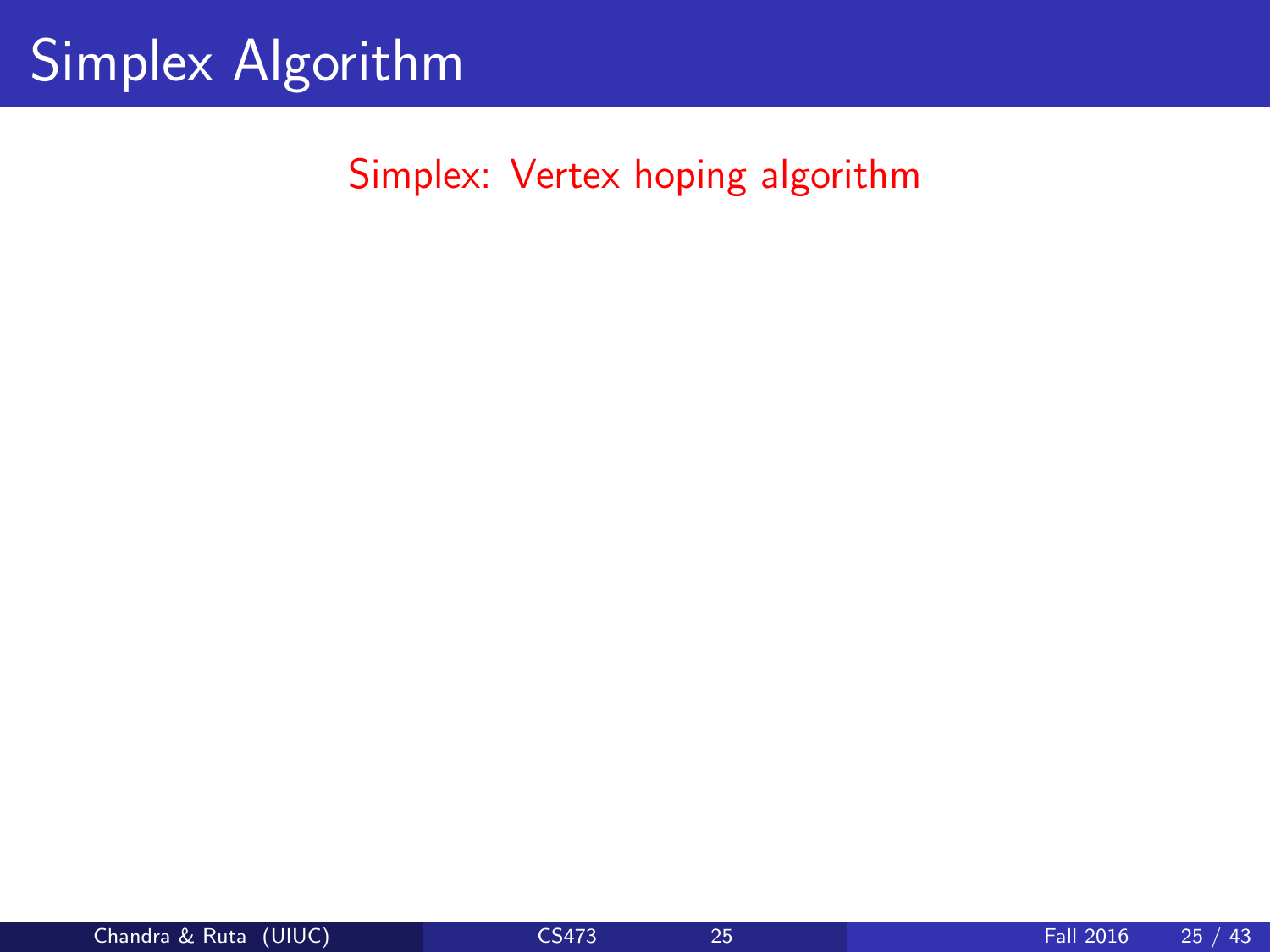Moves from a vertex to its neighboring vertex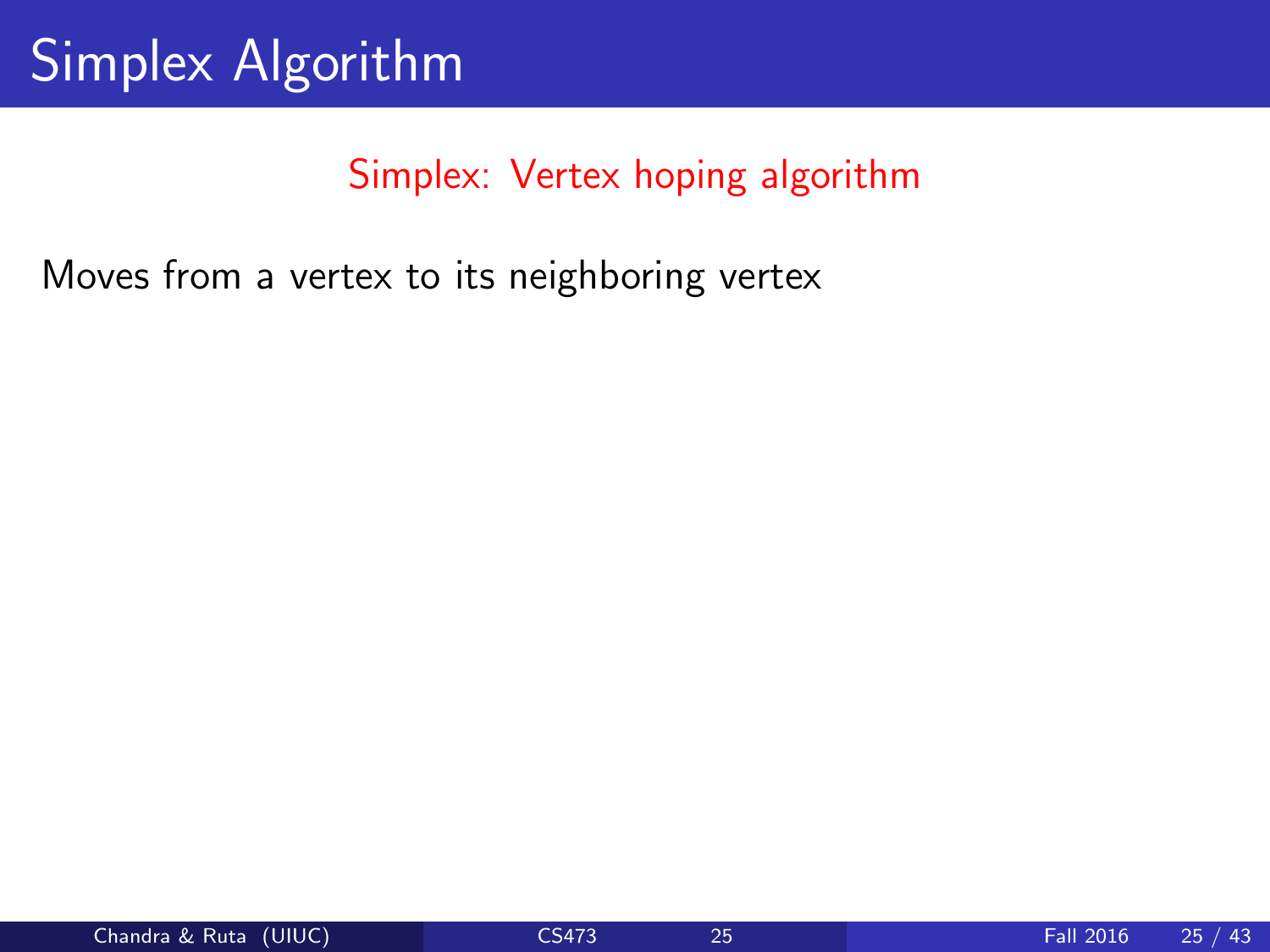Moves from a vertex to its neighboring vertex

### **Questions**

- Which neighbor to move to?
- When to stop?
- How much time does it take?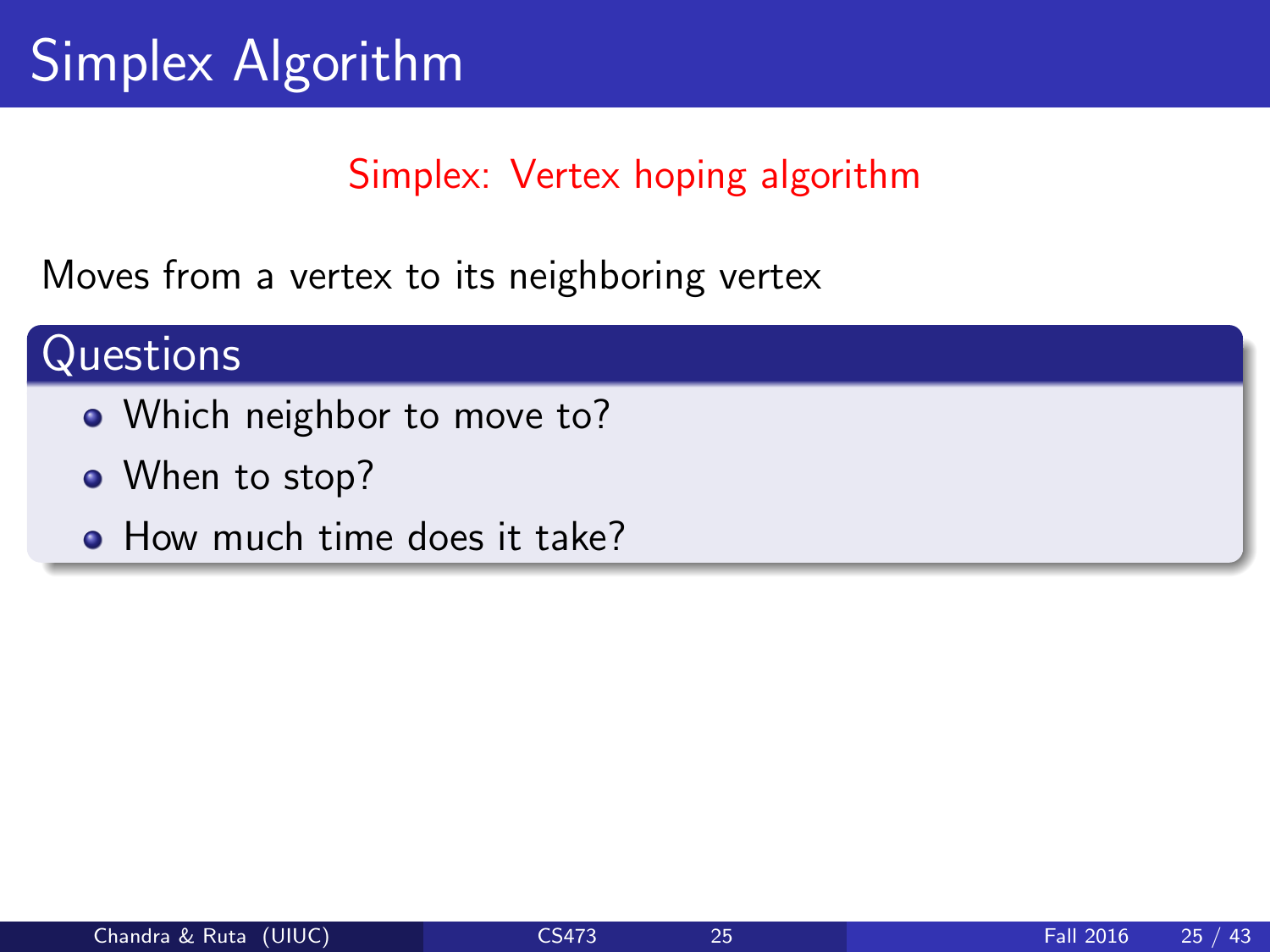Suppose we are at a non-optimal vertex  $\hat{\mathbf{x}} = (\hat{x}_1, \dots, \hat{x}_d)$  and optimal is  $x^* = (x_1^*, \ldots, x_d^*)$  $_{d}^{*}$ ), then **c**  $\cdot$  **x** $^{*}$   $>$  **c**  $\cdot$  **x**̂.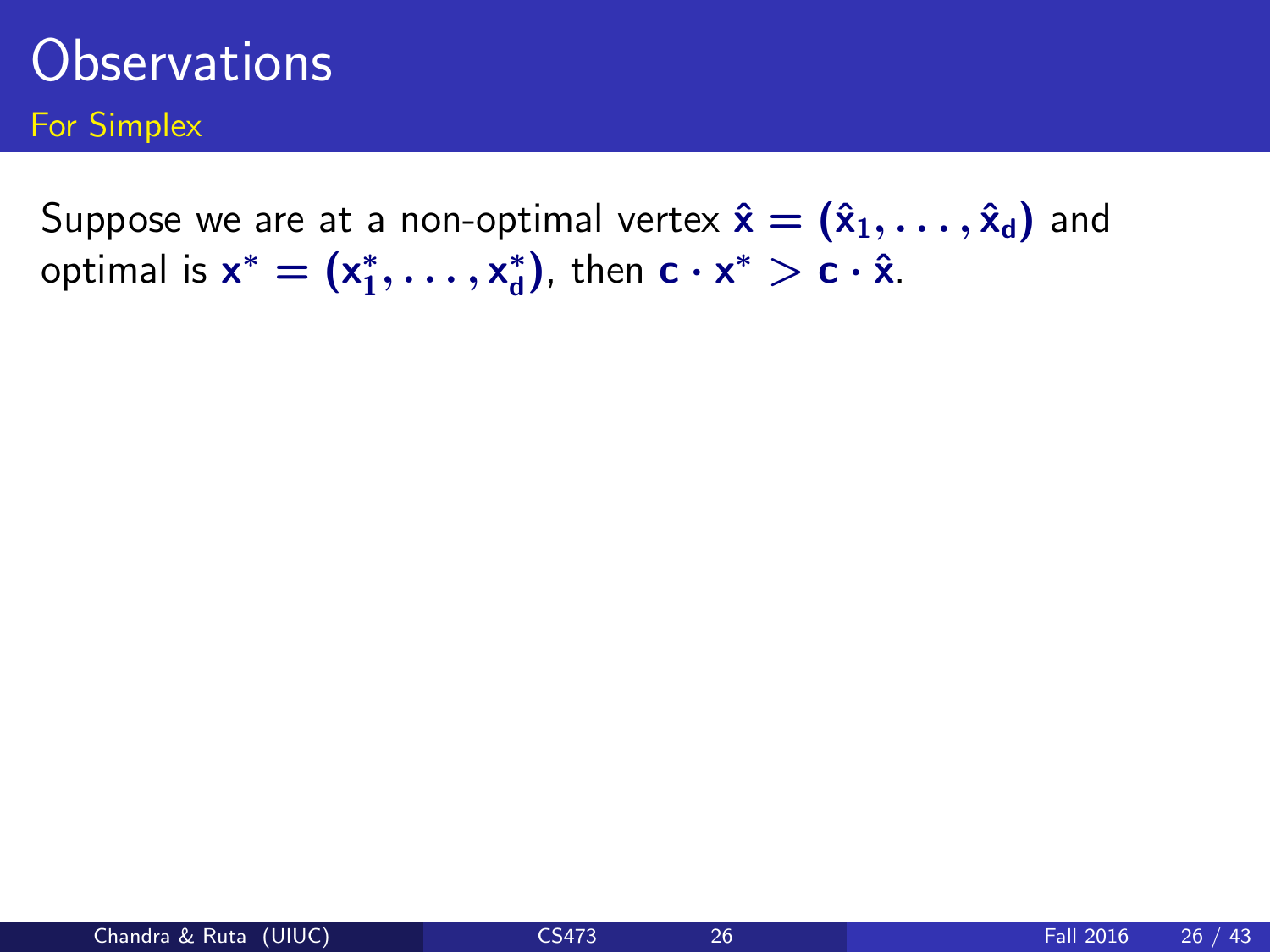Suppose we are at a non-optimal vertex  $\hat{\mathbf{x}} = (\hat{x}_1, \dots, \hat{x}_d)$  and optimal is  $x^* = (x_1^*, \ldots, x_d^*)$  $_{d}^{*}$ ), then **c**  $\cdot$  **x** $^{*}$   $>$  **c**  $\cdot$  **x**̂.

How does  $(c \cdot x)$  change as we move from  $\hat{x}$  to  $x^*$  on the line joining the two?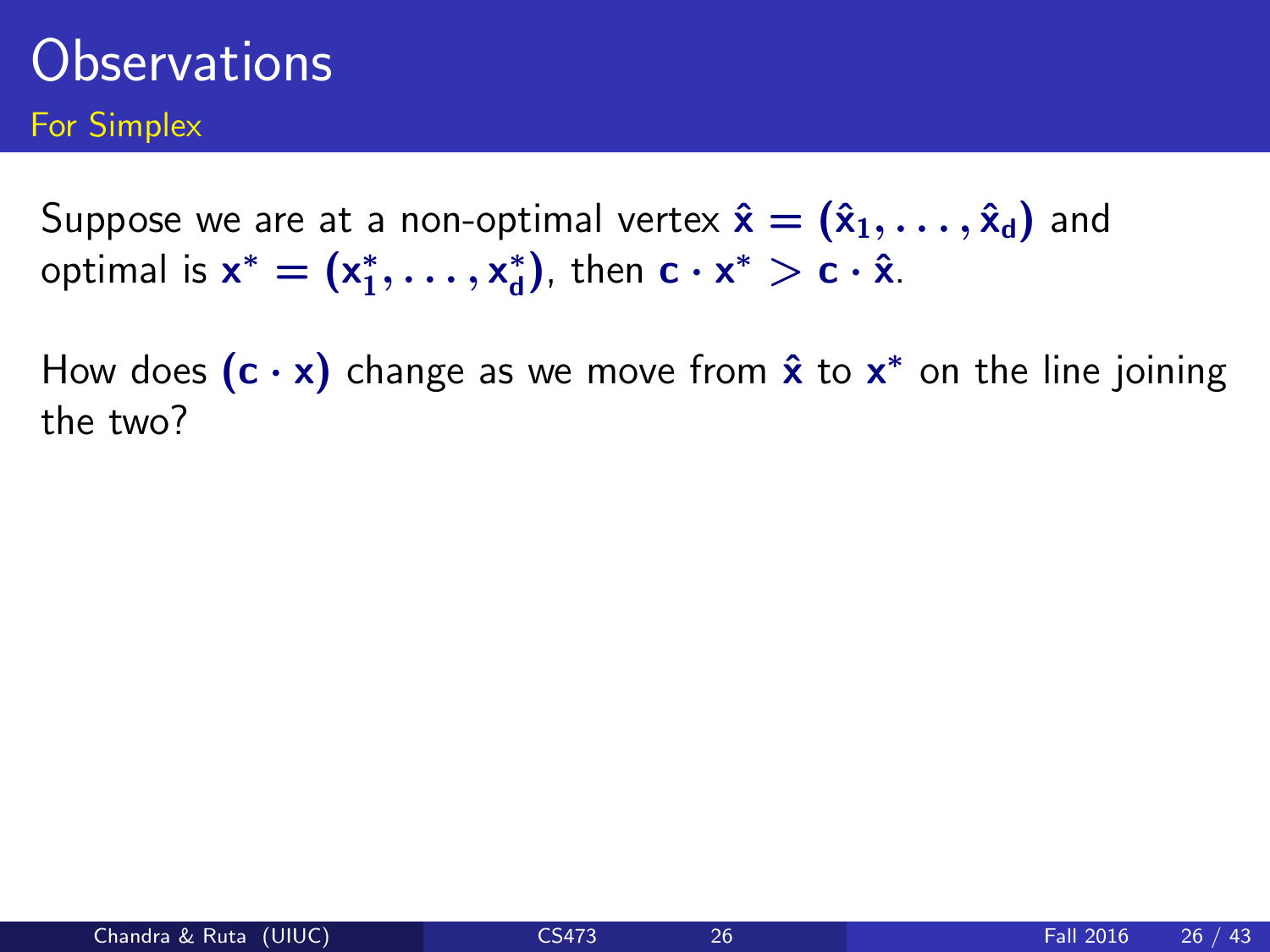Suppose we are at a non-optimal vertex  $\hat{\mathbf{x}} = (\hat{\mathbf{x}}_1, \dots, \hat{\mathbf{x}}_d)$  and optimal is  $x^* = (x_1^*, \ldots, x_d^*)$  $_{d}^{*}$ ), then **c**  $\cdot$  **x** $^{*}$   $>$  **c**  $\cdot$  **x**̂.

How does  $(c \cdot x)$  change as we move from  $\hat{x}$  to  $x^*$  on the line joining the two?

Strictly increases!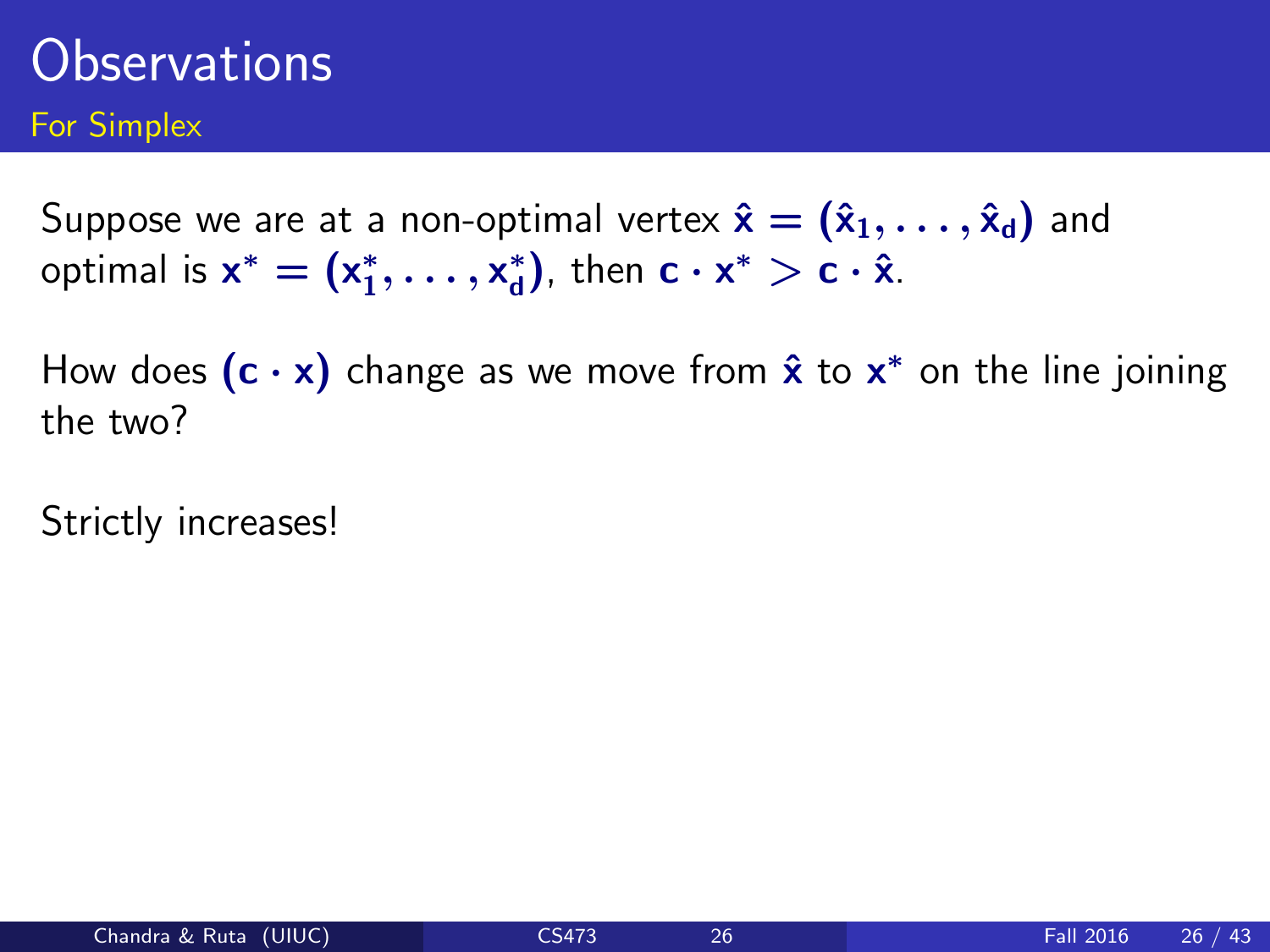Suppose we are at a non-optimal vertex  $\hat{\mathbf{x}} = (\hat{\mathbf{x}}_1, \dots, \hat{\mathbf{x}}_d)$  and optimal is  $x^* = (x_1^*, \ldots, x_d^*)$  $_{d}^{*}$ ), then **c**  $\cdot$  **x** $^{*}$   $>$  **c**  $\cdot$  **x**̂.

How does  $(c \cdot x)$  change as we move from  $\hat{x}$  to  $x^*$  on the line joining the two?

Strictly increases!

- $d = x^* \hat{x}$  is the direction from  $\hat{x}$  to  $x^*$ .
- $(c \cdot d) = (c \cdot x^*) (c \cdot \hat{x}) > 0.$

In  $x = \hat{x} + \delta d$ , as  $\delta$  goes from 0 to 1, we move from  $\hat{x}$  to  $x^*$ .

- **c**  $\mathbf{c} \cdot \mathbf{x} = \mathbf{c} \cdot \hat{\mathbf{x}} + \delta(\mathbf{c} \cdot \mathbf{d})$ . Strictly increasing with  $\delta$ !
- Due to convexity, all of these are feasible points.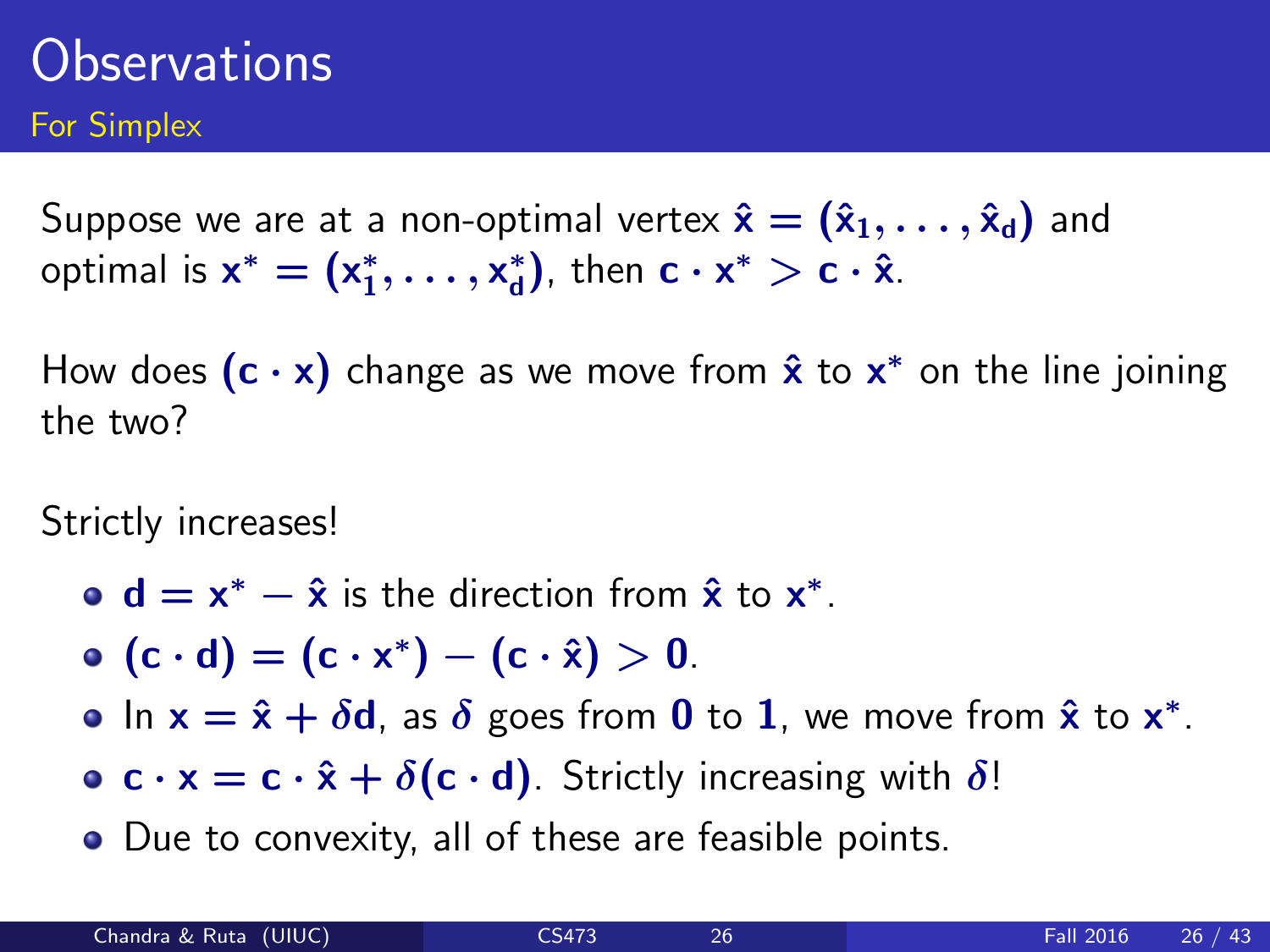# Cone

### **Definition**

Given a set of vectors  $\mathbf{D} = \{d_1, \ldots, d_k\}$ , the cone spanned by them is just their positive linear combinations, i.e.,

$$
cone(D) = \{d \mid d = \sum_{i=1}^{k} \lambda_i d_i, \text{ where } \lambda_i \geq 0, \forall i\}
$$

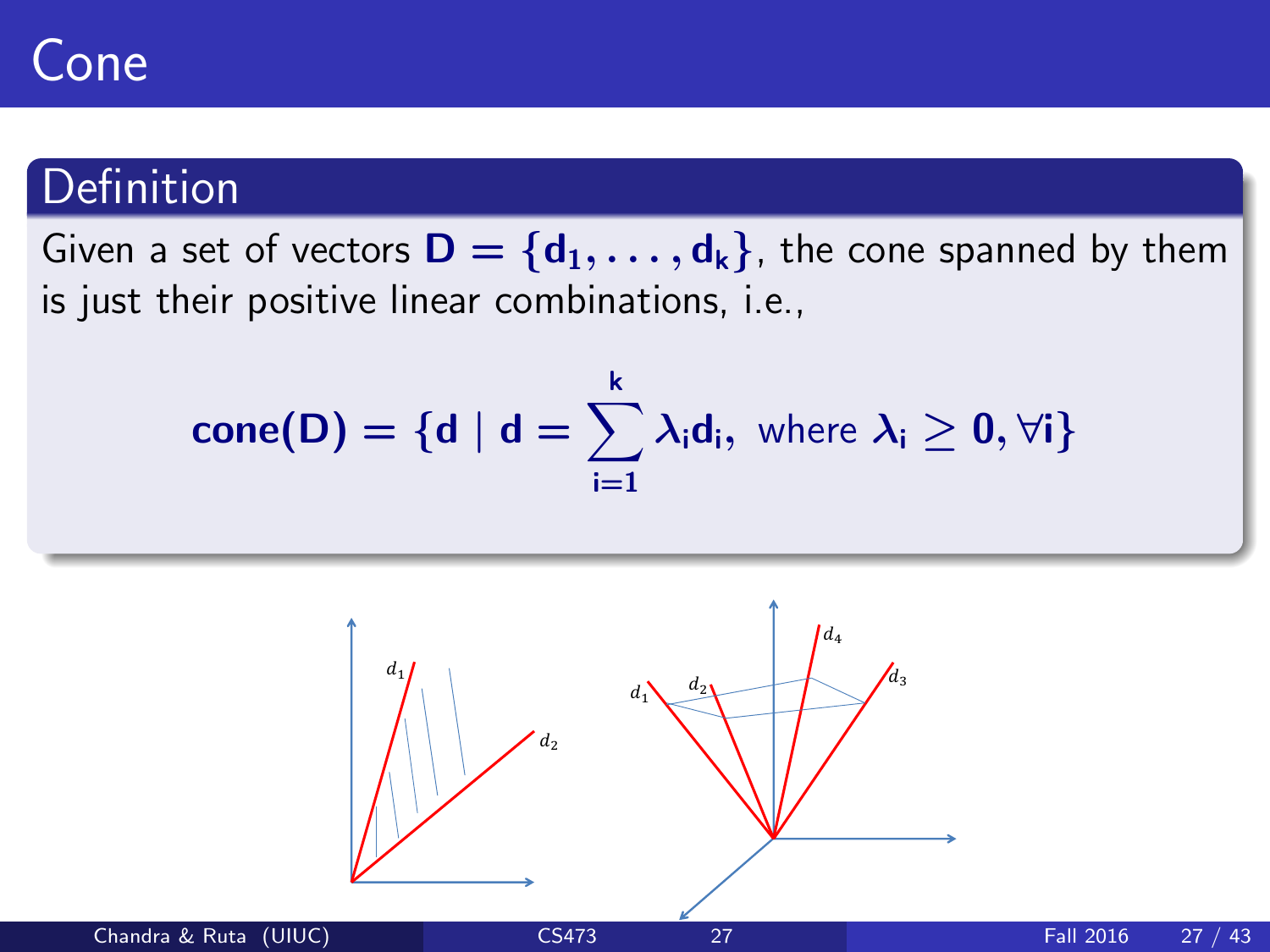# Cone (Contd.)

#### Lemma

If  $d \in \text{cone}(D)$  and  $(c \cdot d) > 0$ , then there exists  $d_i$  such that  $(c \cdot d_i) > 0$ .

### Proof.

To the contrary suppose  $(c \cdot d_i) \leq 0$ ,  $\forall i \leq k$ . Since  $\mathbf d$  is a positive linear combination of  $\mathbf d_{\mathbf i}$ 's,

$$
\begin{array}{rcl}\n(c \cdot d) & = & (c \cdot \sum_{i=1}^{k} \lambda_i d_i) \\
& = & \sum_{i=1}^{k} \lambda_i (c \cdot d_i) \\
& \leq & 0\n\end{array}
$$

A contradiction!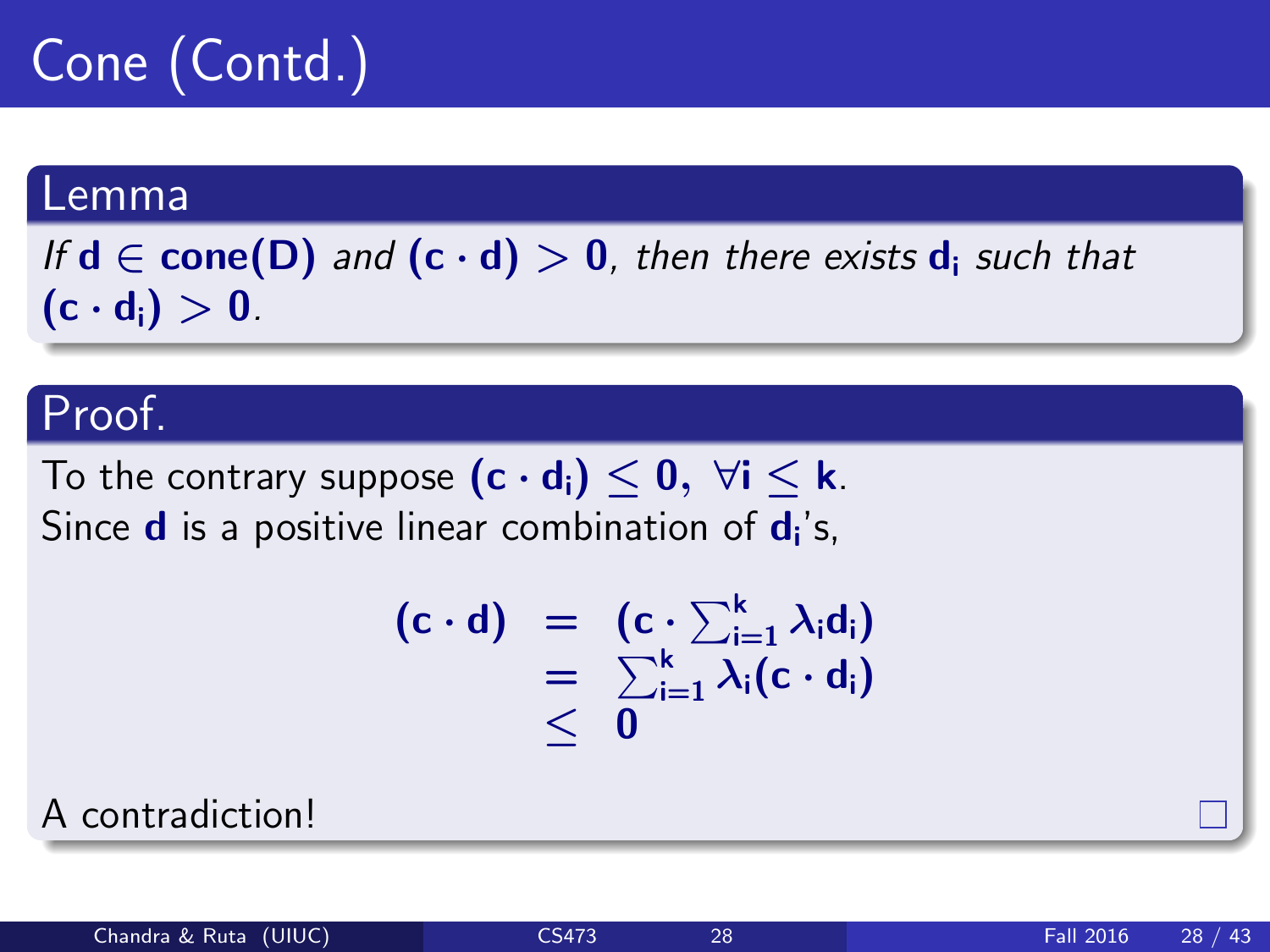# Improving Direction Implies Improving Neighbor

Let  $z_1, \ldots, z_k$  be the neighboring vertices of  $\hat{x}$ . And let  $d_i = z_i - \hat{x}$ be the direction from  $\hat{\mathbf{x}}$  to  $\mathbf{z}_{\mathsf{i}}$ .

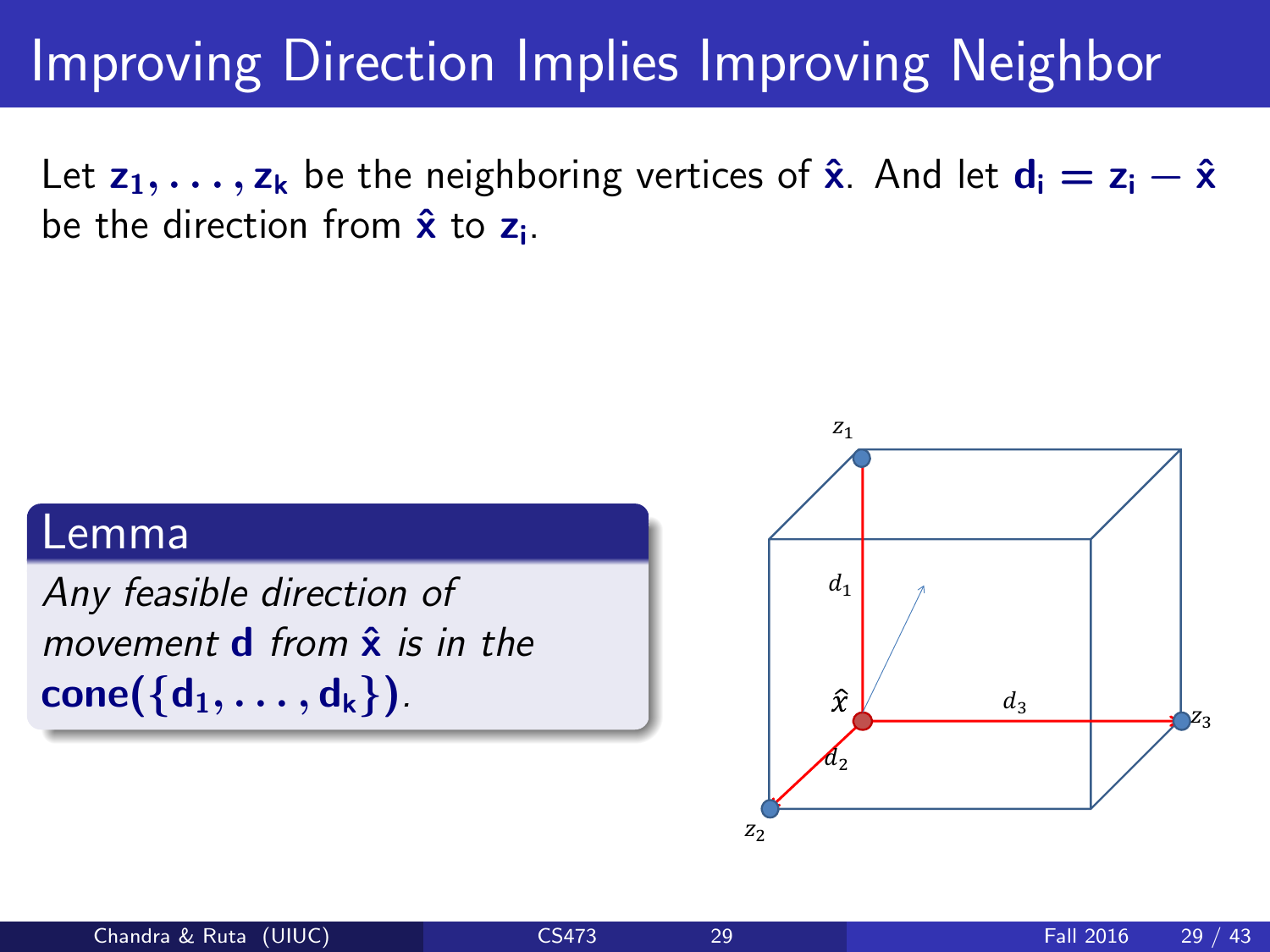Suppose we are at a non-optimal vertex  $\hat{\mathbf{x}} = (\hat{\mathbf{x}}_1, \dots, \hat{\mathbf{x}}_d)$  and optimal is  $x^* = (x_1^*, \ldots, x_d^*)$  $_{d}^{*}$ ), then **c**  $\cdot$  **x** $^{*}$   $>$  **c**  $\cdot$  **x**̂.

 $d = x^* - \hat{x}$  is the direction from  $\hat{x}$  to  $x^*$ .

 $(c \cdot d) = (c \cdot x^*) - (c \cdot \hat{x}) > 0.$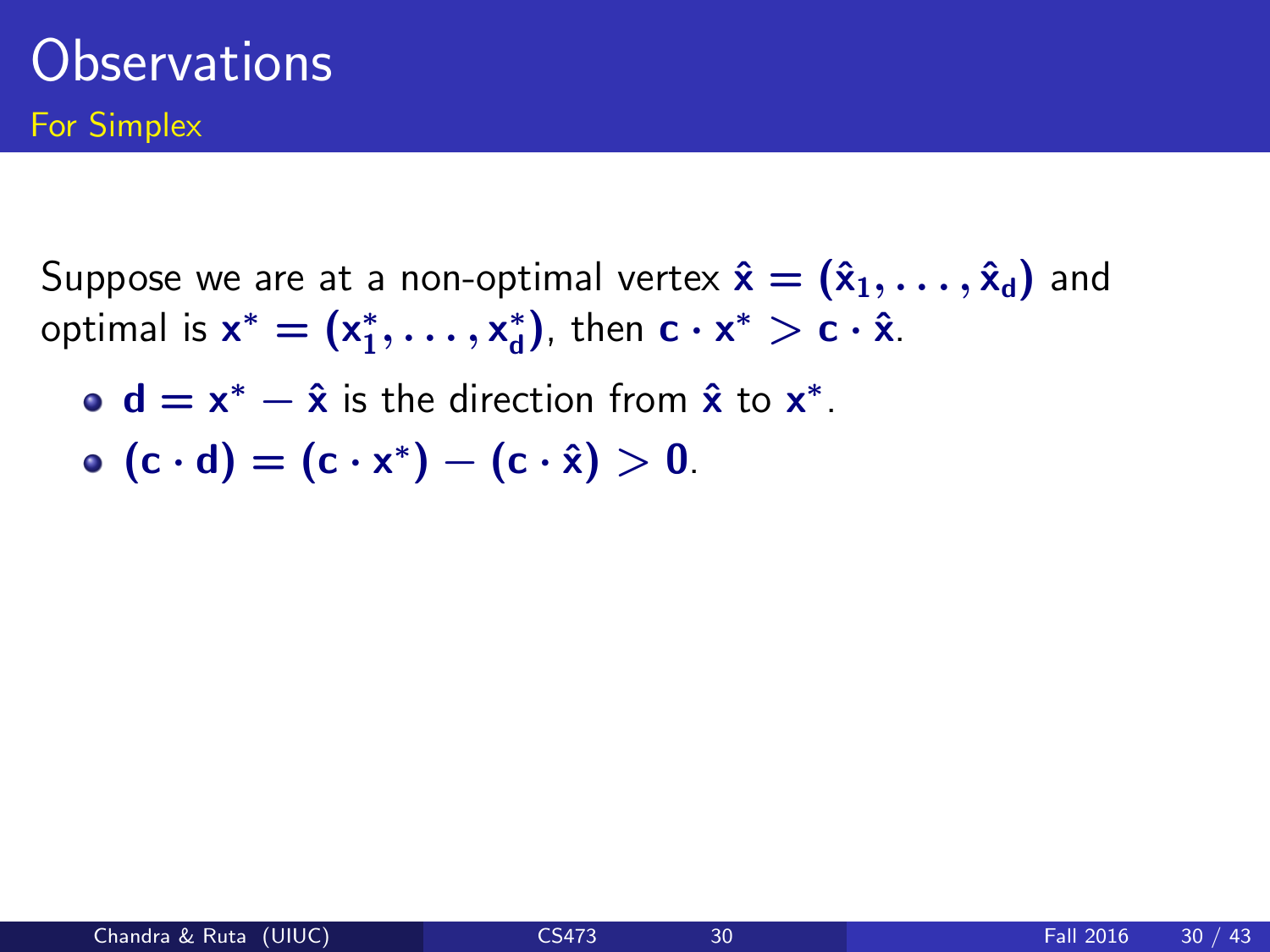Suppose we are at a non-optimal vertex  $\hat{\mathbf{x}} = (\hat{\mathbf{x}}_1, \dots, \hat{\mathbf{x}}_d)$  and optimal is  $x^* = (x_1^*, \ldots, x_d^*)$  $_{d}^{*}$ ), then **c**  $\cdot$  **x** $^{*}$   $>$  **c**  $\cdot$  **x**̂.

- $d = x^* \hat{x}$  is the direction from  $\hat{x}$  to  $x^*$ .
- $(c \cdot d) = (c \cdot x^*) (c \cdot \hat{x}) > 0.$
- Let  $\mathbf{d}_{\mathbf{i}}$  be the direction towards neighbor  $\mathbf{z}_{\mathbf{i}}$ .
- $\bullet$  d ∈ Cone({d<sub>1</sub>, ..., d<sub>k</sub>})  $\Rightarrow$  ∃d<sub>i</sub>, (c · d<sub>i</sub>) > 0.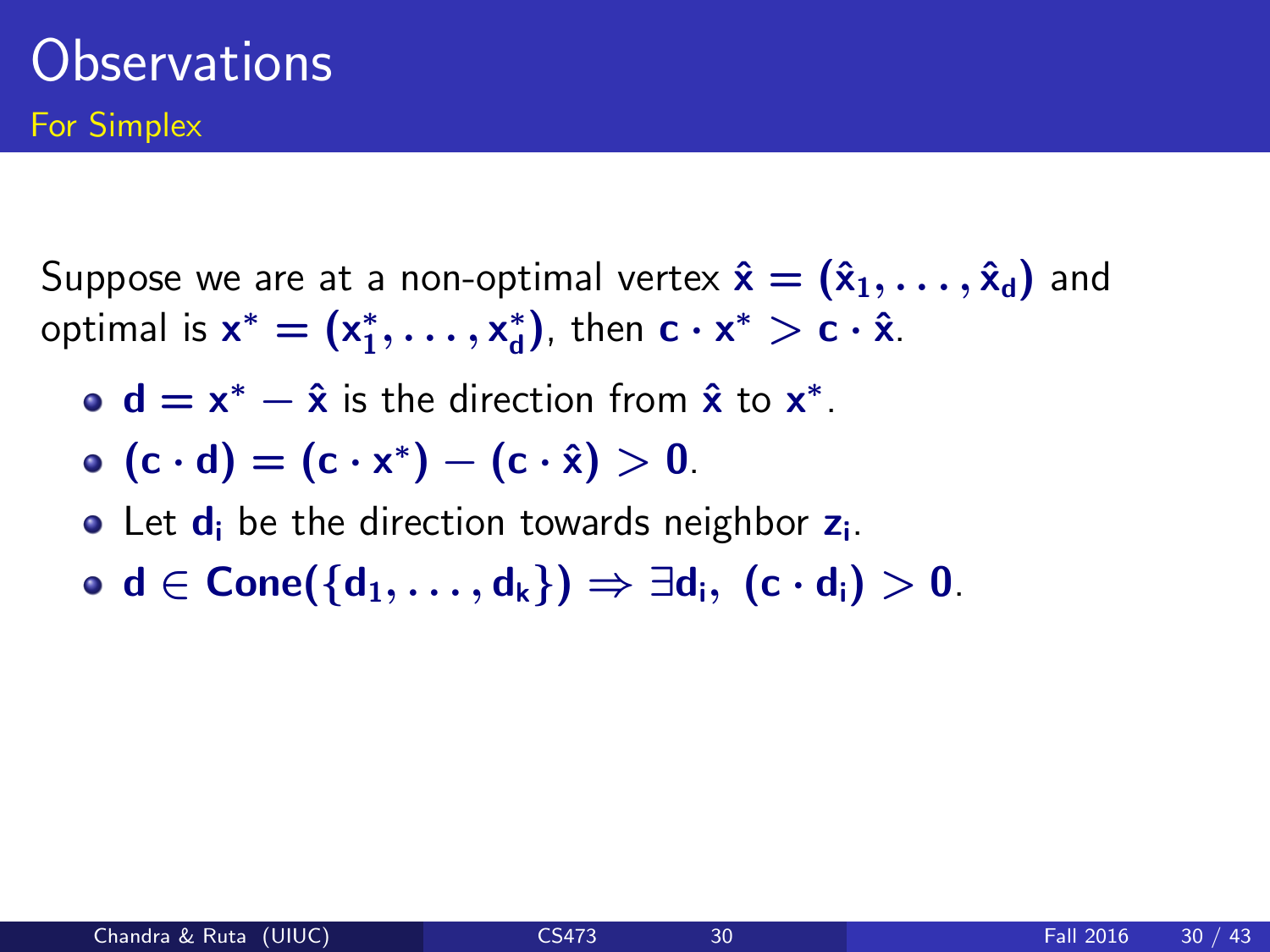Suppose we are at a non-optimal vertex  $\hat{\mathbf{x}} = (\hat{\mathbf{x}}_1, \dots, \hat{\mathbf{x}}_d)$  and optimal is  $x^* = (x_1^*, \ldots, x_d^*)$  $_{d}^{*}$ ), then **c**  $\cdot$  **x** $^{*}$   $>$  **c**  $\cdot$  **x**̂.

- $d = x^* \hat{x}$  is the direction from  $\hat{x}$  to  $x^*$ .
- $(c \cdot d) = (c \cdot x^*) (c \cdot \hat{x}) > 0.$
- Let  $\mathbf{d}_{\mathbf{i}}$  be the direction towards neighbor  $\mathbf{z}_{\mathbf{i}}$ .
- $\bullet$  d ∈ Cone({d<sub>1</sub>, ..., d<sub>k</sub>})  $\Rightarrow$  ∃d<sub>i</sub>, (c · d<sub>i</sub>) > 0.

#### Theorem

If vertex  $\hat{x}$  is not optimal then it has a neighbor where cost improves.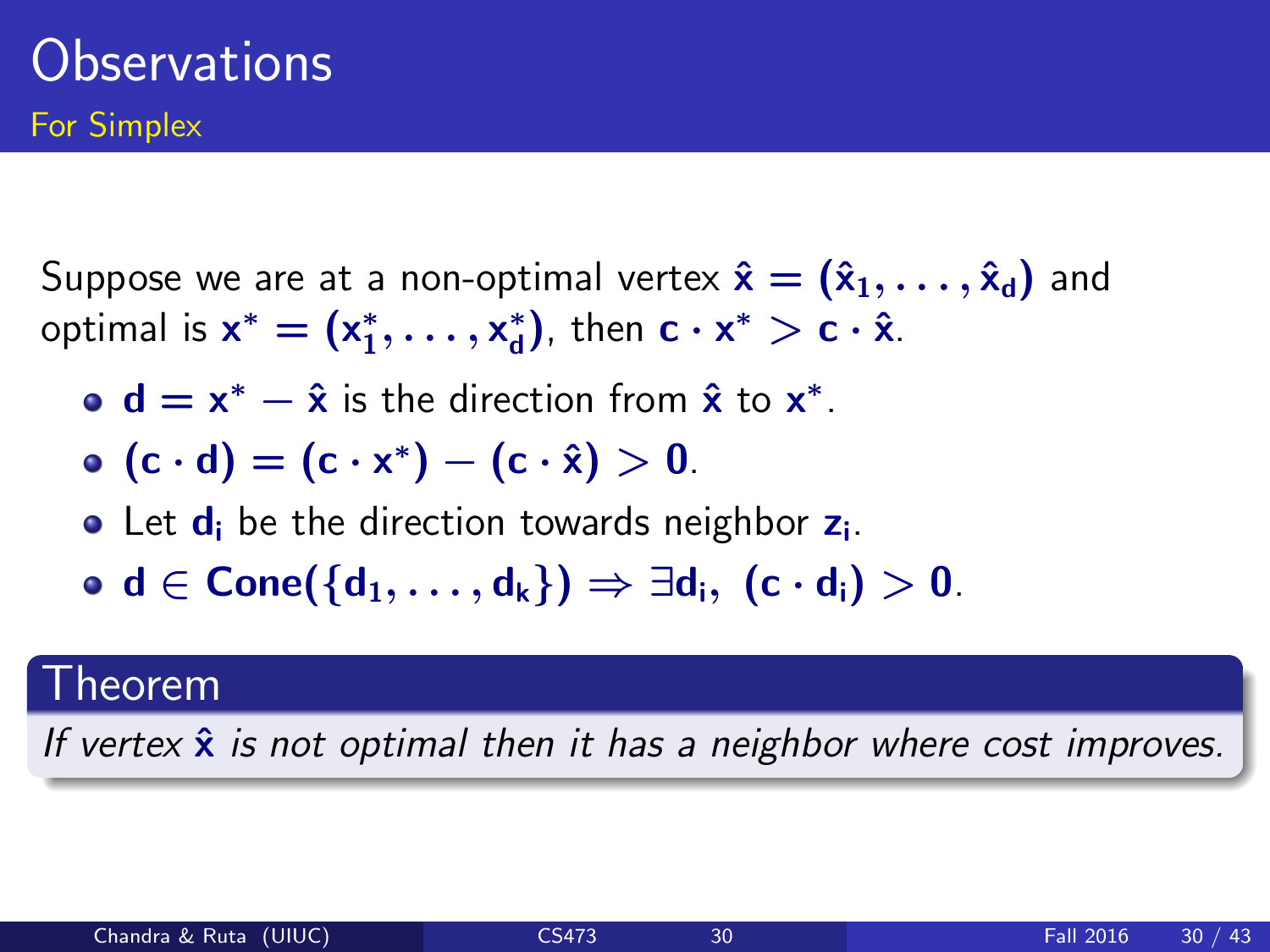$A \in \mathsf{R}^{\mathsf{n} \times \mathsf{d}}$   $(\mathsf{n} > \mathsf{d}), \, \mathsf{b} \in \mathsf{R}^\mathsf{n}, \, \mathsf{the}$ constraints are:  $Ax < b$ 

#### Faces

- **n** constraints/inequalities. Each defines a hyperplane.
- Vertex: 0-dimensional face. Edge:  $1D$  face.  $\ldots$ Hyperplane:  $(d - 1)D$  face.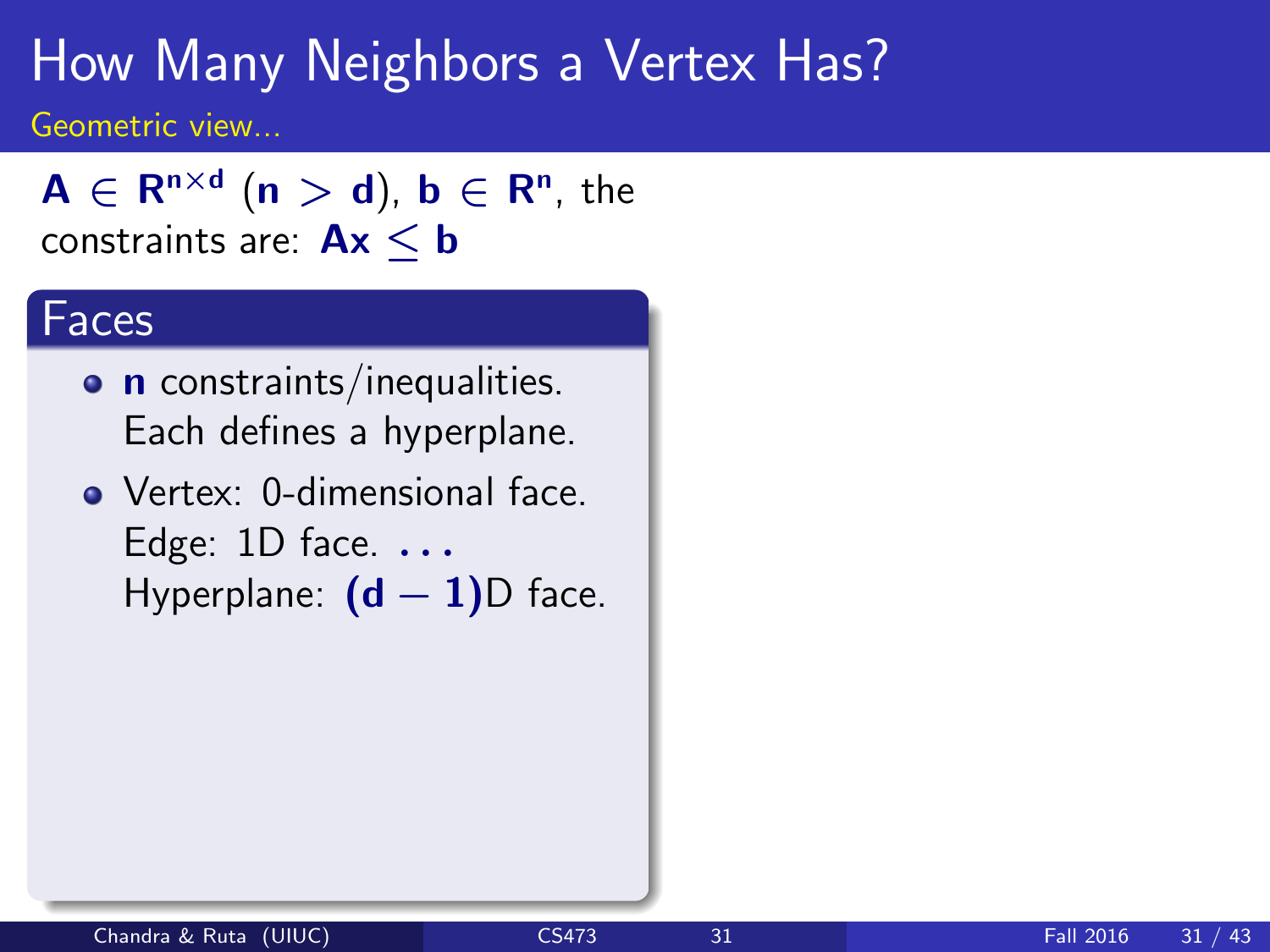$A \in \mathsf{R}^{\mathsf{n} \times \mathsf{d}}$   $(\mathsf{n} > \mathsf{d}), \, \mathsf{b} \in \mathsf{R}^\mathsf{n}, \, \mathsf{the}$ constraints are:  $Ax \le b$ 

#### Faces

- **o n** constraints/inequalities. Each defines a hyperplane.
- Vertex: 0-dimensional face. Edge:  $1D$  face.  $\ldots$ Hyperplane:  $(d - 1)D$  face.
- **o r** linearly independent hyperplanes forms  $d - r$ dimensional face.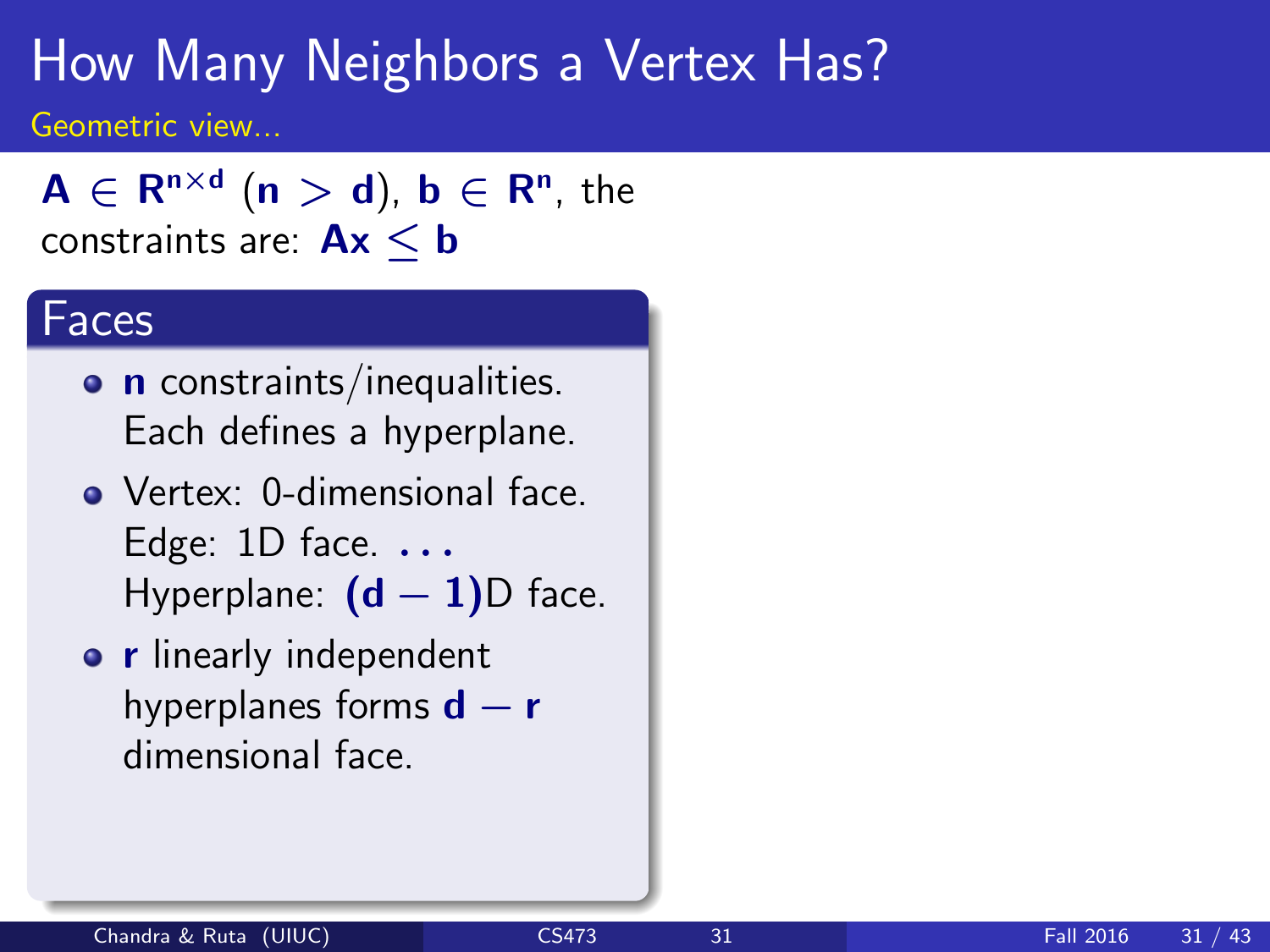$A \in \mathsf{R}^{\mathsf{n} \times \mathsf{d}}$   $(\mathsf{n} > \mathsf{d}), \, \mathsf{b} \in \mathsf{R}^\mathsf{n}, \, \mathsf{the}$ constraints are:  $Ax < b$ 

#### Faces

- **o n** constraints/inequalities. Each defines a hyperplane.
- Vertex: 0-dimensional face. Edge:  $1D$  face.  $\ldots$ Hyperplane:  $(d - 1)D$  face.
- **o r** linearly independent hyperplanes forms  $d - r$ dimensional face.
- Vertices being of 0D, d L.I. hyperplanes form a vertex.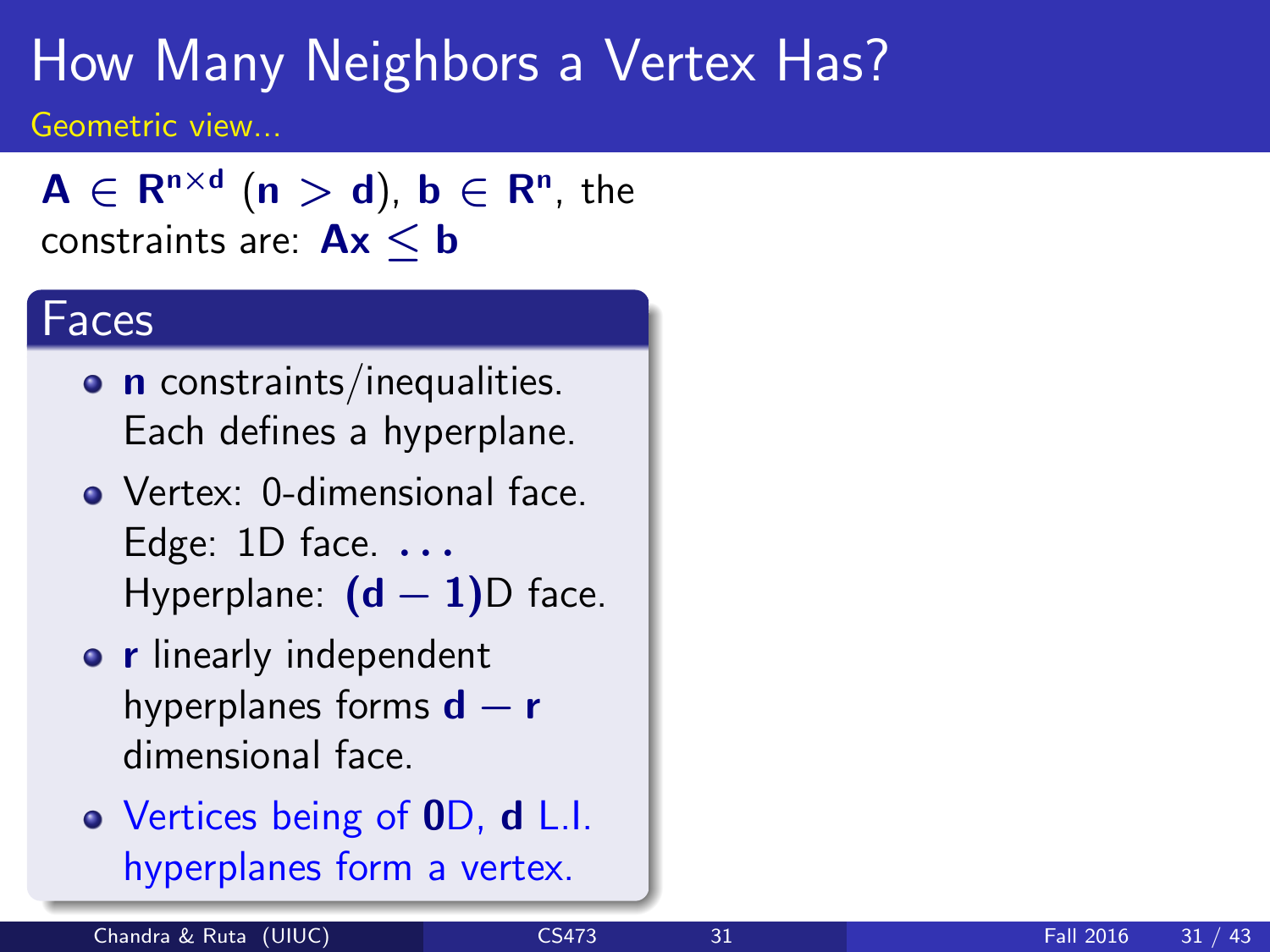$A \in \mathsf{R}^{\mathsf{n} \times \mathsf{d}}$   $(\mathsf{n} > \mathsf{d}), \, \mathsf{b} \in \mathsf{R}^\mathsf{n}, \, \mathsf{the}$ constraints are:  $Ax < b$ 

#### Faces

- **n** constraints/inequalities. Each defines a hyperplane.
- Vertex: 0-dimensional face. Edge:  $1D$  face.  $\ldots$ Hyperplane:  $(d - 1)D$  face.
- **•** r linearly independent hyperplanes forms  $d - r$ dimensional face.
- Vertices being of 0D, d L.I. hyperplanes form a vertex.

In 2-dimension  $(d = 2)$ 

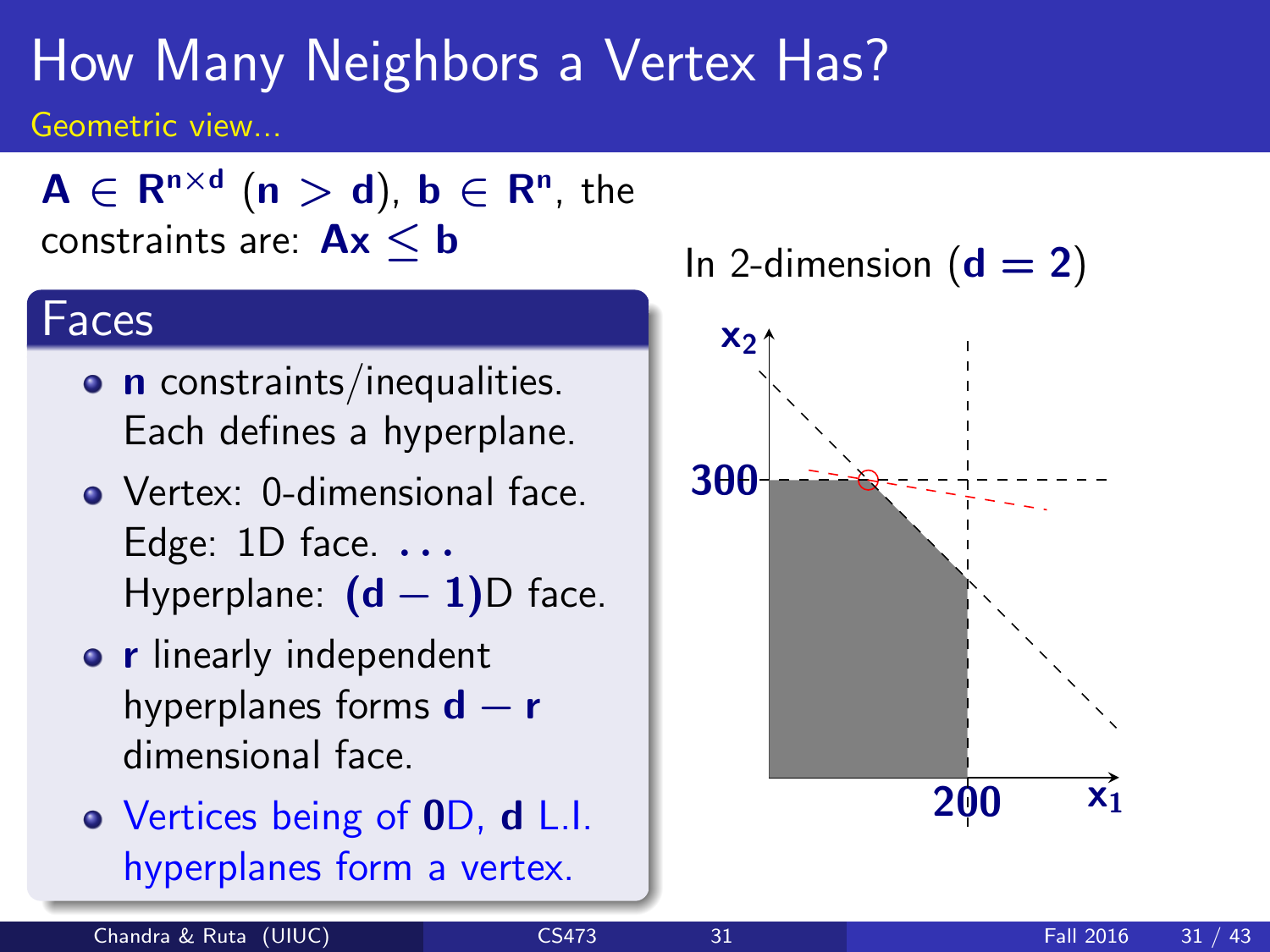$A \in \mathsf{R}^{\mathsf{n} \times \mathsf{d}}$   $(\mathsf{n} > \mathsf{d}), \, \mathsf{b} \in \mathsf{R}^\mathsf{n}, \, \mathsf{the}$ constraints are:  $Ax < b$ 

#### Faces

- **n** constraints/inequalities. Each defines a hyperplane.
- Vertex: 0-dimensional face. Edge:  $1D$  face.  $\ldots$ Hyperplane:  $(d - 1)D$  face.
- **•** r linearly independent hyperplanes forms  $d - r$ dimensional face.
- Vertices being of 0D, d L.I. hyperplanes form a vertex.

In 3-dimension  $(d = 3)$ 



image source: webpage of Prof. Forbes W. Lewis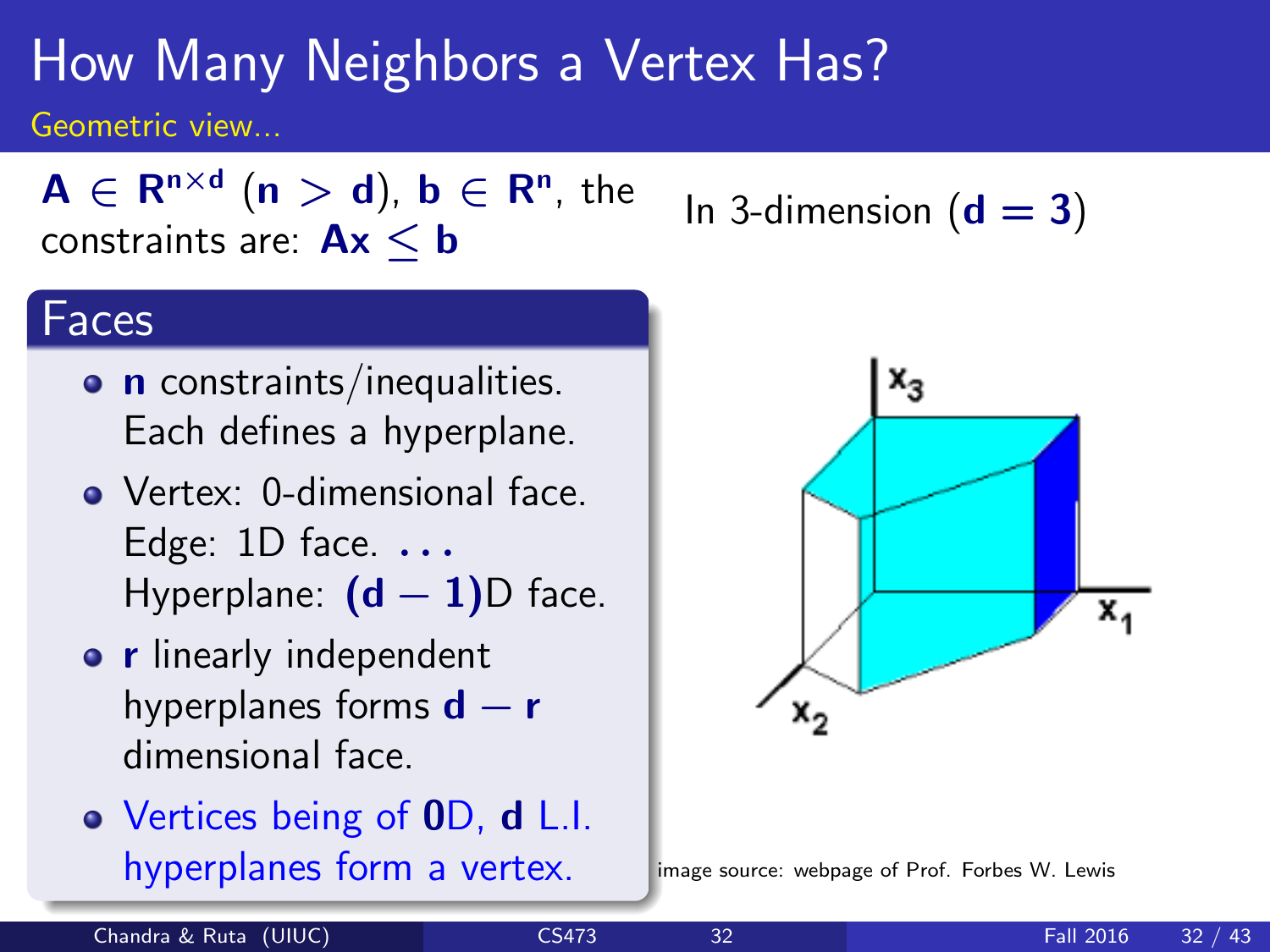One neighbor per tight hyperplane. Therefore typically d.

- Suppose  $x'$  is a neighbor of  $\hat{x}$ , then on the edge joining the two  $d-1$  hyperplanes are tight.
- These  $d-1$  are also tight at both  $\hat{\mathbf{x}}$  and  $\mathbf{x}'$ .
- In addition one more hyperplane, say  $(Ax)_i = b_i$ , is tight at  $\hat{\mathbf{x}}$ . "Relaxing" this at  $\hat{\mathbf{x}}$  leads to  $\mathbf{x}'$ .

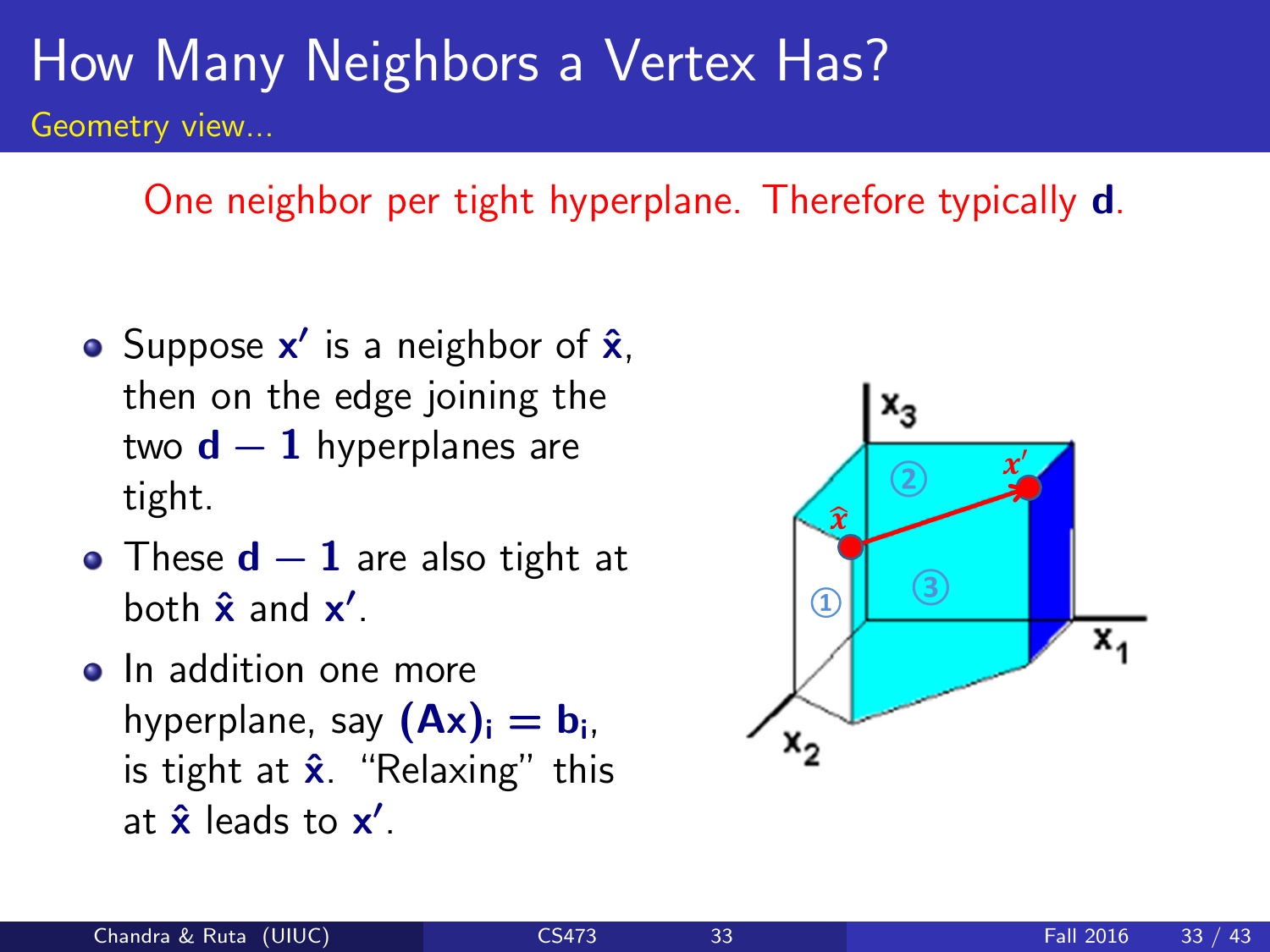Moves from a vertex to its neighboring vertex

#### $Questions + Answers$

### • Which neighbor to move to? One where objective value increases.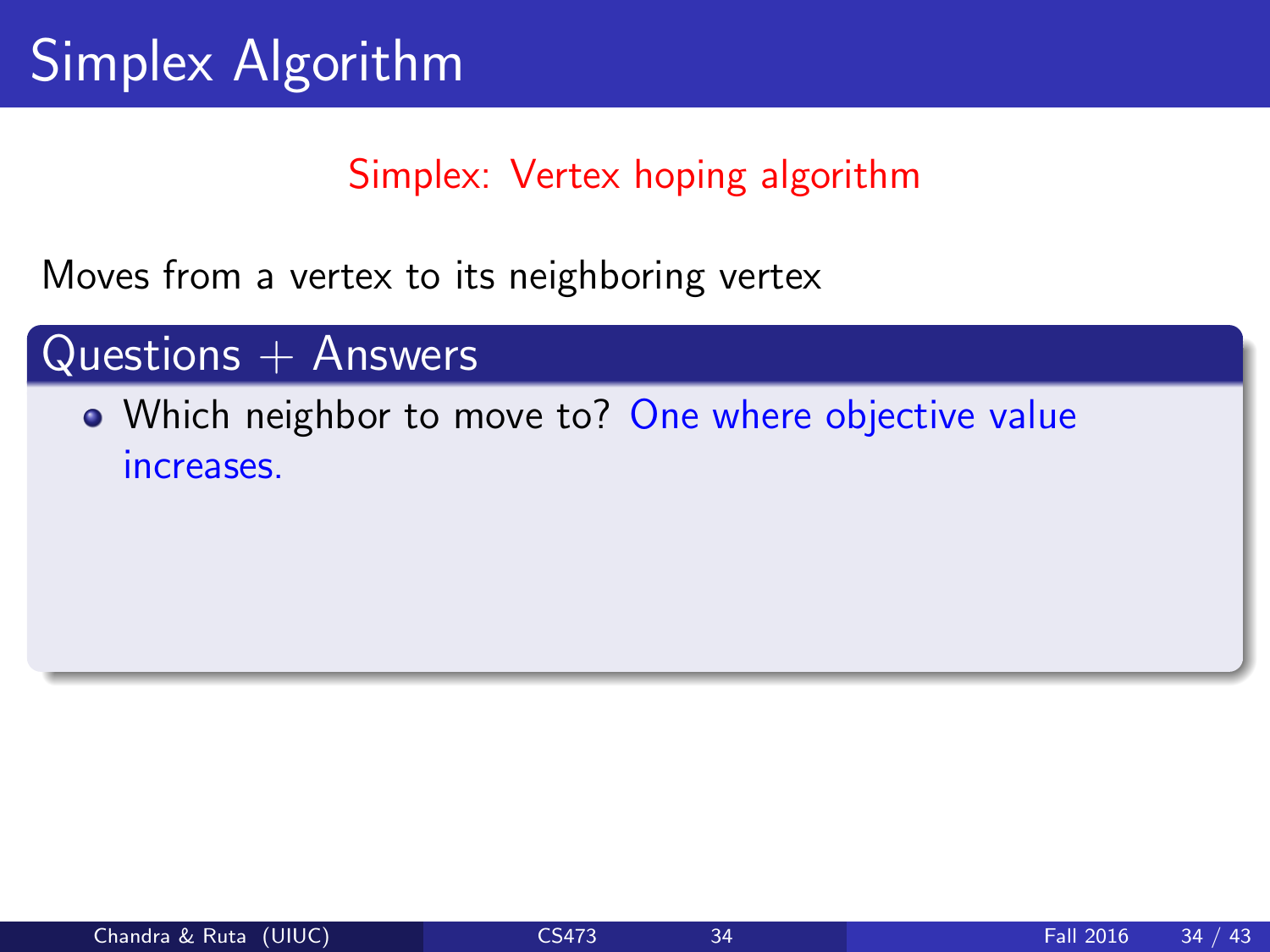Moves from a vertex to its neighboring vertex

#### Questions  $+$  Answers

- Which neighbor to move to? One where objective value increases.
- When to stop? When no neighbor with better objective value.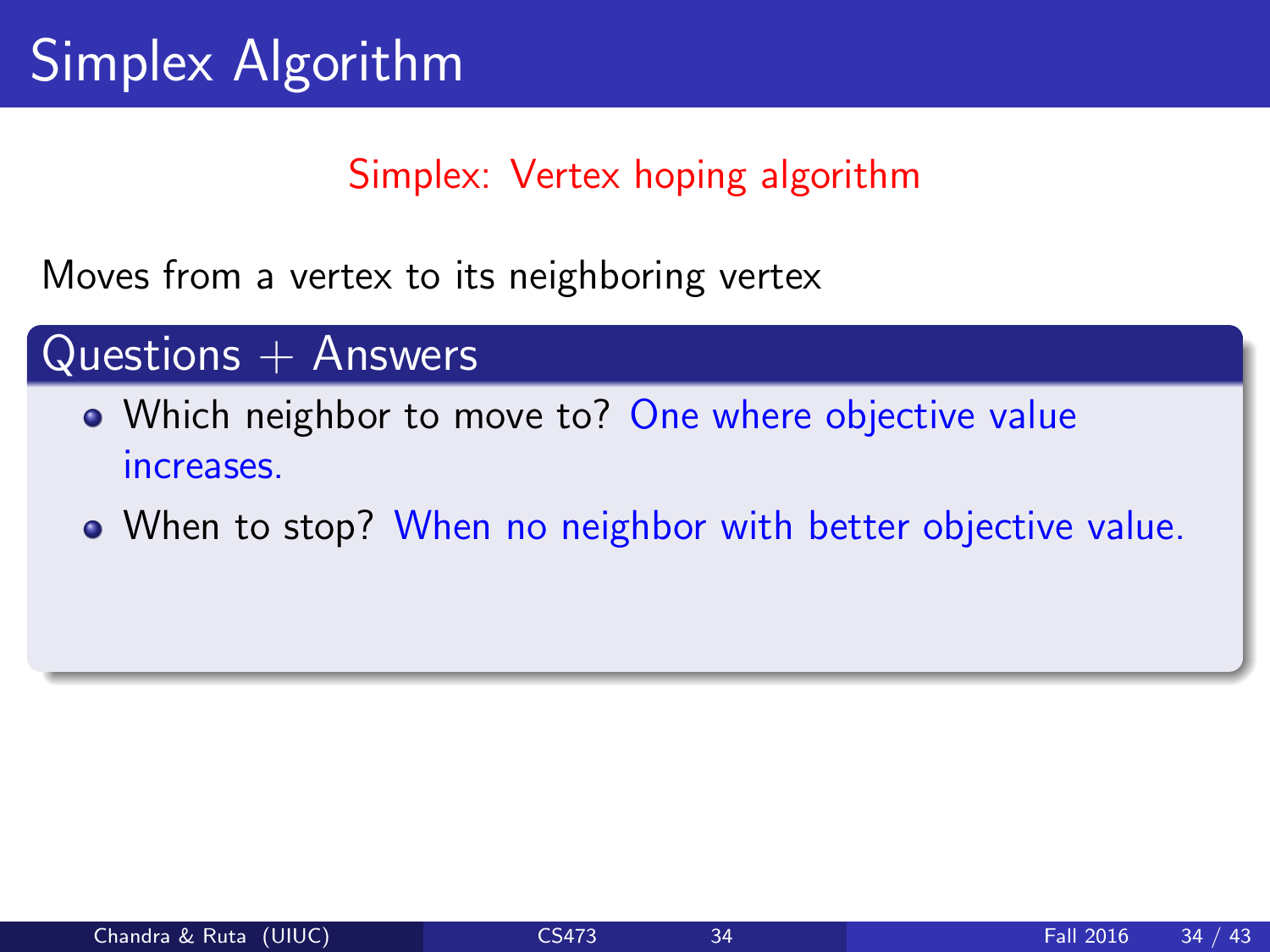Moves from a vertex to its neighboring vertex

#### $Questions + Answers$

- Which neighbor to move to? One where objective value increases.
- When to stop? When no neighbor with better objective value.
- How much time does it take? At most **d** neighbors to consider in each step.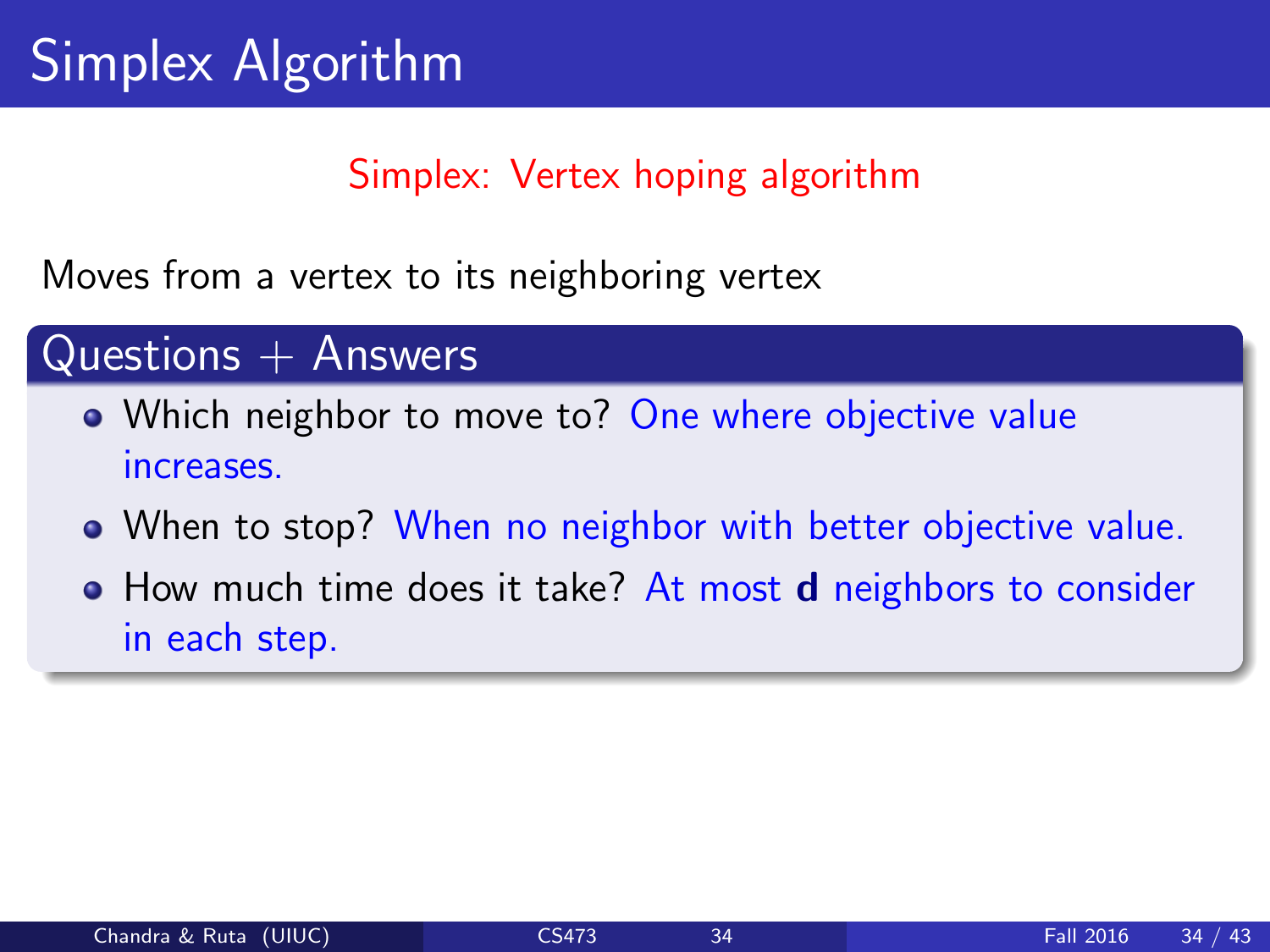# Simplex in 2-d

### Simplex Algorithm

- **1** Start from some vertex of the feasible polygon.
- 2 Compare value of objective function at current vertex with the value at 2 "neighboring" vertices of polygon.
- **3** If neighboring vertex improves objective function, move to this vertex, and repeat step 2.
- <sup>4</sup> If no improving neighbor (local optimum), then stop.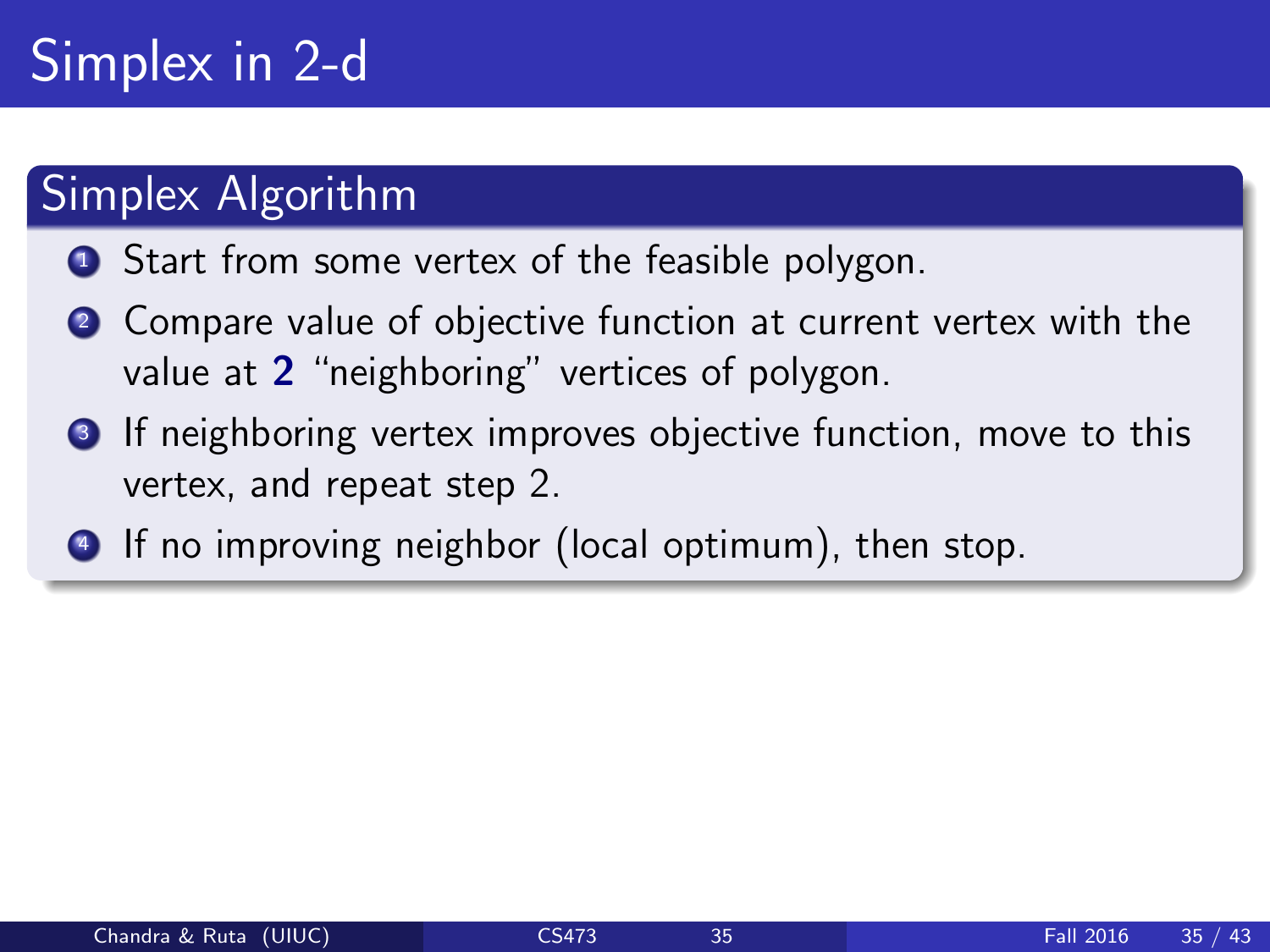# Simplex in Higher Dimensions

### **Simplex Algorithm**

- **1** Start at a vertex of the polytope.
- <sup>2</sup> Compare value of objective function at each of the **d** "neighbors".
- **3** Move to neighbor that improves objective function, and repeat step 2.
- <sup>4</sup> If no improving neighbor, then stop.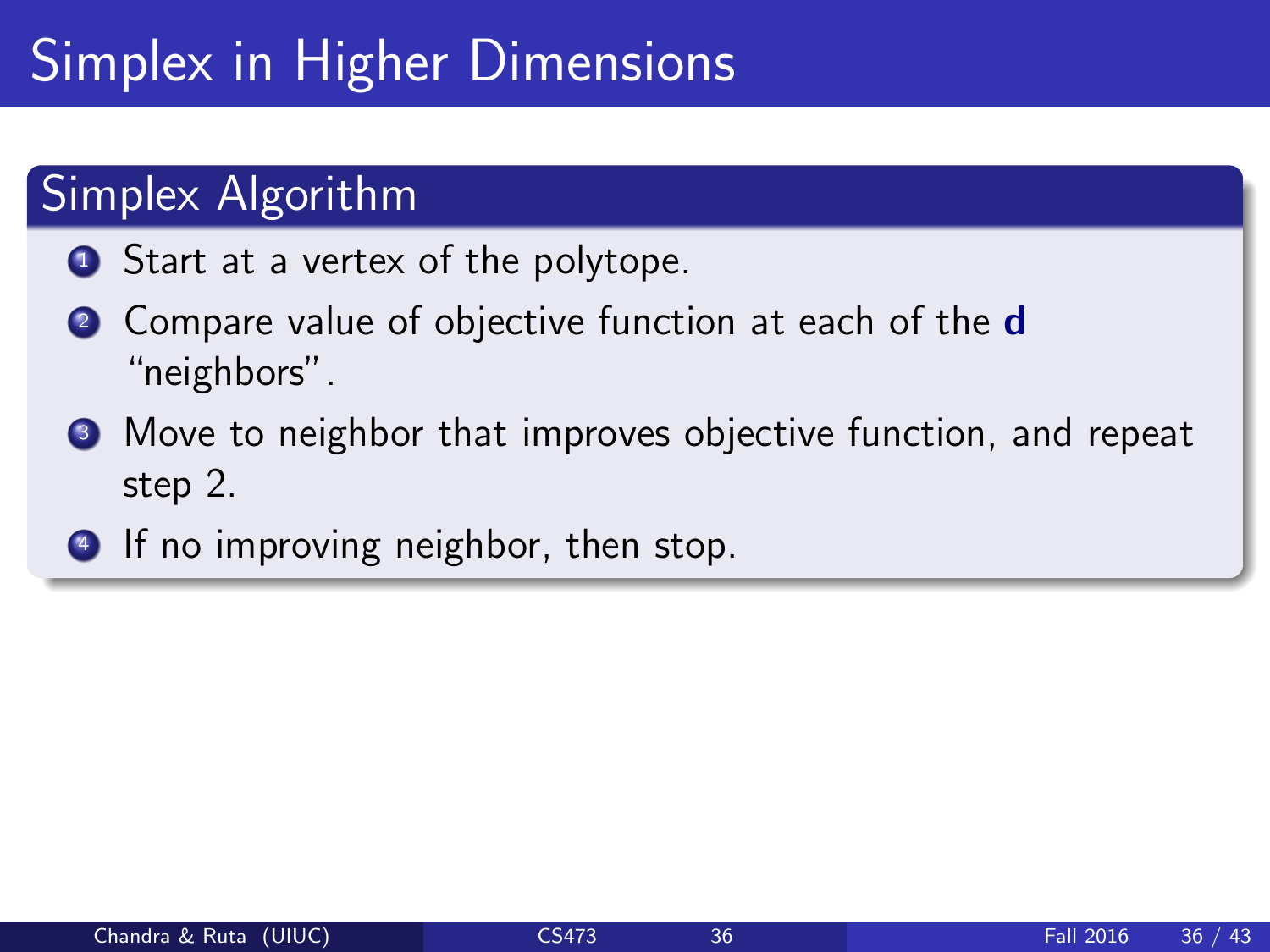# Simplex in Higher Dimensions

### **Simplex Algorithm**

- **1** Start at a vertex of the polytope.
- <sup>2</sup> Compare value of objective function at each of the **d** "neighbors".
- **3** Move to neighbor that improves objective function, and repeat step 2.
- **4** If no improving neighbor, then stop.

Simplex is a greedy local-improvement algorithm! Works because a local optimum is also a global optimum — convexity of polyhedra.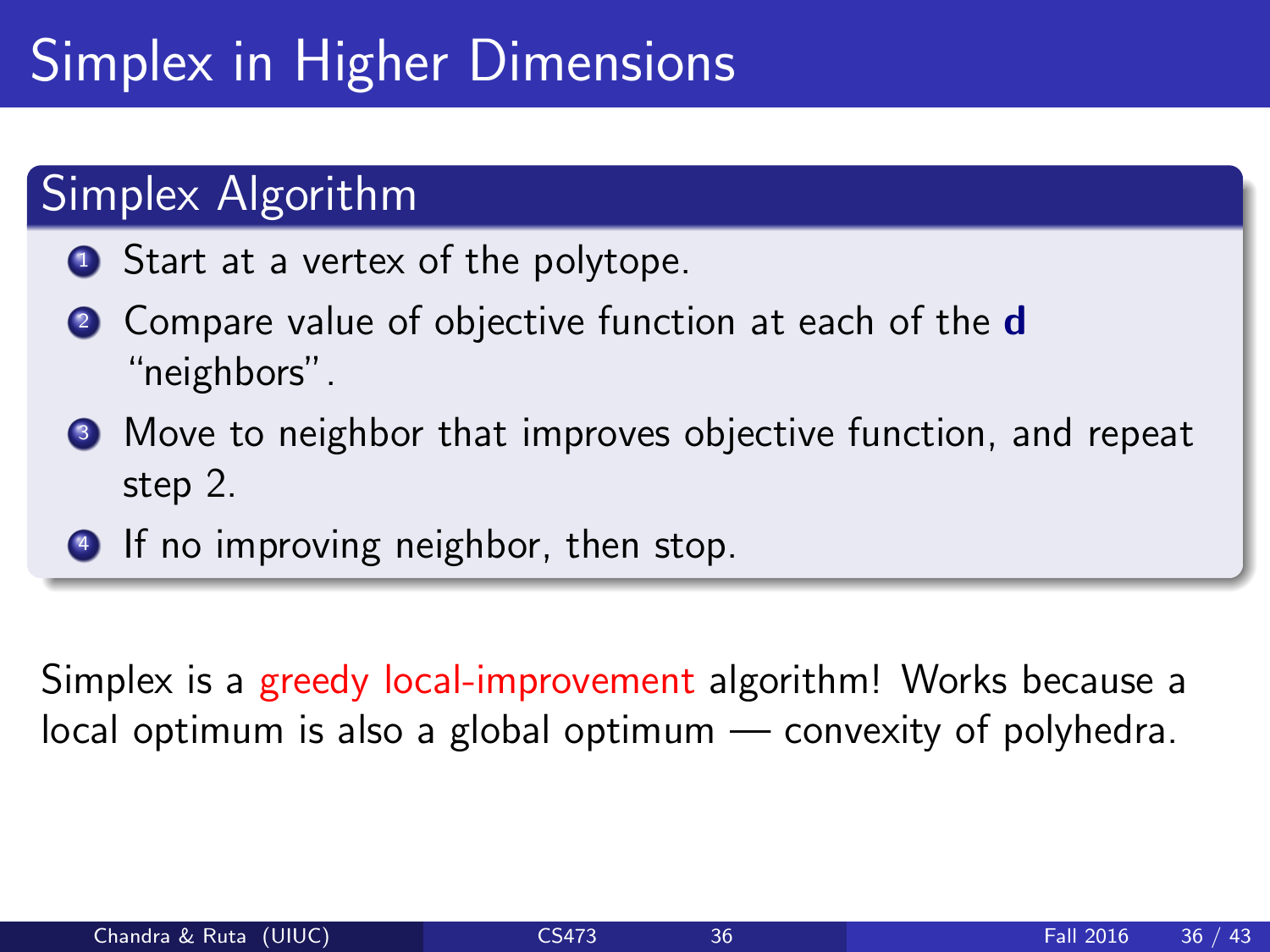# Solving Linear Programming in Practice

**1** Naïve implementation of Simplex algorithm can be very inefficient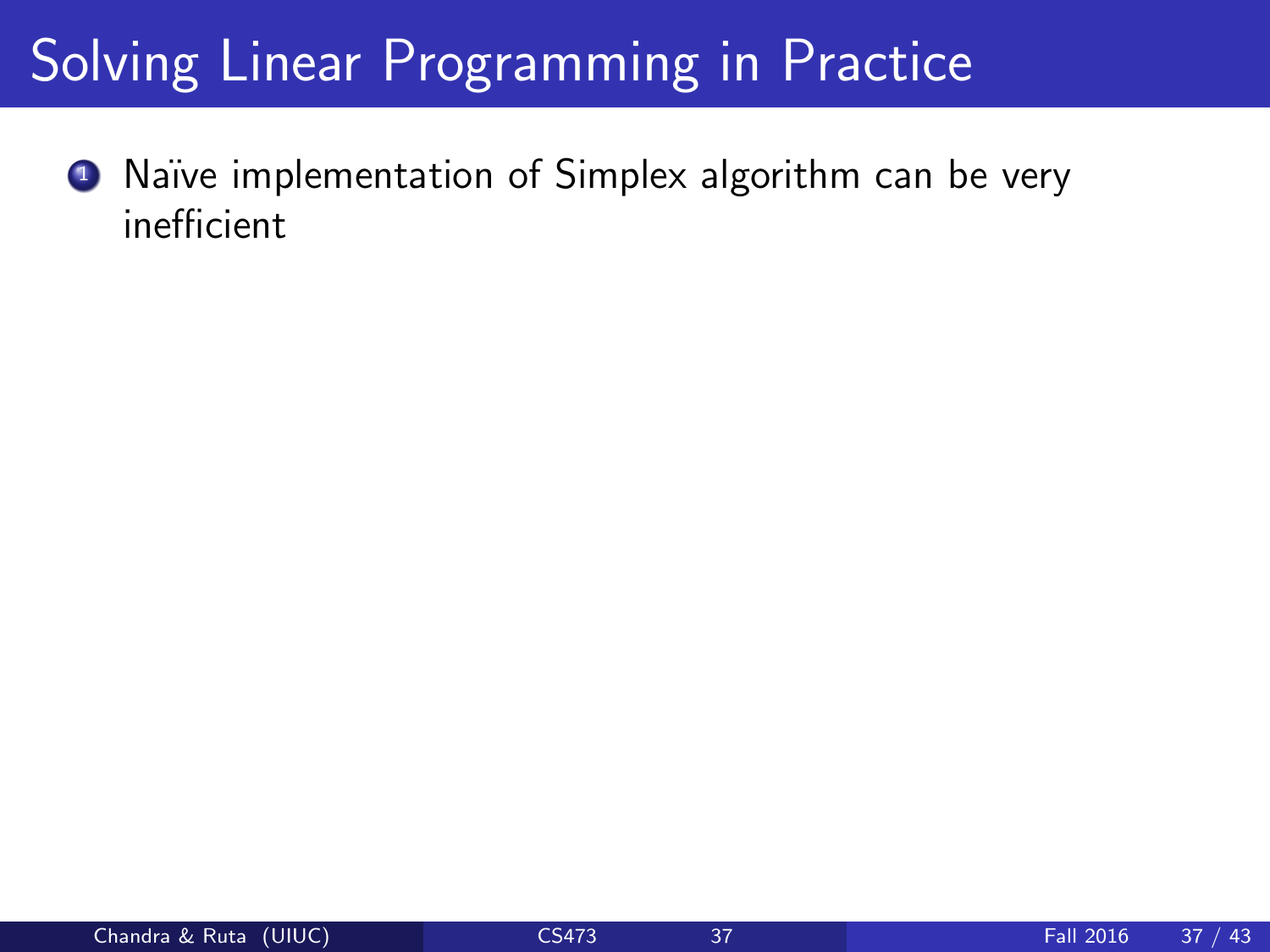# Solving Linear Programming in Practice

■ Naïve implementation of Simplex algorithm can be very inefficient – Exponential number of steps!

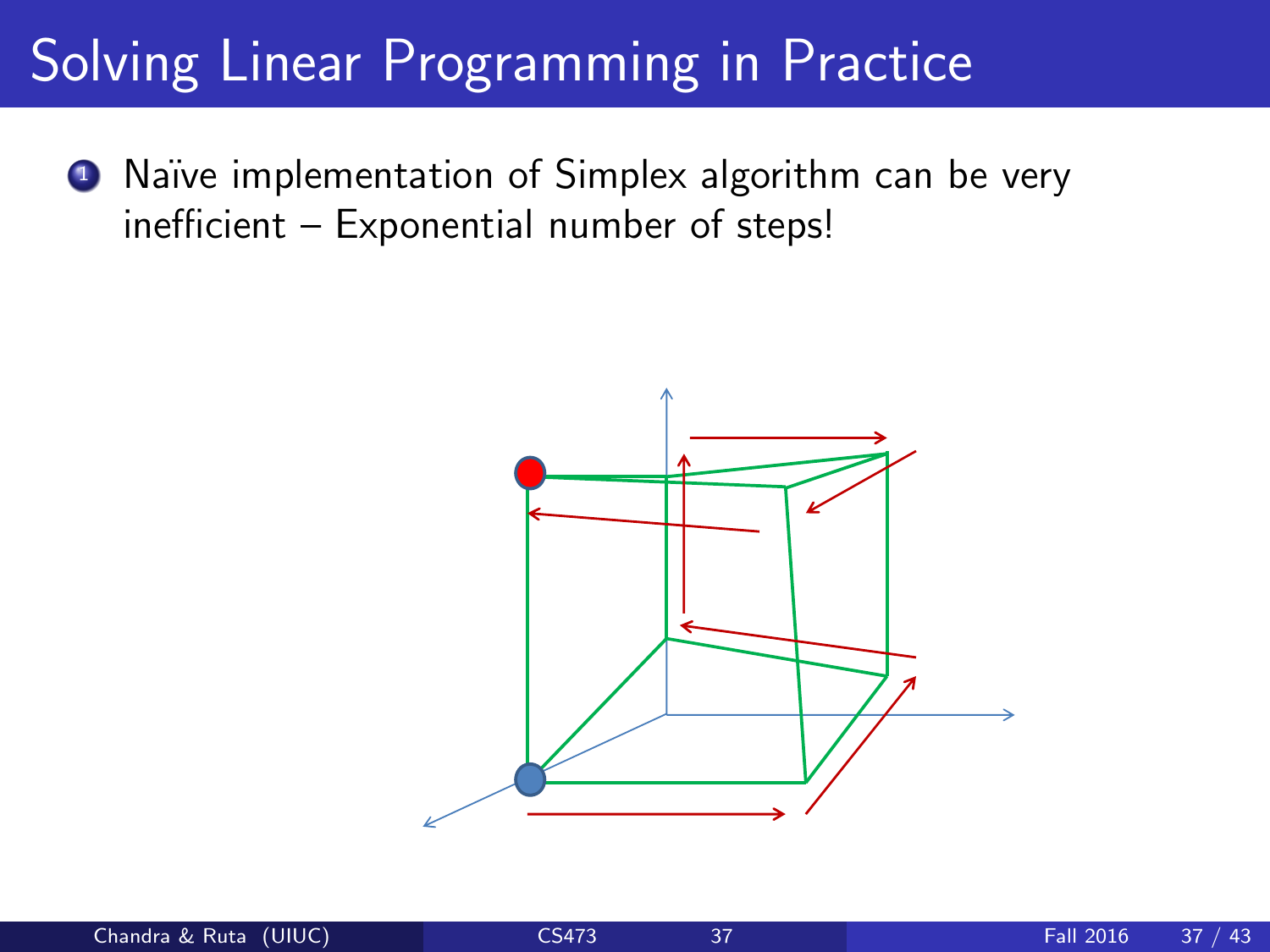### Solving Linear Programming in Practice

- Naïve implementation of Simplex algorithm can be very inefficient
	- **O** Choosing which neighbor to move to can significantly affect running time
	- **2** Very efficient Simplex-based algorithms exist
	- **3** Simplex algorithm takes exponential time in the worst case but works extremely well in practice with many improvements over the years
- <sup>2</sup> Non Simplex based methods like interior point methods work well for large problems.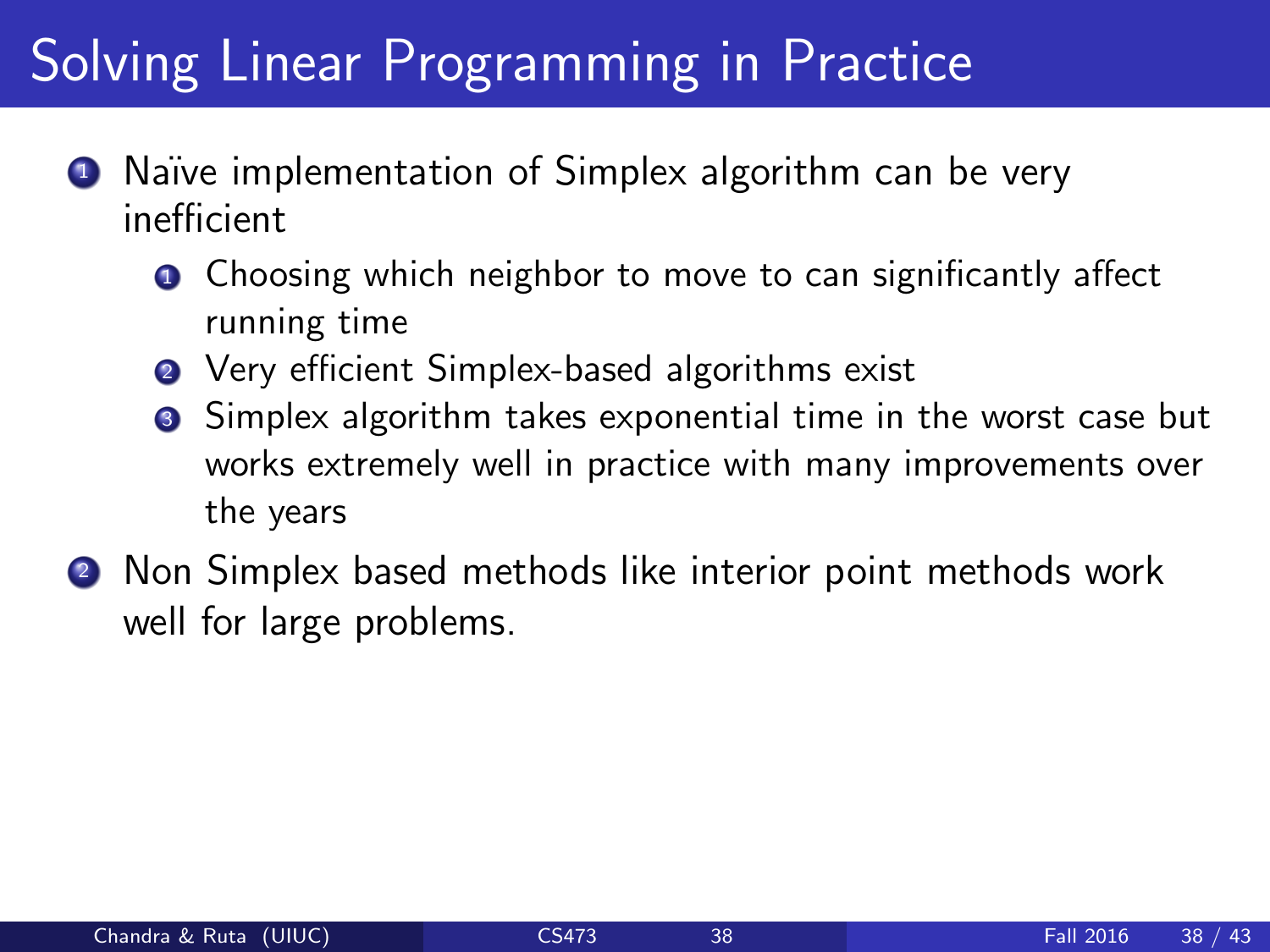Major open problem for many years: is there a polynomial time algorithm for linear programming?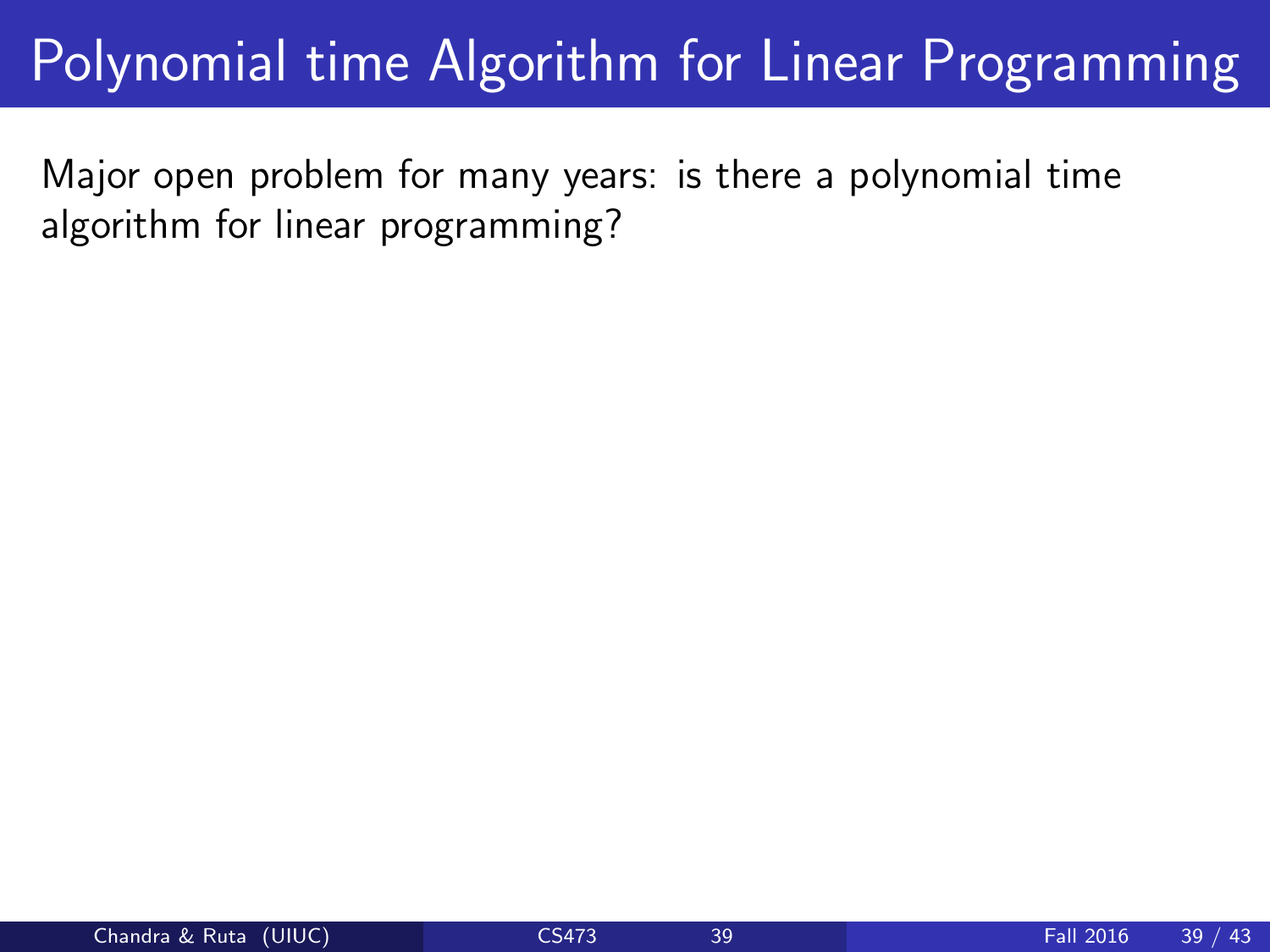Major open problem for many years: is there a polynomial time algorithm for linear programming? Leonid Khachiyan in 1979 gave the first polynomial time algorithm using the Ellipsoid method.

- **1** major theoretical advance
- <sup>2</sup> highly impractical algorithm, not used at all in practice
- <sup>3</sup> routinely used in theoretical proofs.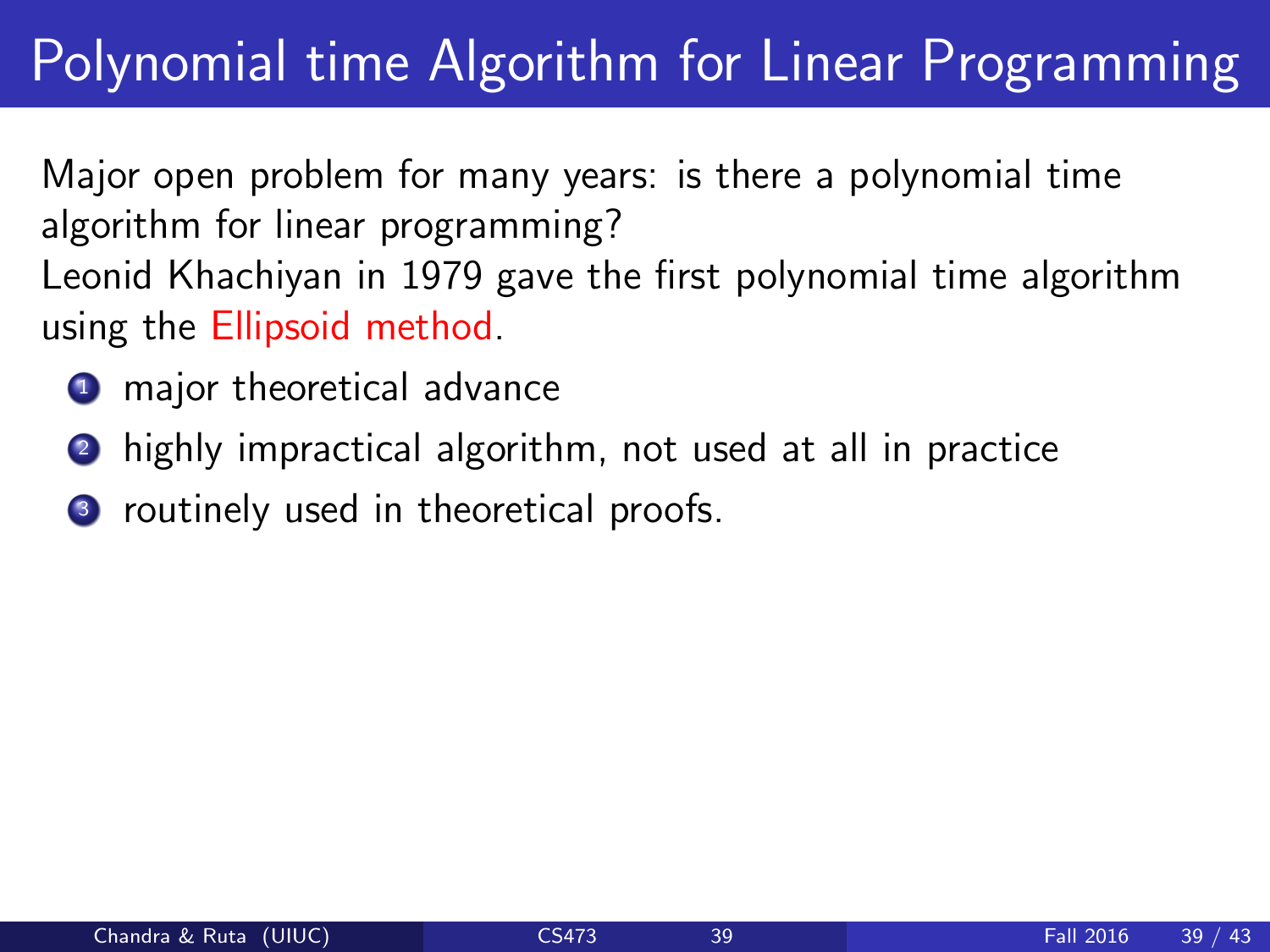Major open problem for many years: is there a polynomial time algorithm for linear programming? Leonid Khachiyan in 1979 gave the first polynomial time algorithm using the Ellipsoid method.

- **1** major theoretical advance
- <sup>2</sup> highly impractical algorithm, not used at all in practice
- <sup>3</sup> routinely used in theoretical proofs.

Narendra Karmarkar in 1984 developed another polynomial time algorithm, the interior point method.

- **1** very practical for some large problems and beats simplex
- 2 also revolutionized theory of interior point methods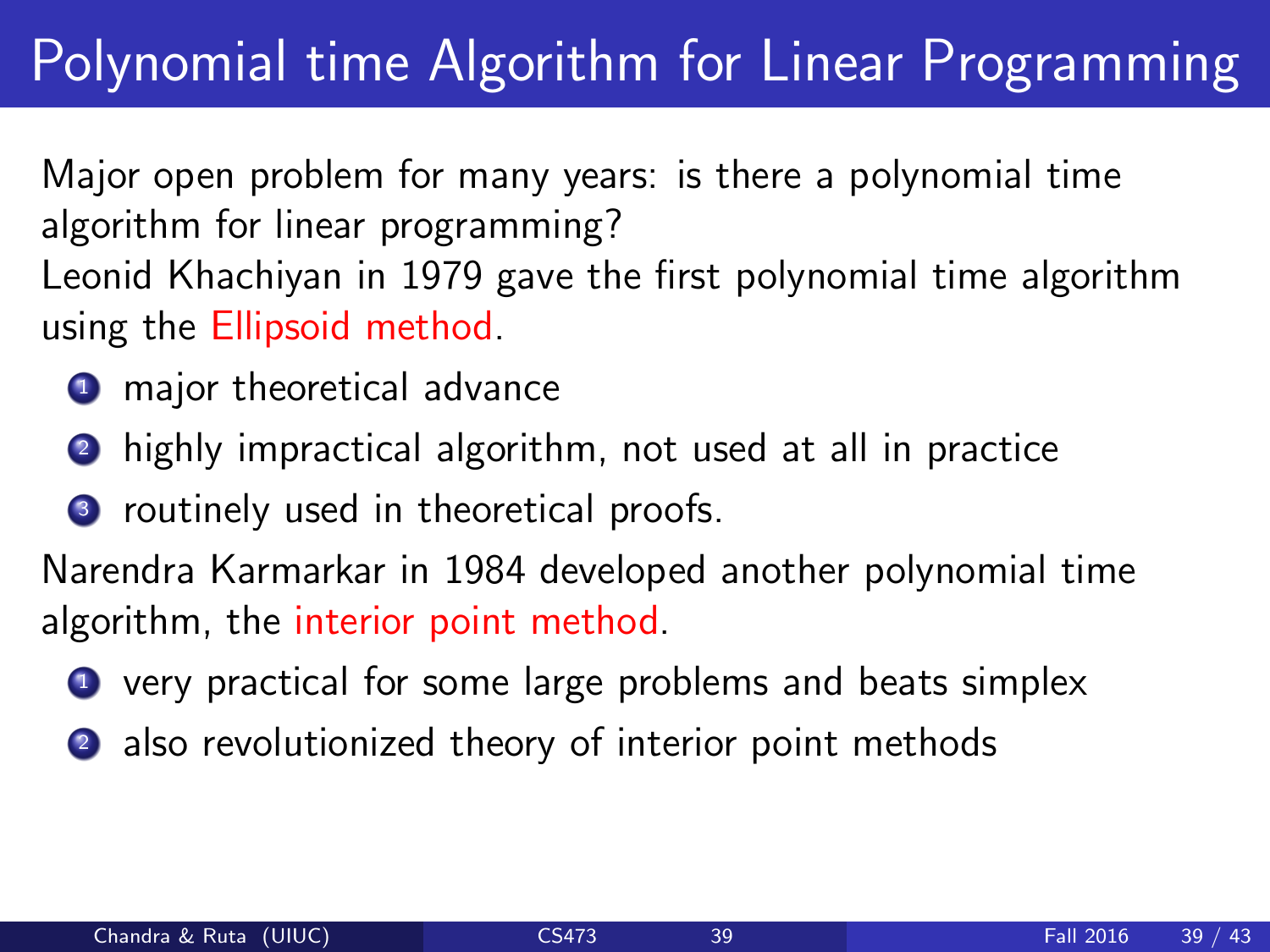Major open problem for many years: is there a polynomial time algorithm for linear programming? Leonid Khachiyan in 1979 gave the first polynomial time algorithm using the Ellipsoid method.

- **1** major theoretical advance
- <sup>2</sup> highly impractical algorithm, not used at all in practice
- <sup>3</sup> routinely used in theoretical proofs.

Narendra Karmarkar in 1984 developed another polynomial time algorithm, the interior point method.

- **1** very practical for some large problems and beats simplex
- 2 also revolutionized theory of interior point methods

Following interior point method success, Simplex has been improved enormously and is the method of choice.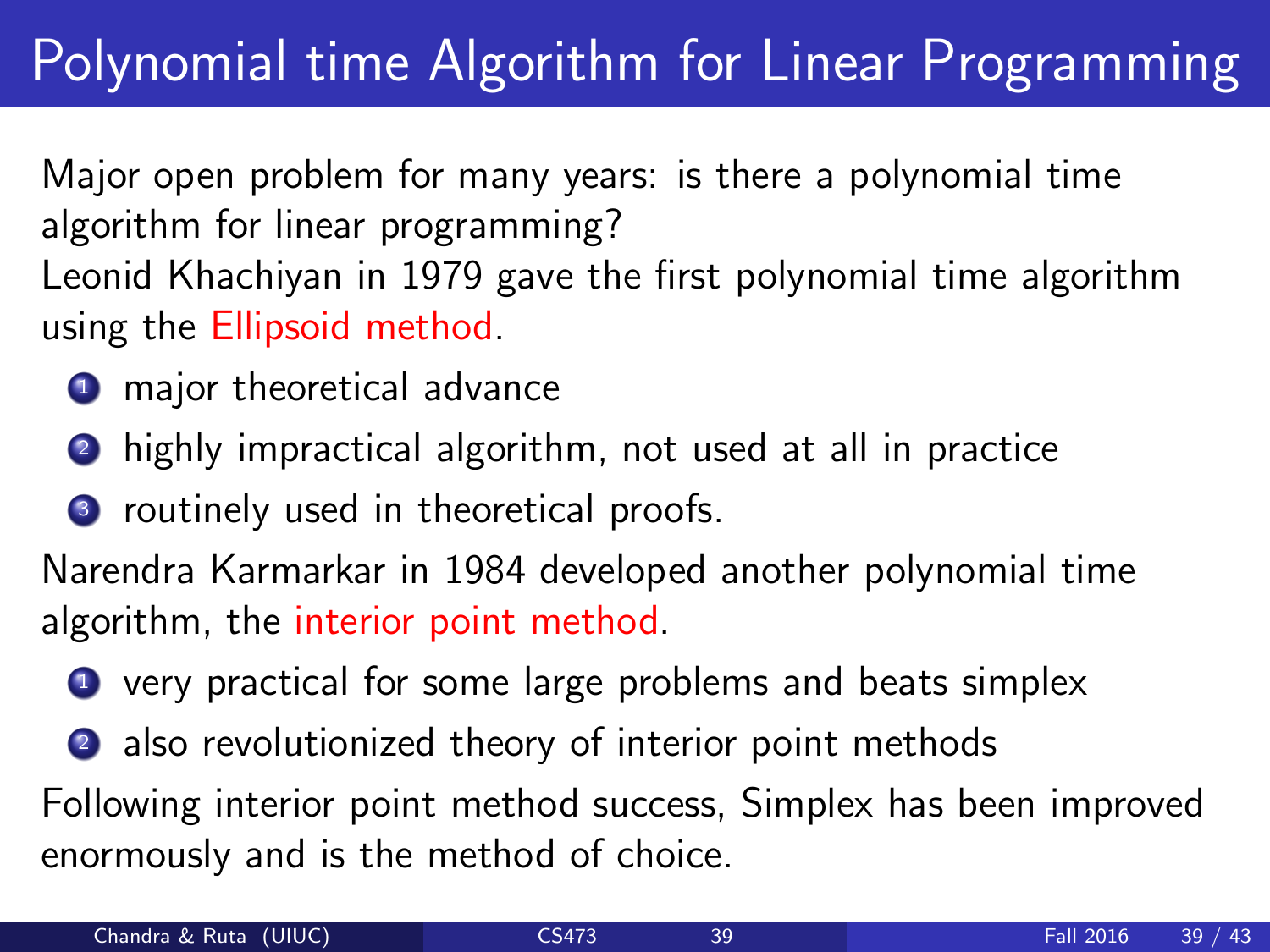### **Degeneracy**

- **1** The linear program could be infeasible: No points satisfy the constraints.
- **2** The linear program could be unbounded: Polygon unbounded in the direction of the objective function.
- **3** More than **d** hyperplanes could be tight at a vertex, forming more than **d** neighbors.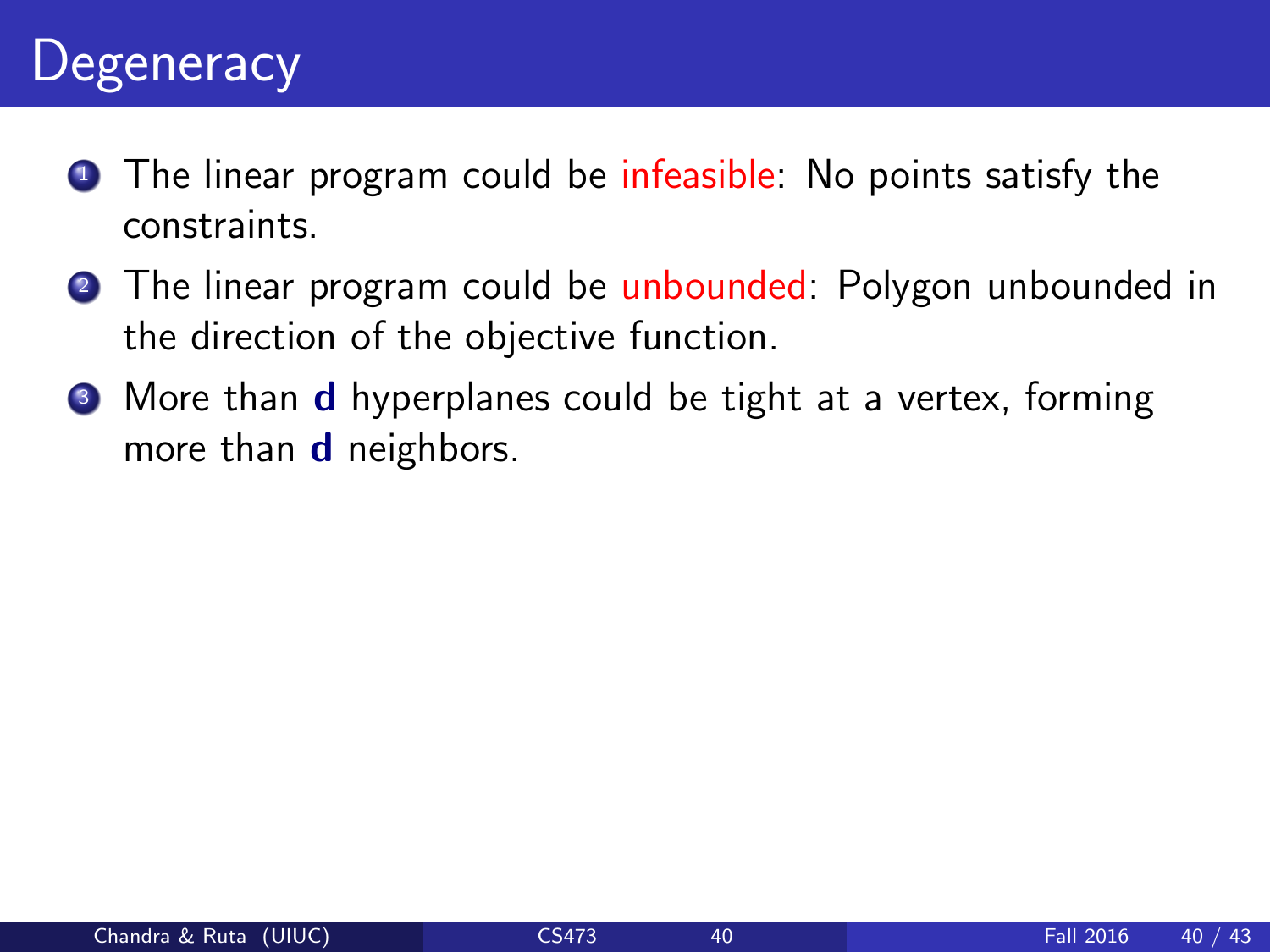# Infeasibility: Example

maximize  $x_1 + 6x_2$ subject to  $x_1 \le 2$   $x_2 \le 1$   $x_1 + x_2 > 4$  $x_1, x_2 > 0$ 

Infeasibility has to do only with constraints.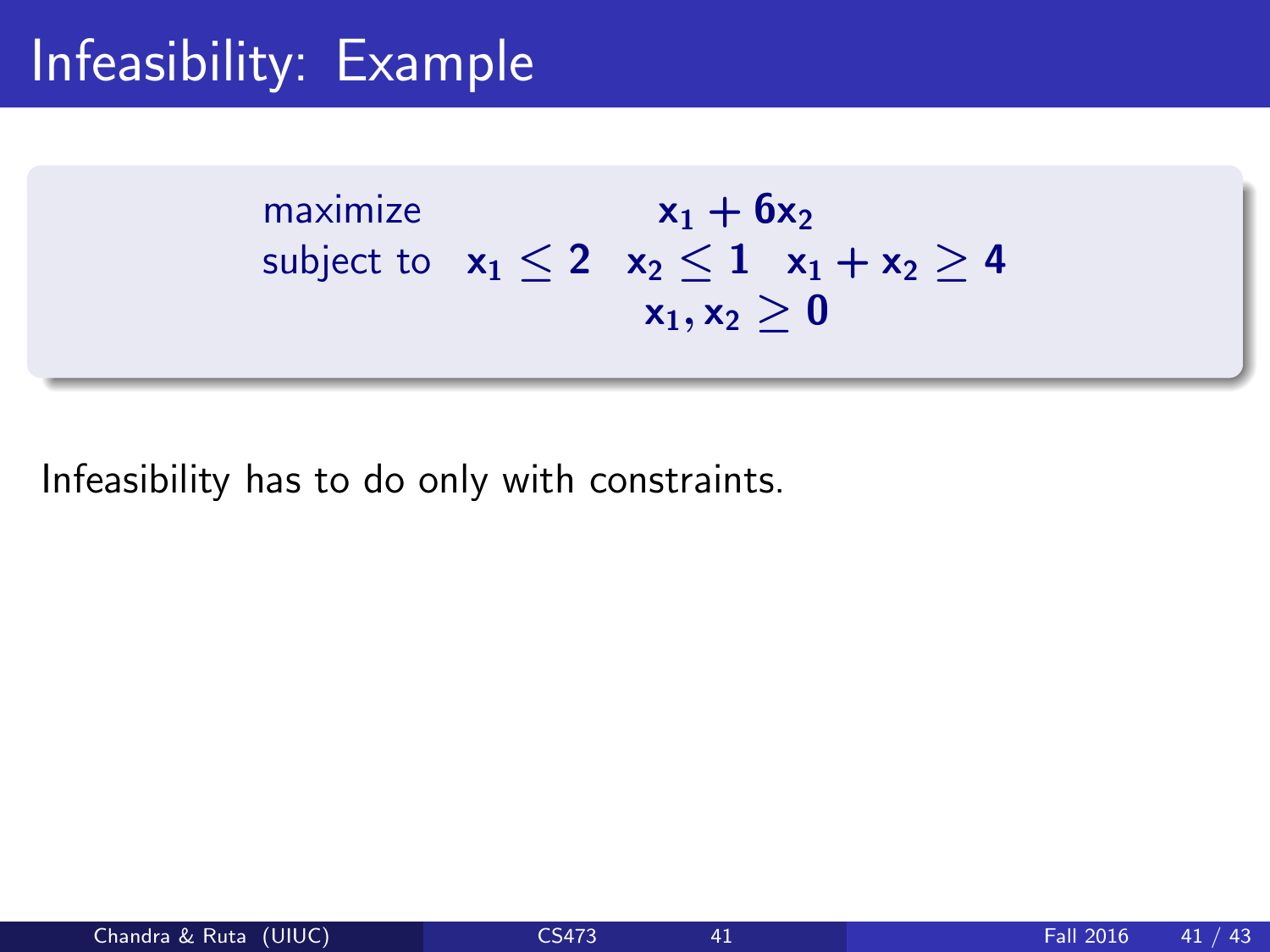# Infeasibility: Example

maximize  $x_1 + 6x_2$ subject to  $x_1 < 2$   $x_2 < 1$   $x_1 + x_2 > 4$  $x_1, x_2 > 0$ 

Infeasibility has to do only with constraints.

No starting vertex for Simplex.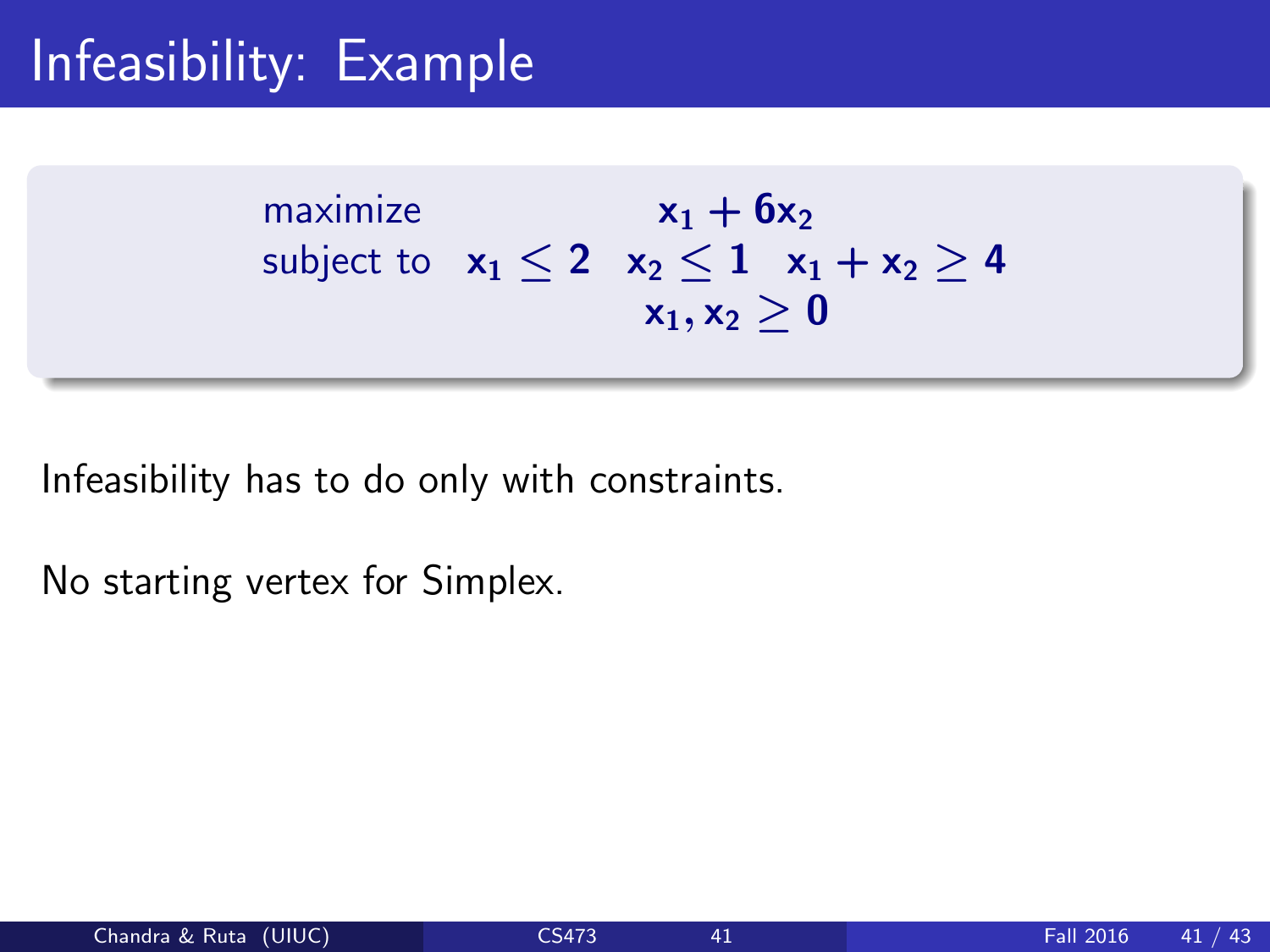# Infeasibility: Example

maximize  $x_1 + 6x_2$ subject to  $x_1 < 2$   $x_2 < 1$   $x_1 + x_2 > 4$  $x_1, x_2 > 0$ 

Infeasibility has to do only with constraints.

No starting vertex for Simplex. How to detect this?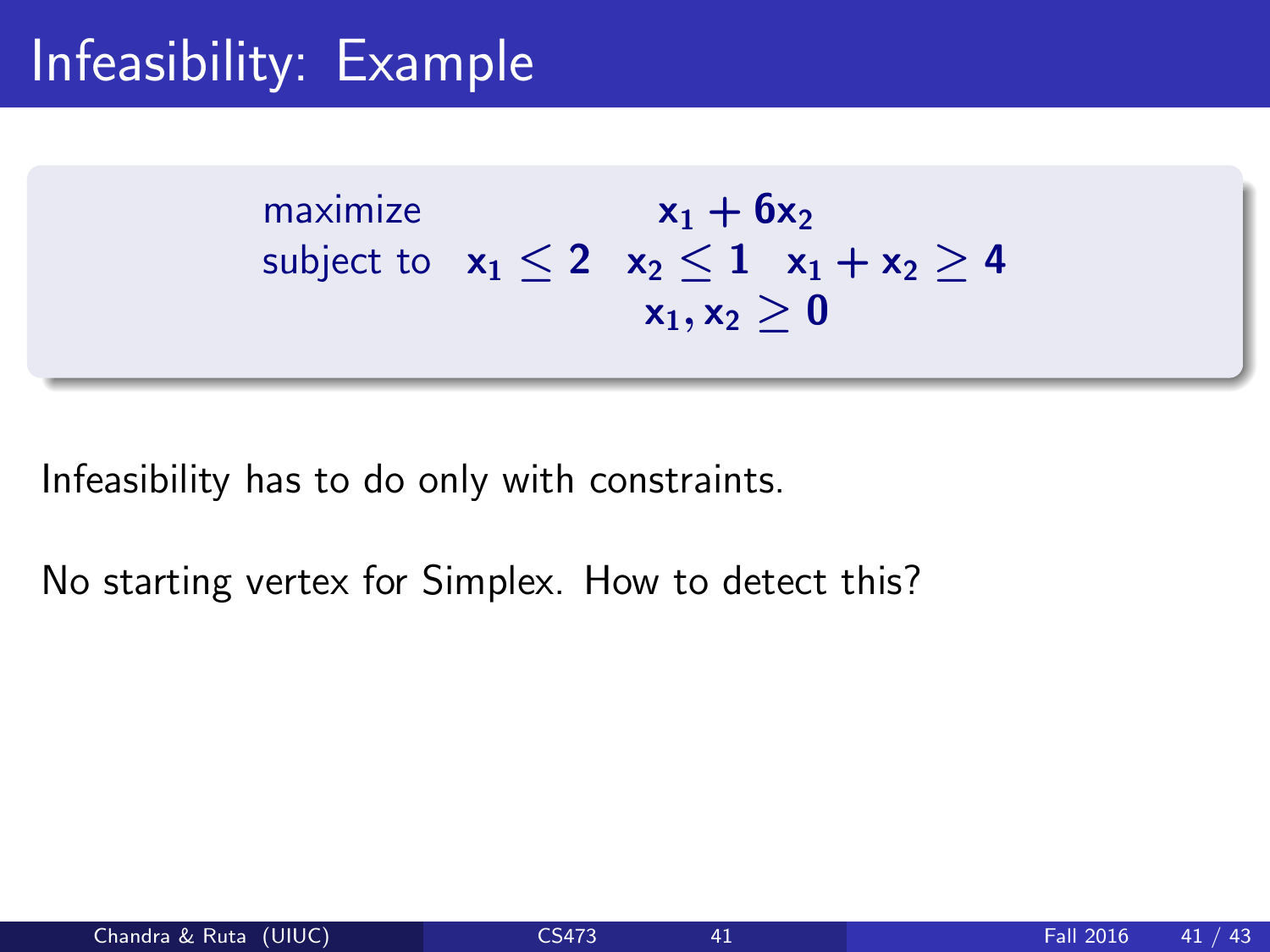#### Unboundedness: Example



Unboundedness depends on both constraints and the objective function.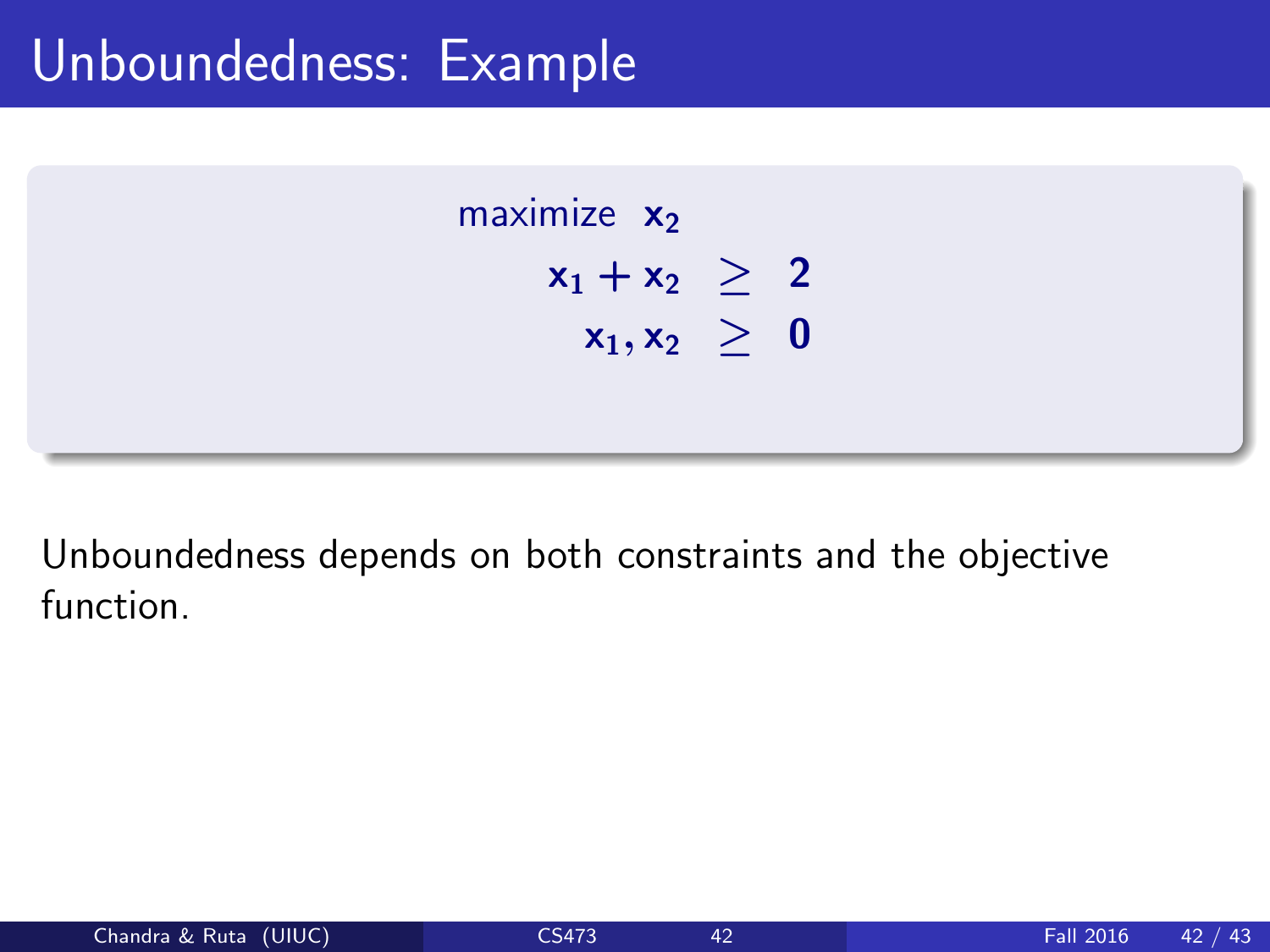#### Unboundedness: Example



Unboundedness depends on both constraints and the objective function.

If unbounded in the direction of objective function, then Simplex detects it.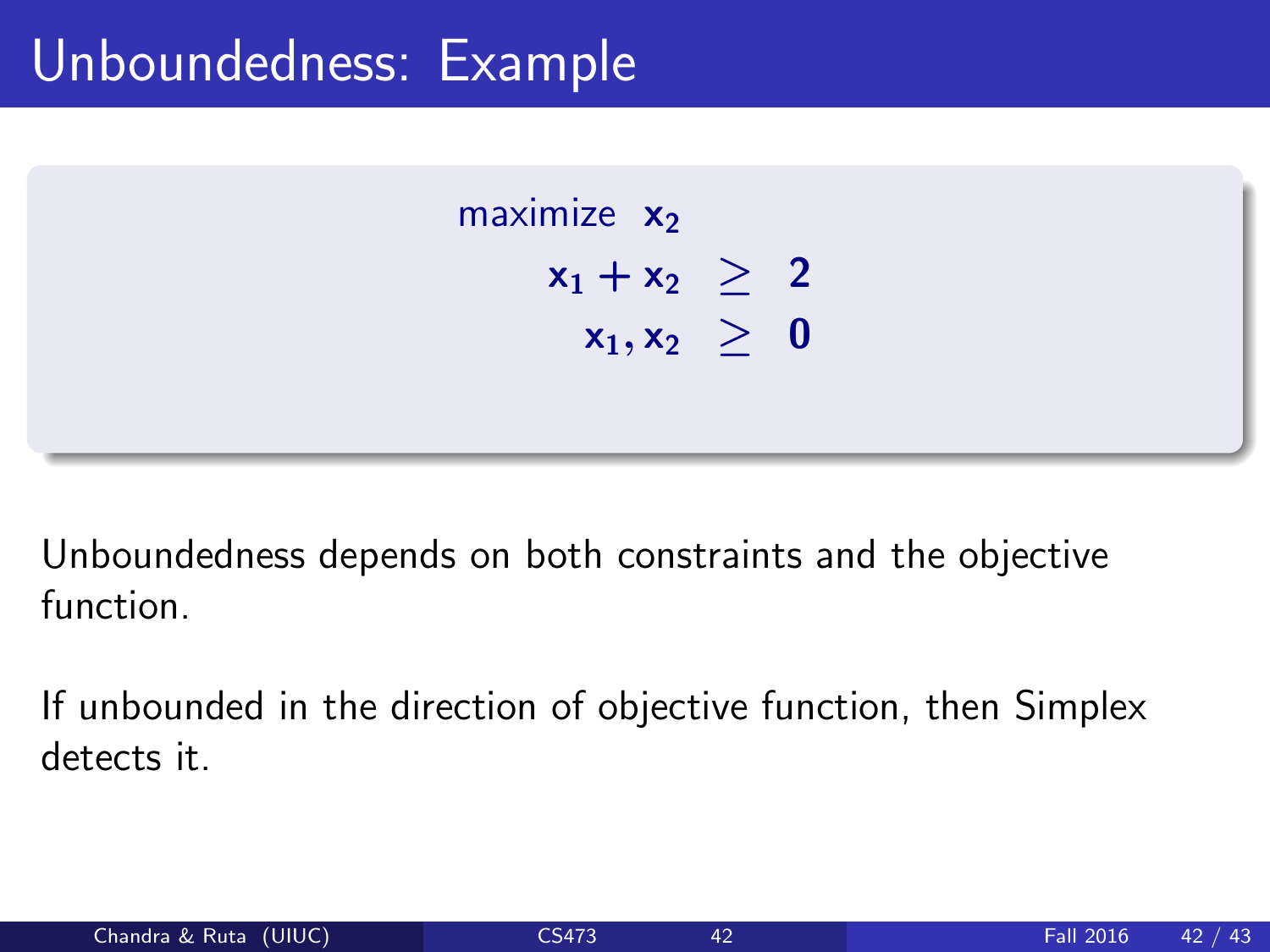## Degeneracy and Cycling

More than **d** inequalities tight at a vertex.



max  $x_1 + 6x_2 + 13x_3$  $x_1 \le 200$  (1)<br>  $x_2 \le 300$  (2)  $x_2 \le 300$  (2)<br>  $x_3 \le 400$  (3)  $x_1 + x_2 + x_3 \le 400$  (3)<br> $x_2 + 3x_3 \le 600$  (4)  $x_2 + 3x_3 \le 600$  (4)<br> $x_1 \ge 0$  (5)  $x_1 \ge 0$  (5)<br>  $x_2 \ge 0$  (6)  $x_2 \ge 0$  (6)<br>  $x_3 \ge 0$  (7)  $x_3 \geq 0$ 

S. Dasgupta, C.H. Papadimitriou, and U.V. Vazirani 227